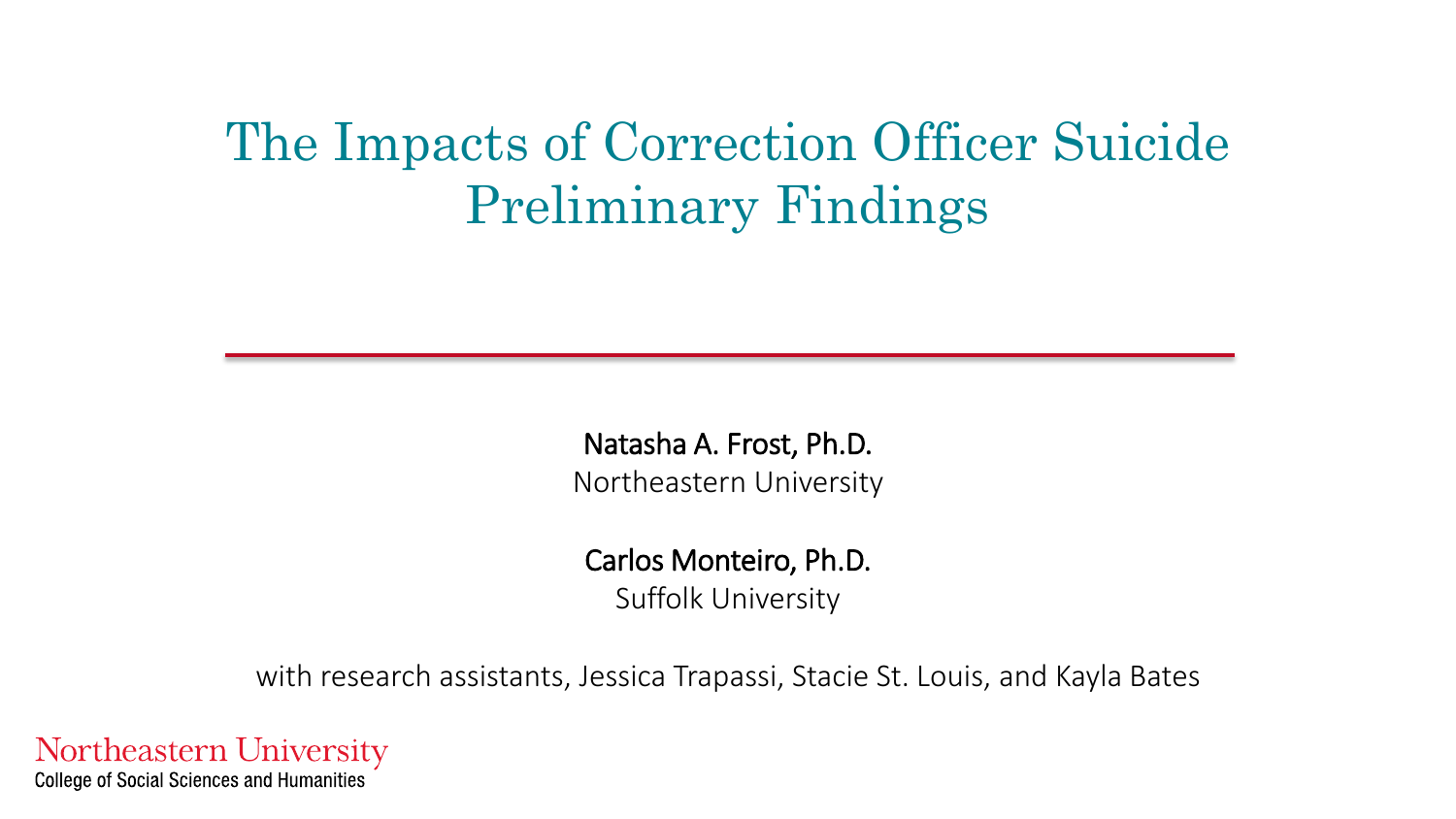#### The Impacts of Correction Officer Suicide Research Team



Natasha Frost, PhD Northeastern University Carlos Monteiro, PhD Suffolk University



with doctoral student research assistants



Kayla Bates Northeastern University

Northeastern University **College of Social Sciences and Humanities** 



Jessica Trapassi Migliaccio Northeastern University



Stacie St. Louis Northeastern University

https://cssh.northeastern.edu/sccj/co-wellbeing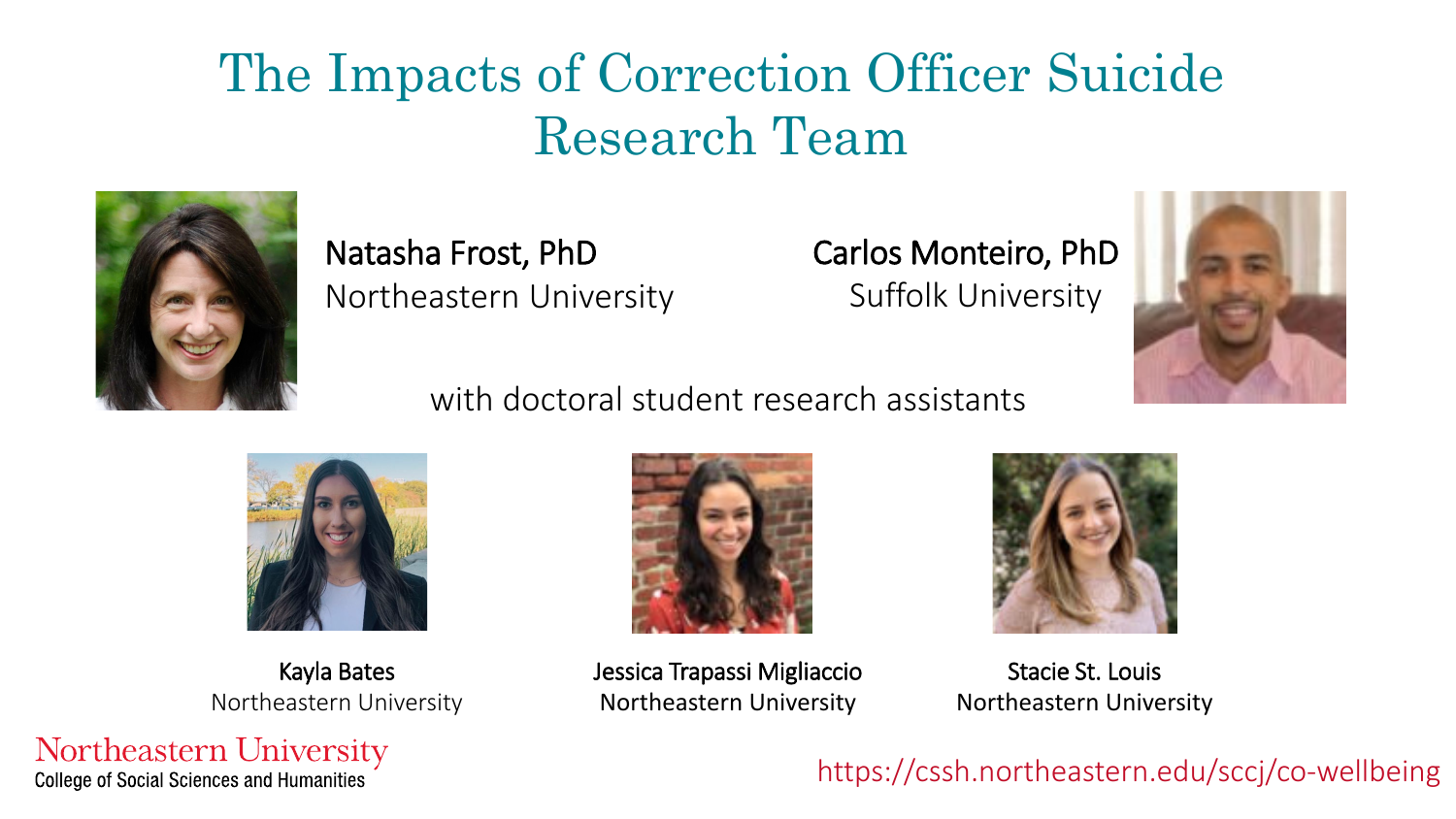# Officer Suicide and Wellbeing Research

Project Title: *The Impact of Correction Officer Suicide on the Institutional Environment and on the Wellbeing of Correctional Employees*

#### Funding Agency:

U.S. Department of Justice, National Institute of Justice (NIJ)

NIJ Award #: 2016-MU-MU-0010 Research Partners:

Northeastern University (Frost and Monteiro)

MADOC

MCOFU

OnGuard Initiative

Riverside Community Care

Northeastern University **College of Social Sciences and Humanities**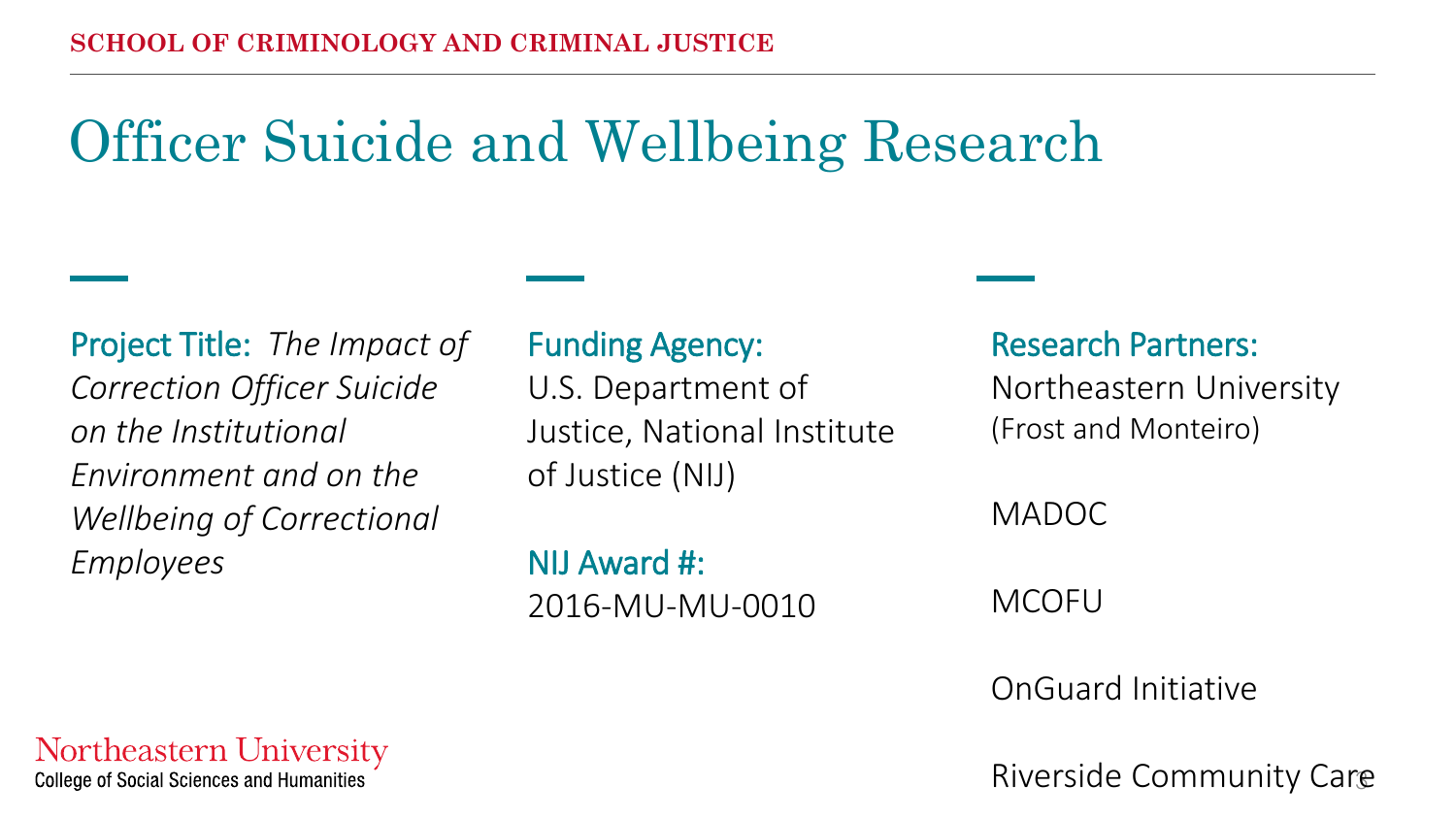# Correction Officer Suicide

Between 2010 and 2015, at least 20 current or former correction officers employed by the MA Department of Correction (MADOC) died by suicide

Suicide rate among current and former MA DOC officers was 105 per 100,000 officers. Massachusetts has one of the nation's lowest rates at 10 per 100,000

Rate of suicide among MADOC officers, 85% of whom are men, was ~4 times higher than the rate in this high-risk group (men aged 25-64) nationally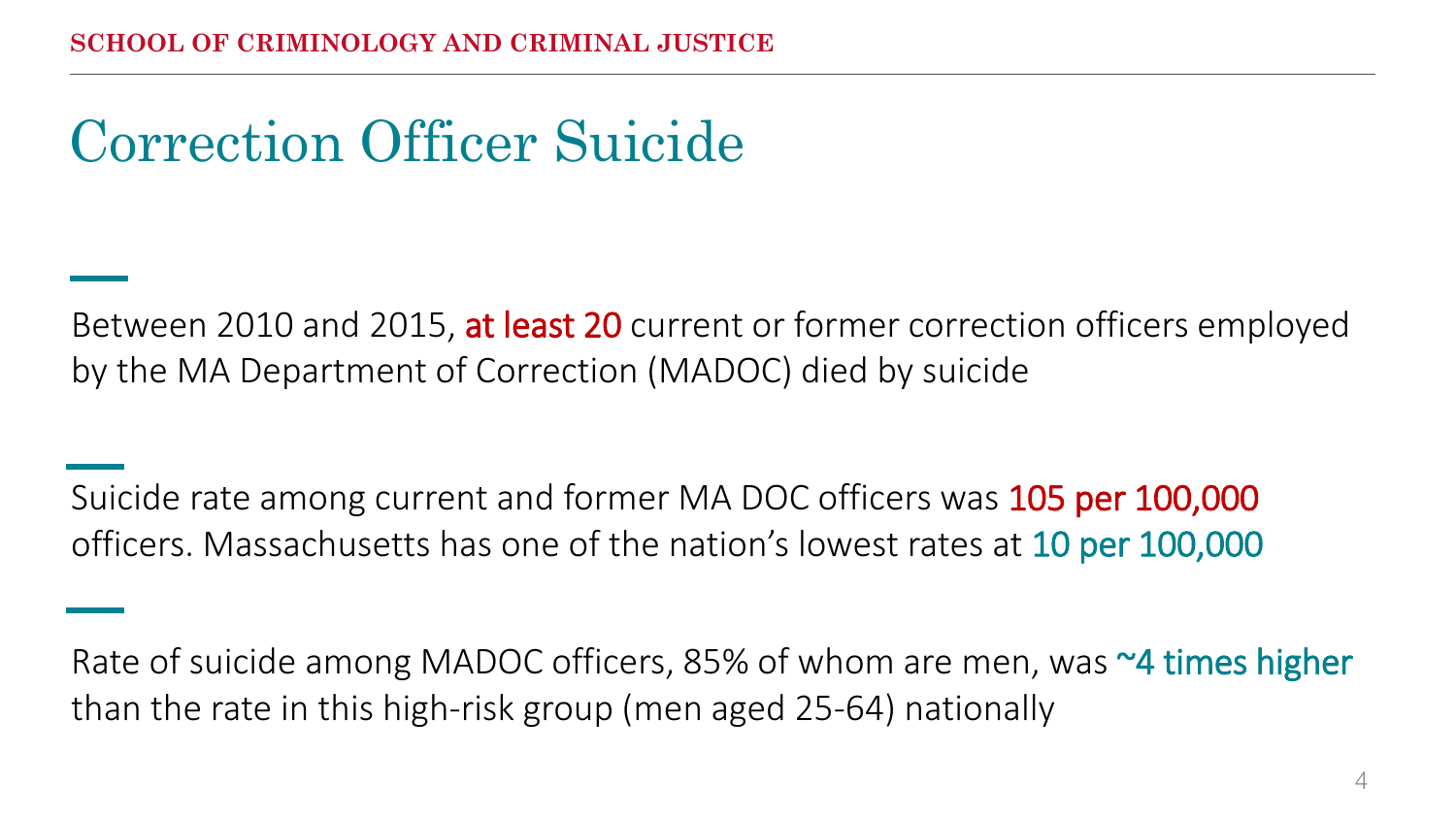#### **SCHOOL OF CRIMINOLOGY AND CRIMINAL JUSTICE**

**MADOC Officer and Inmate Suicides by Facility, 2010 - 2018**

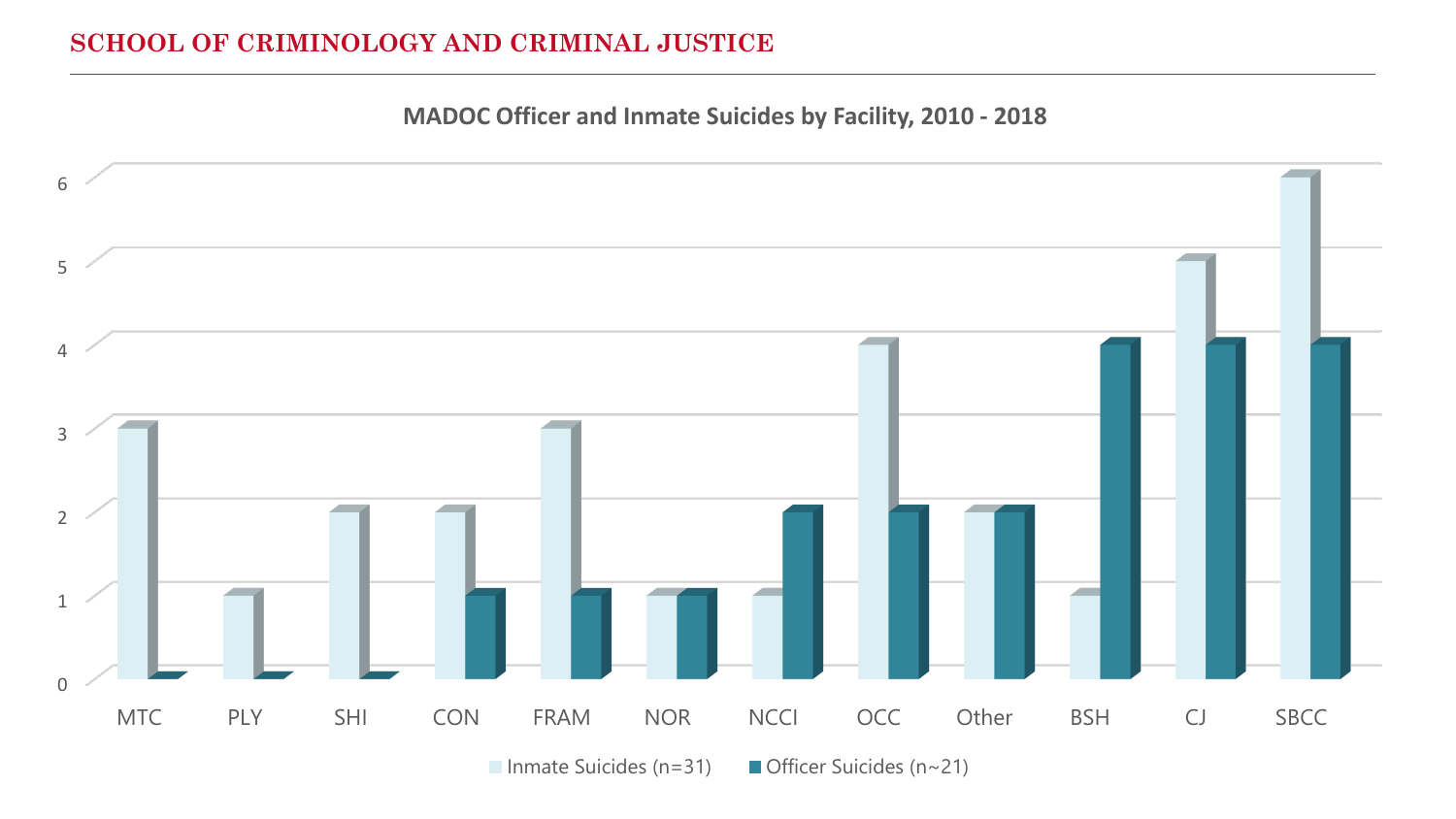#### **SCHOOL OF CRIMINOLOGY AND CRIMINAL JUSTICE**



\* Includes current and former officers (among those who retired all but one had retired in the previous two years).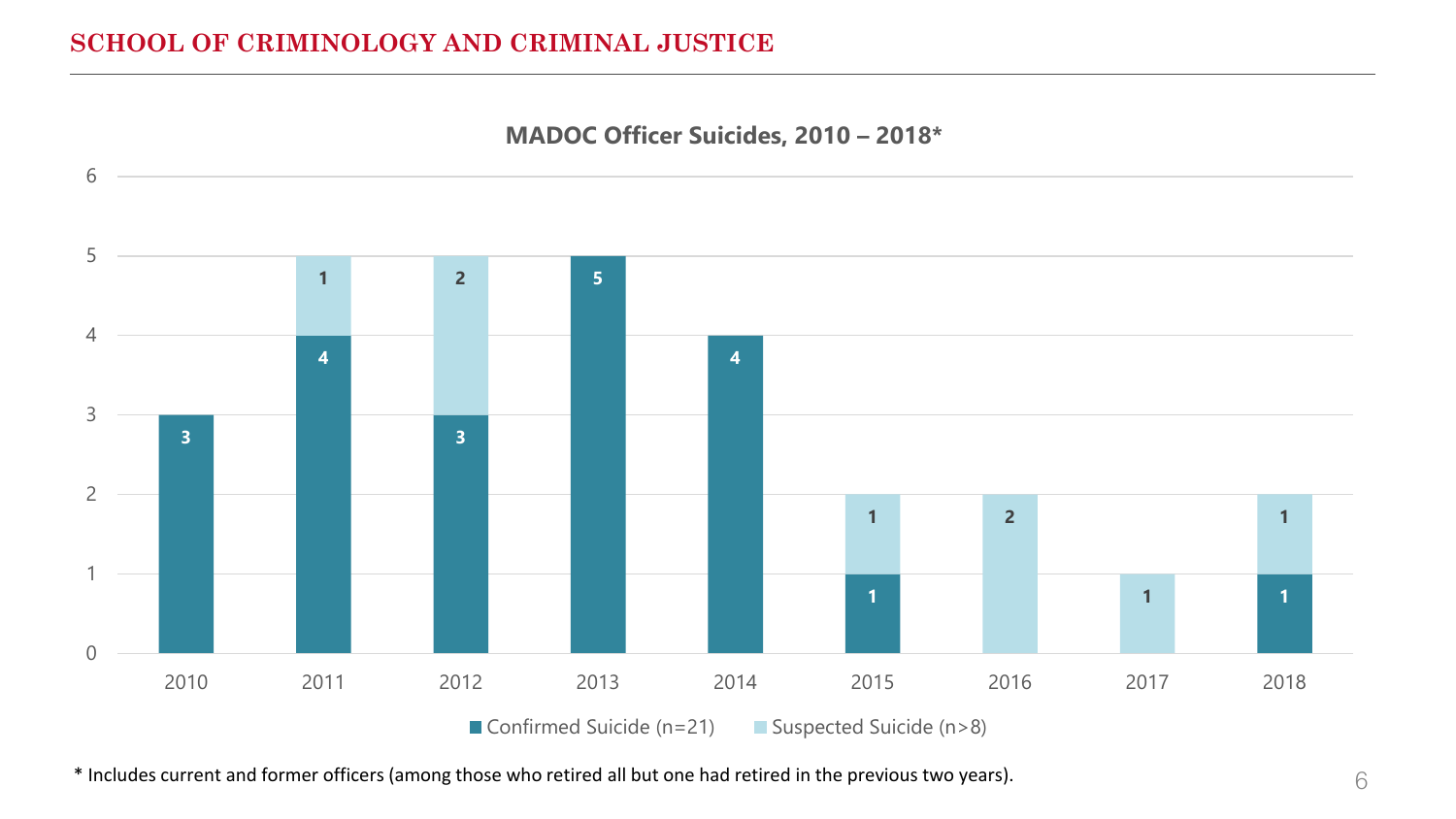# Correction Officer Suicide and Wellbeing

As suicide is not caused by a single event but rather a complex interplay of life events, we proposed to identify patterns and trends in the life and work histories of the officers who died that would help us better understand the fatalities and would allow us to talk about the officers as people

Using a mixed-method approach, we have conducted the first comprehensive study of suicide among correction officers, identifying key risk factors and addressing the many impacts of suicide on the overall institutional climate and on psychosocial wellbeing of those still working in the correctional environment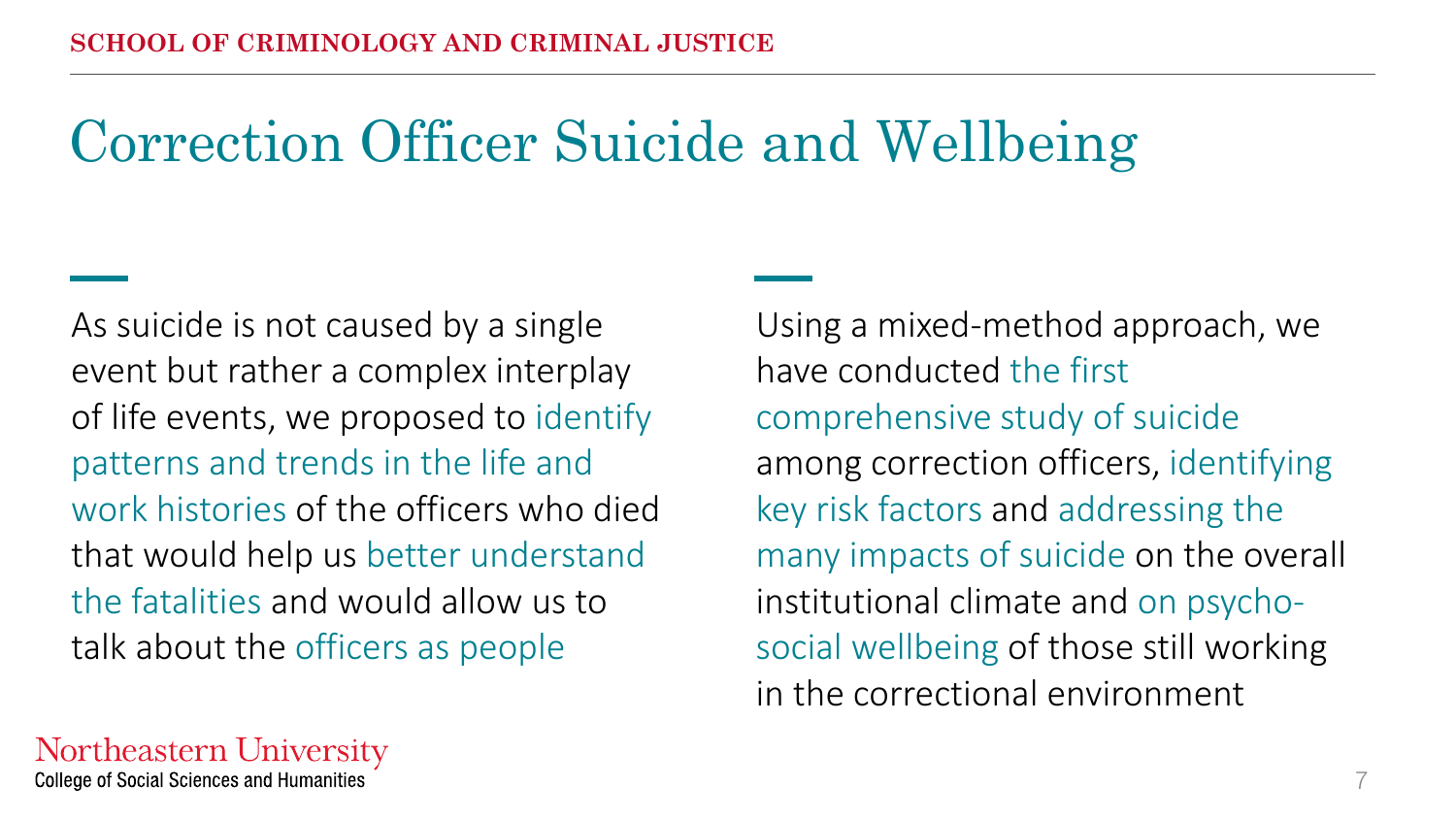# Overall Study Objectives

Develop a nuanced understanding of the **context** within which CO suicide occurs.

Better understand the many **impacts** of correction officer suicide.

Assess the **effects** of fatalities on the institutional environment and on the wellbeing of the correctional staff working in correctional facilities.

Identify risk factors for anxiety, depression, and suicidal ideation.

Understand how the structure, function, and composition of officers' social networks might be related to suicide ideation and indicators of wellbeing.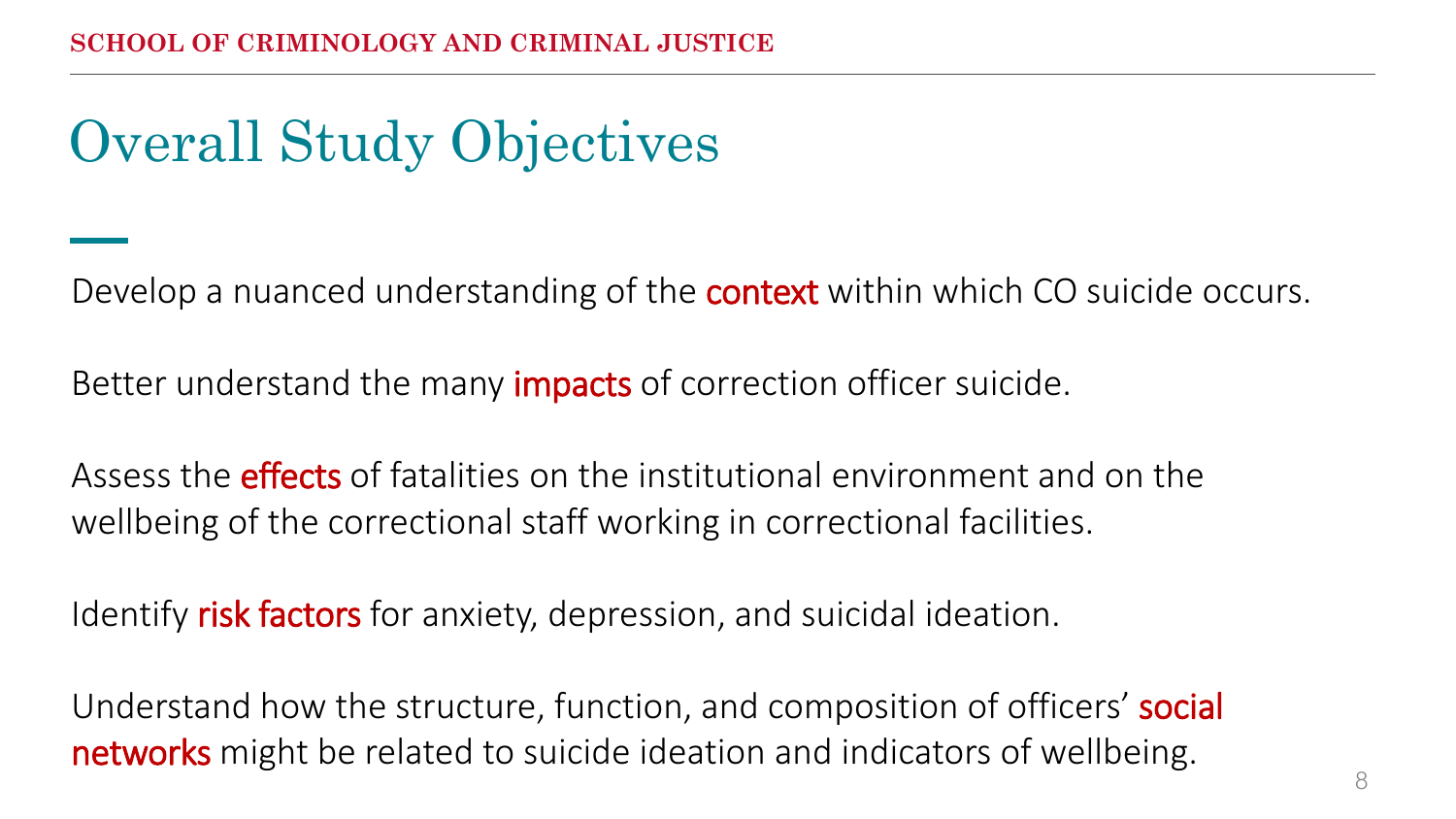# Correctional Officer Suicide and Wellbeing: Phase One

#### Goal

#### To develop a rich understanding of

the personal, occupational, and institutional factors that can lead to officer suicide and to identify risk factors for suicidal ideation and to describe the many impacts of officer suicide.

#### Method

Rich qualitative case studies involving:

- \* background research
- \* personnel file reviews
- \* administration focus groups
- \* family and friend interviews
- \* colleague interviews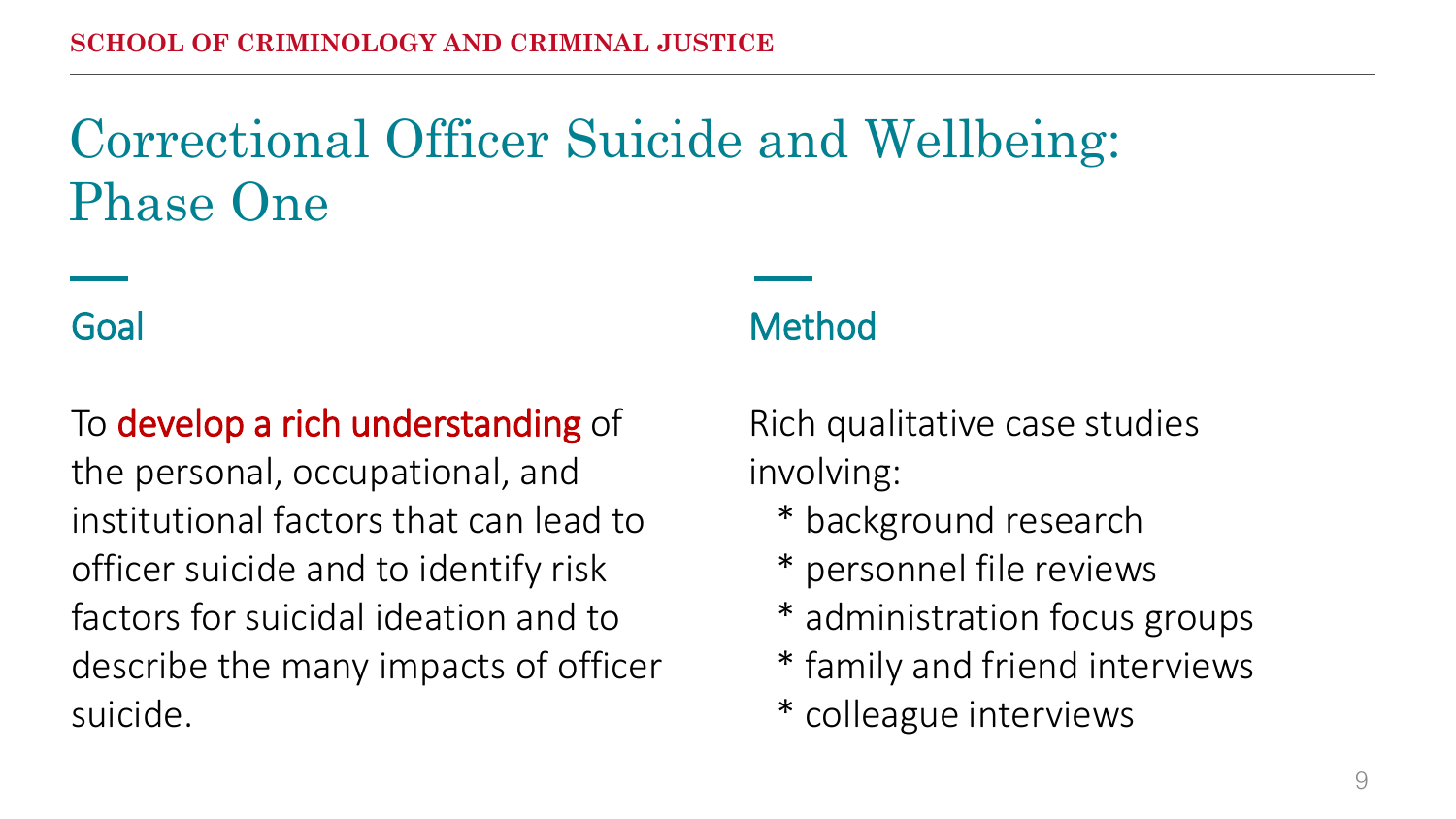## Correctional Officer Suicide and Wellbeing: Phase Two

To **assess the impact** of the suicides on the correctional environment in terms of its impacts on officers' sense of wellbeing.

To **assess the wellbeing** of correction officers, identifying key correlates of adverse behavioral and mental health outcomes.

#### Goal Method

Intensive individual interviews with 440 employees of the MADOC.

- 319 officers all ranks (randomly selected)
- 45 new recruits (randomly selected)
- 76 volunteers (focus group participants, volunteers, friends of the officers who had died by suicide).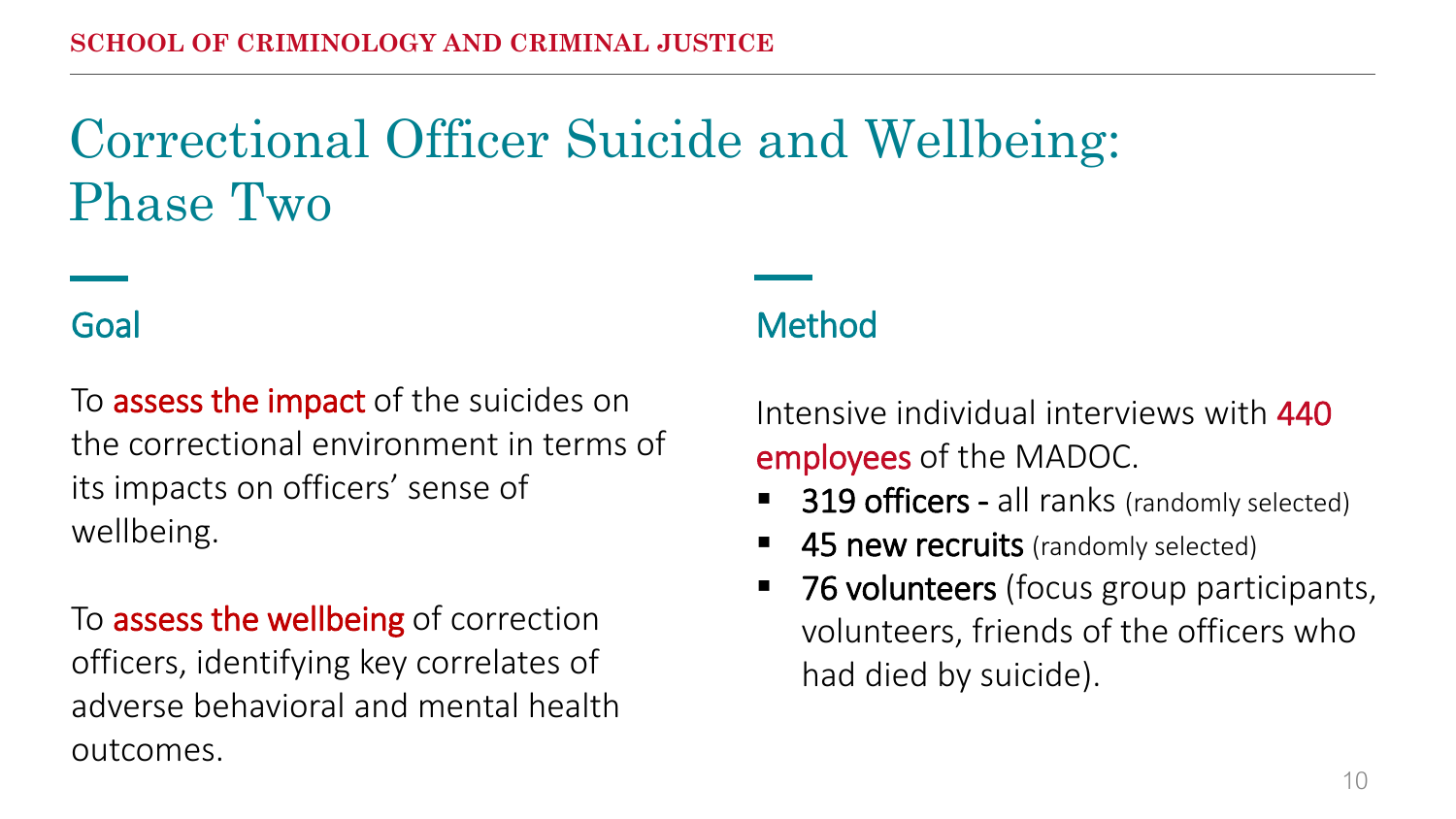#### Phase One: Officer Suicide Case Studies

Northeastern University<br>College of Social Sciences and Humanities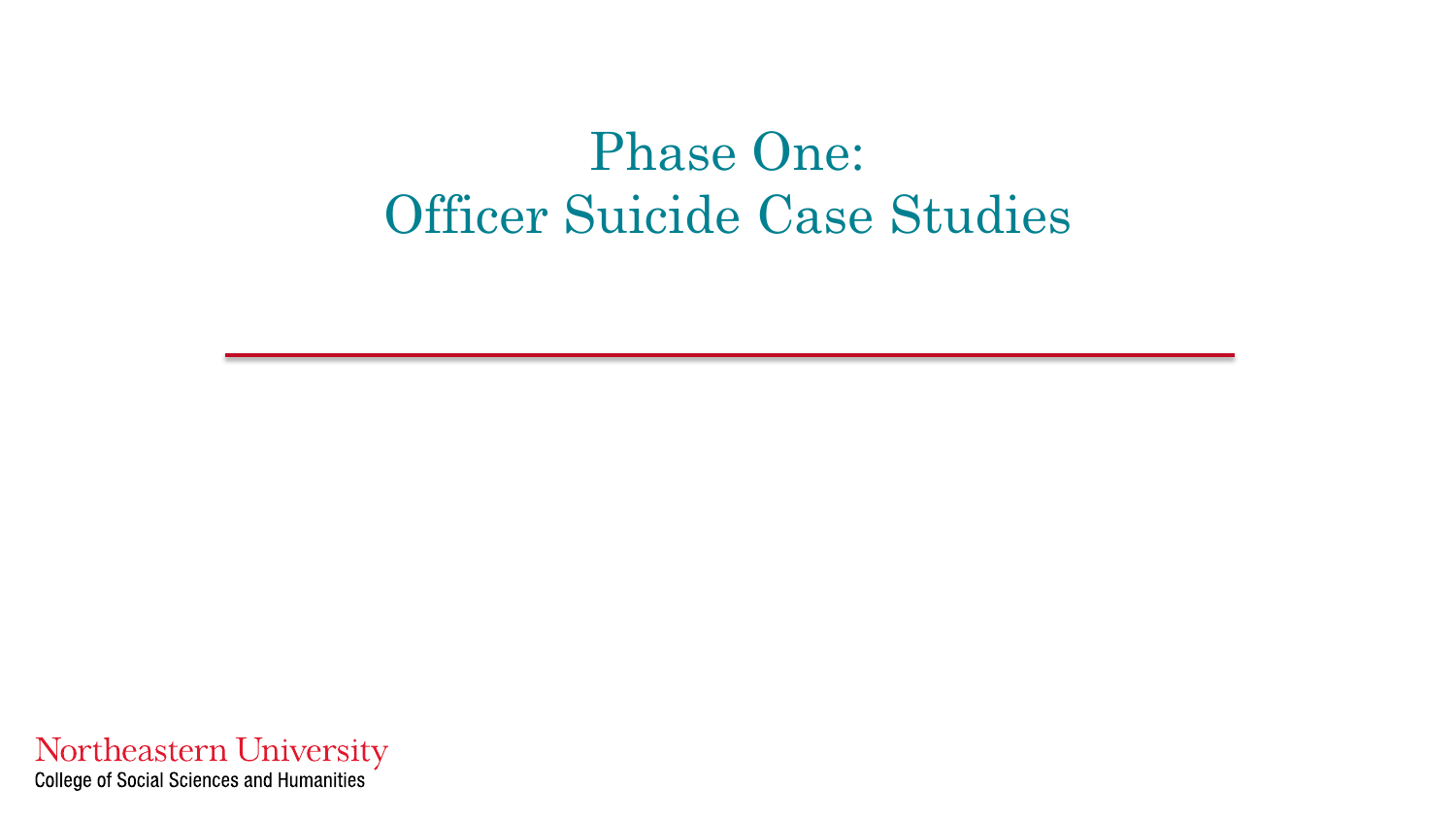

39, 44, 62 24, 49, 46, 57 43, 44, 47 23, 39, 41, 47, 50 25, 32, 48, 47 33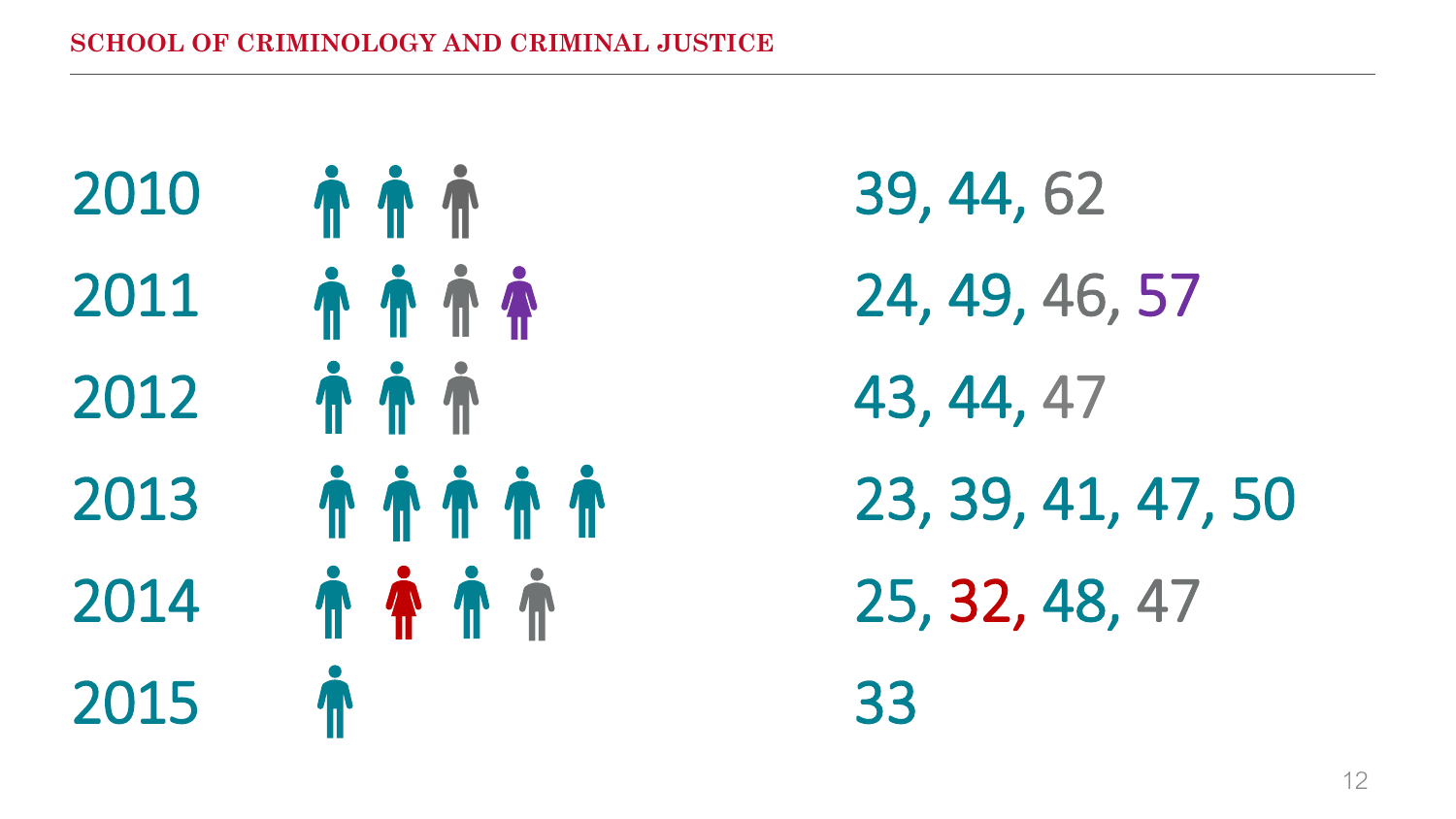# Officer Suicide Case Studies

- Review of Personnel Files and Records
- **EXECOLD FIGURE CRIMINAL Record Histories from DCJIS**
- Officer-Related Incident Reports
	- Received 2,549 incident reports and 640 disciplinary reports across 20 officers
	- Coded for exposures to violence
- Internal Affairs Investigations No Direct Access
	- Ever been investigated by internal affairs
	- **Under active investigation in the year immediately preceding their death**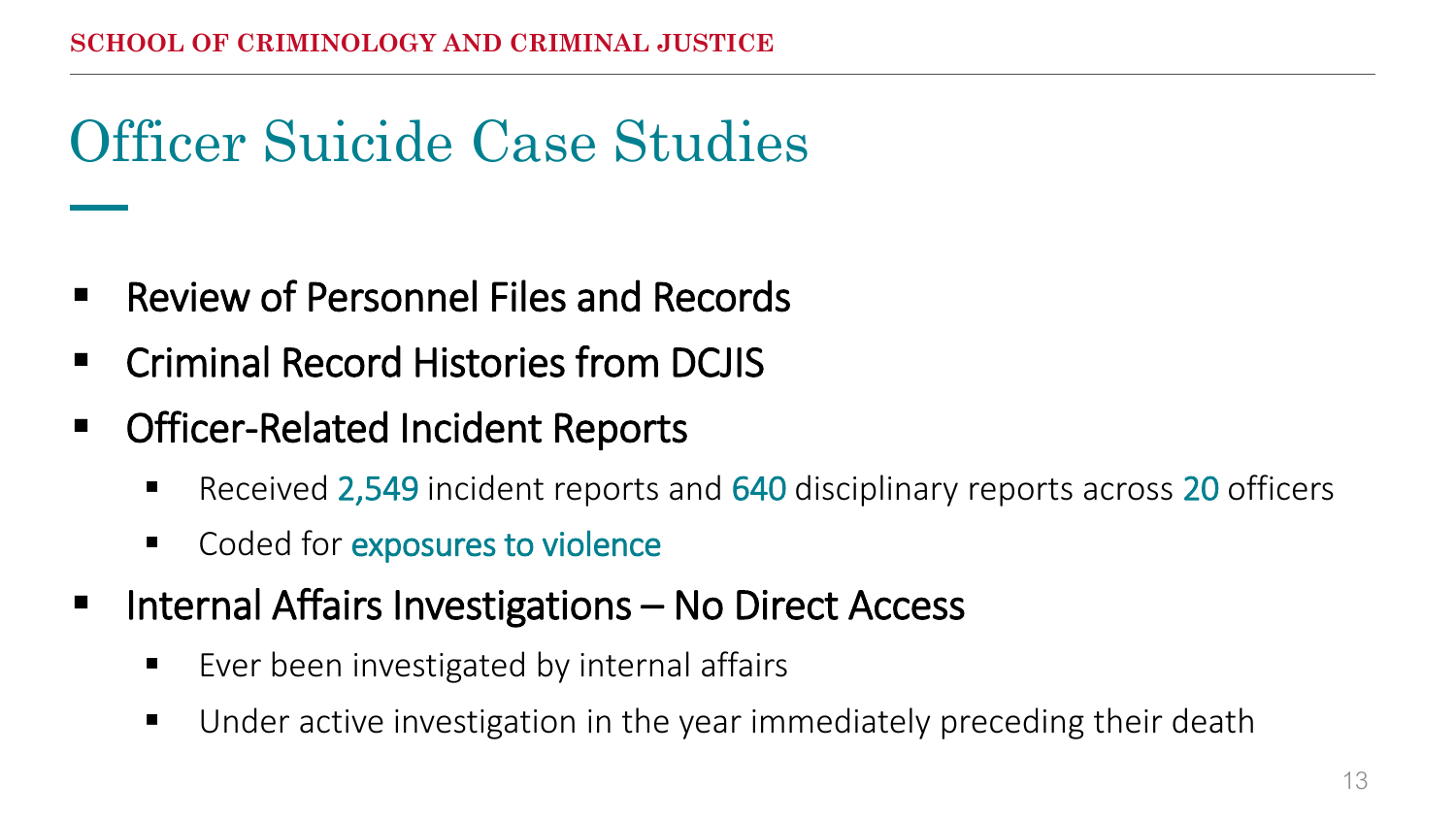# Officer Suicide Case Studies

- $\blacksquare$  Interviews with Families and Friends
	- Families and friends of 17 of the 20 officers (85%) who had died responded
	- Interviewed a total of 42 family members and friends of 12 of the officers\*
	- **15 of the 42** (just over 1/3) of the family members and close friends interviewed were also current or former officers with the department of correction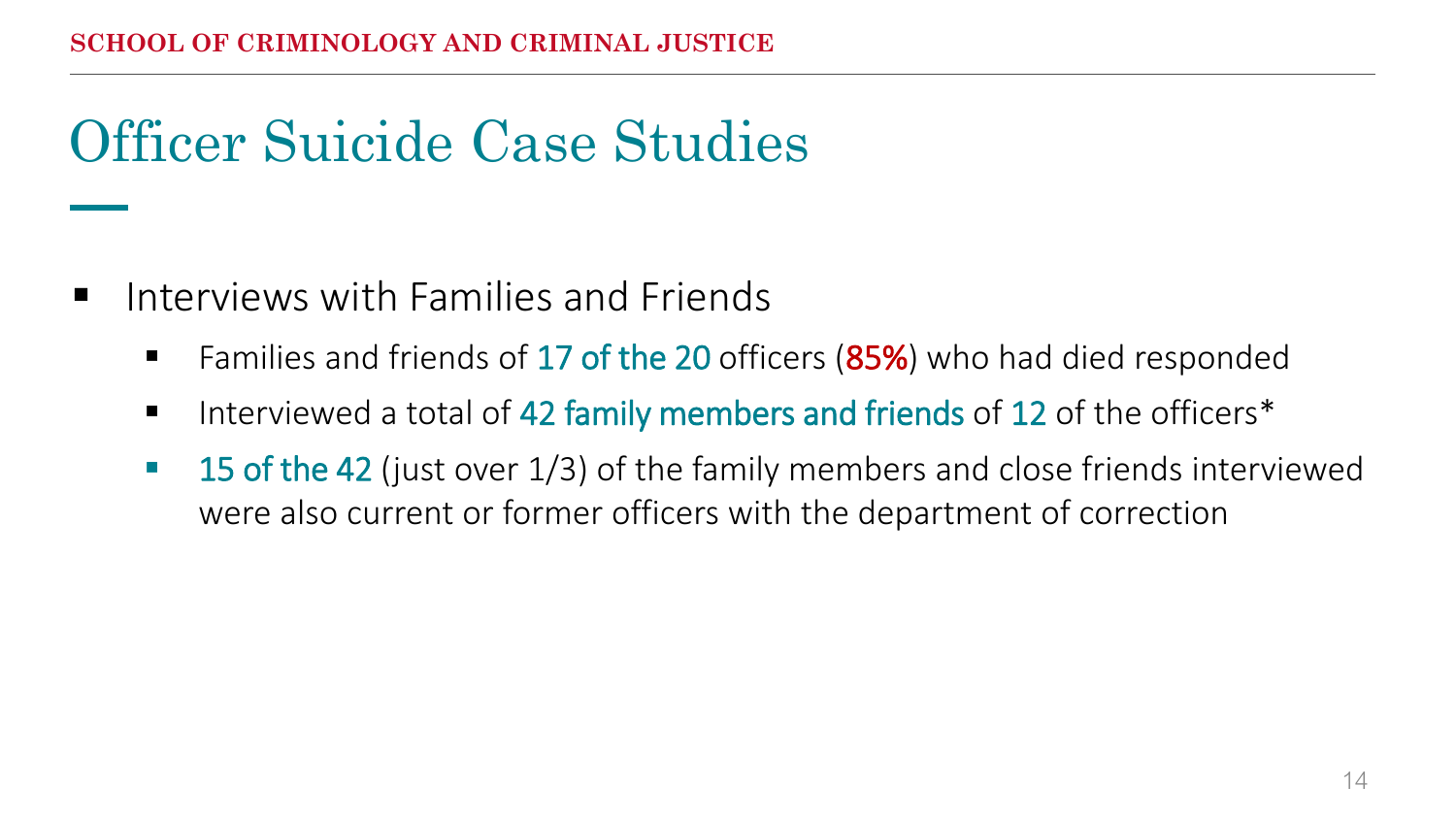#### Officer Suicides: 2010 – 2015

Suicides among MA DOC employees have occurred across all ranks, early in the career and post-retirement, and across varied correctional settings

- Gender: 18 men, 2 women
- Age:  $23 61$  years of age (average age = 41)
	- $\blacksquare$  50% were 40 49 years of age
- Employment Status: 15 actively employed (2 detached with pay); 5 had resigned or retired (25%)
- **Veteran Status: 9 were veterans (45%)**
- **Rank:** 14 officers, 3 Sergeants, 1 Lieutenant, 2 Captains
- **Tenure:** Average Years of Service: 15 (range  $<1-32$ )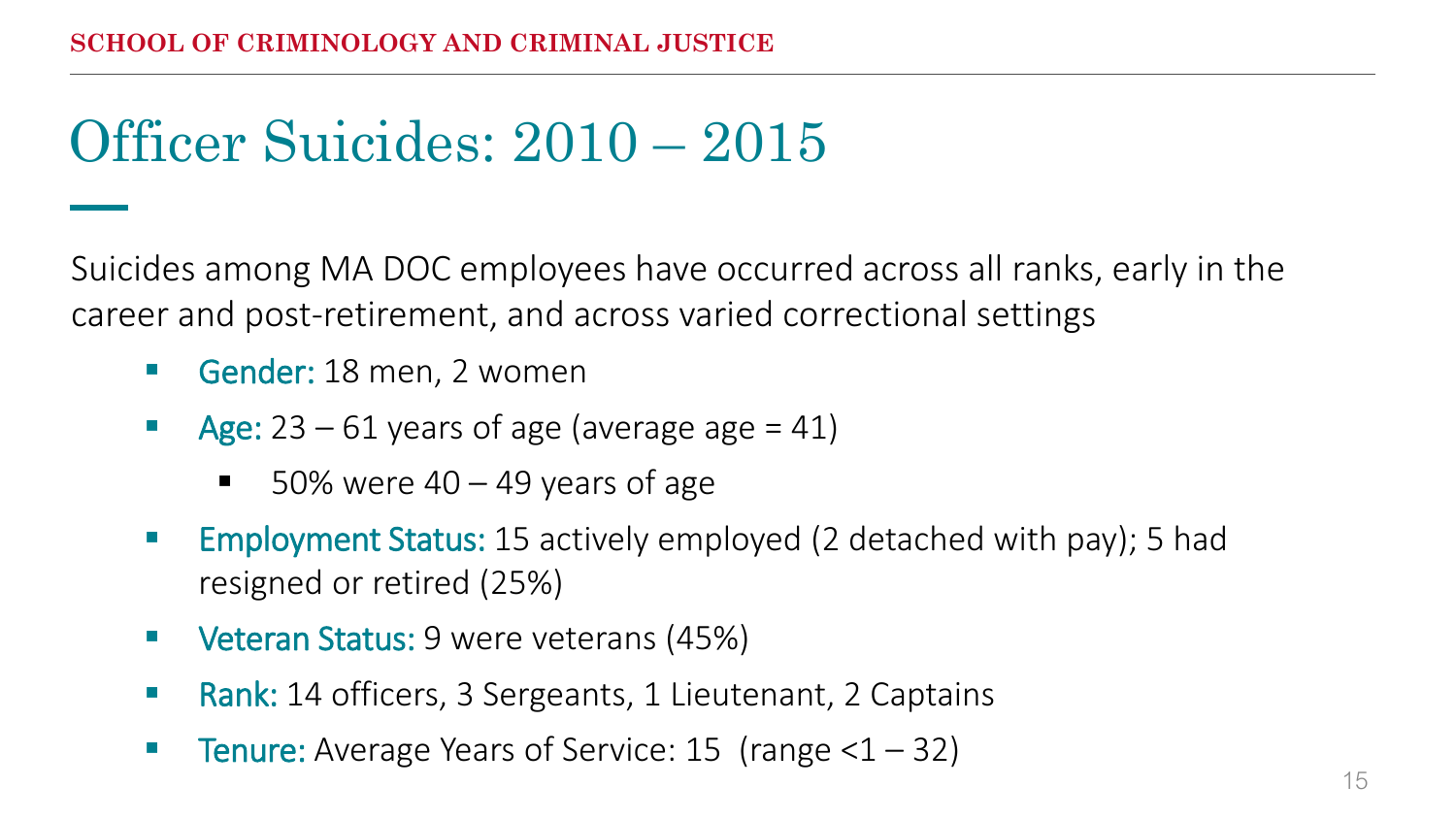# Officer Suicides: 2010 – 2015

- **Facility:** 14 had worked at a single facility (6 had worked at multiple facilities)
	- officer suicides over the period concentrated at three facilities (MCI-CJ, SBCC, and BSH)
- **E** Criminal History Record Review: 70% had criminal history records (mostly arraignments for misdemeanors; few convictions)
- **IF Internal Affairs:** 50% had been subject of an internal affairs investigation
	- 35% were under investigation at the time of death
- **Fitness for Duty:** 20% had been evaluated for fitness for duty
- Cause of Death: 14 died of gunshot wounds, 2 died by hanging, 3 drug overdoses<sup>\*</sup>
	- 1 Homicide-Suicide / 1 Attempted Homicide-Suicide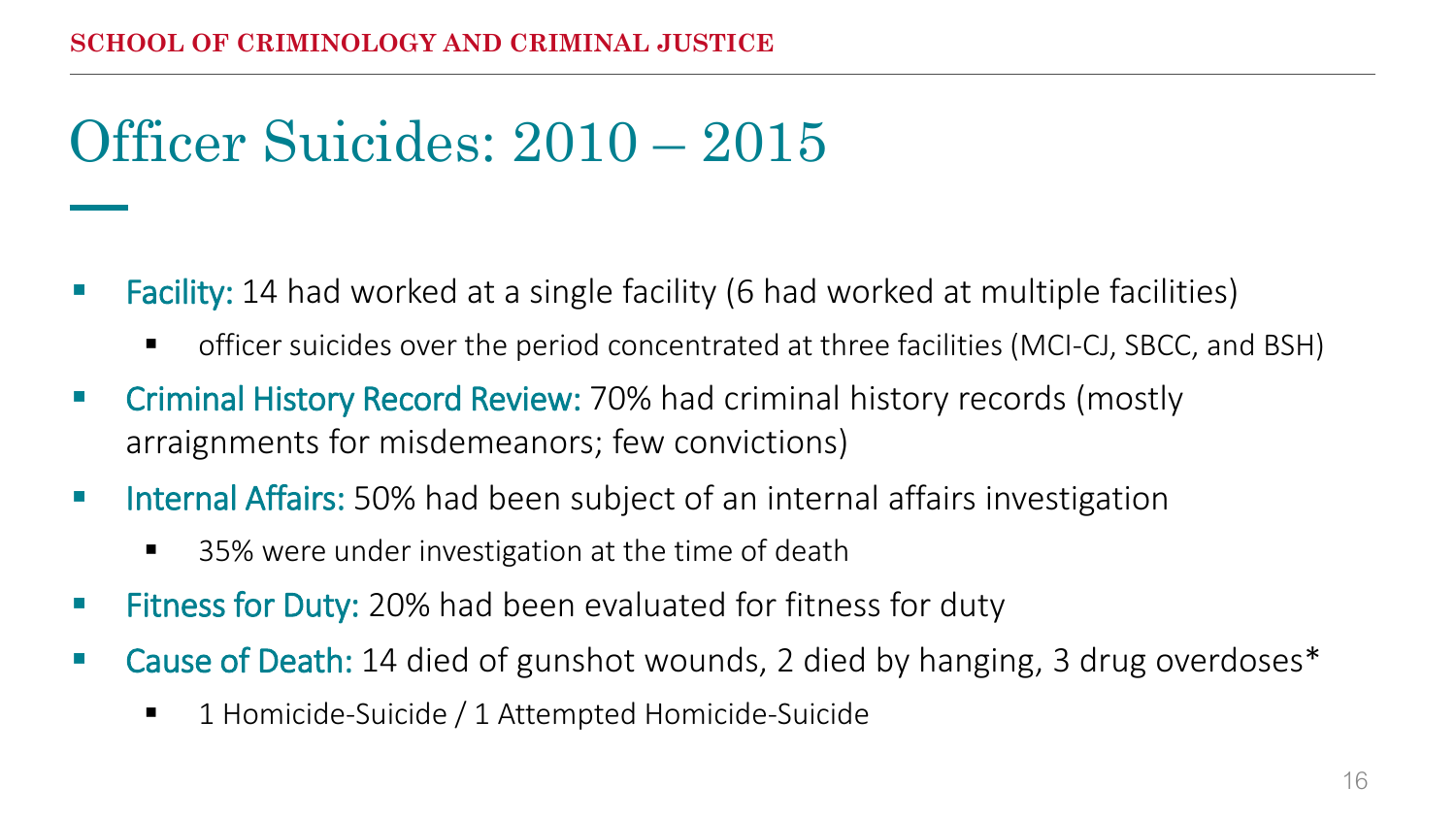# Case Studies: Risk Factors for Suicide

Known risk factors for suicide were prevalent across most, but not all, of the cases

- access to firearms
- deteriorating mental health
- **•** relationship problems
- **E** excessive alcohol and/or drug use
- chronic pain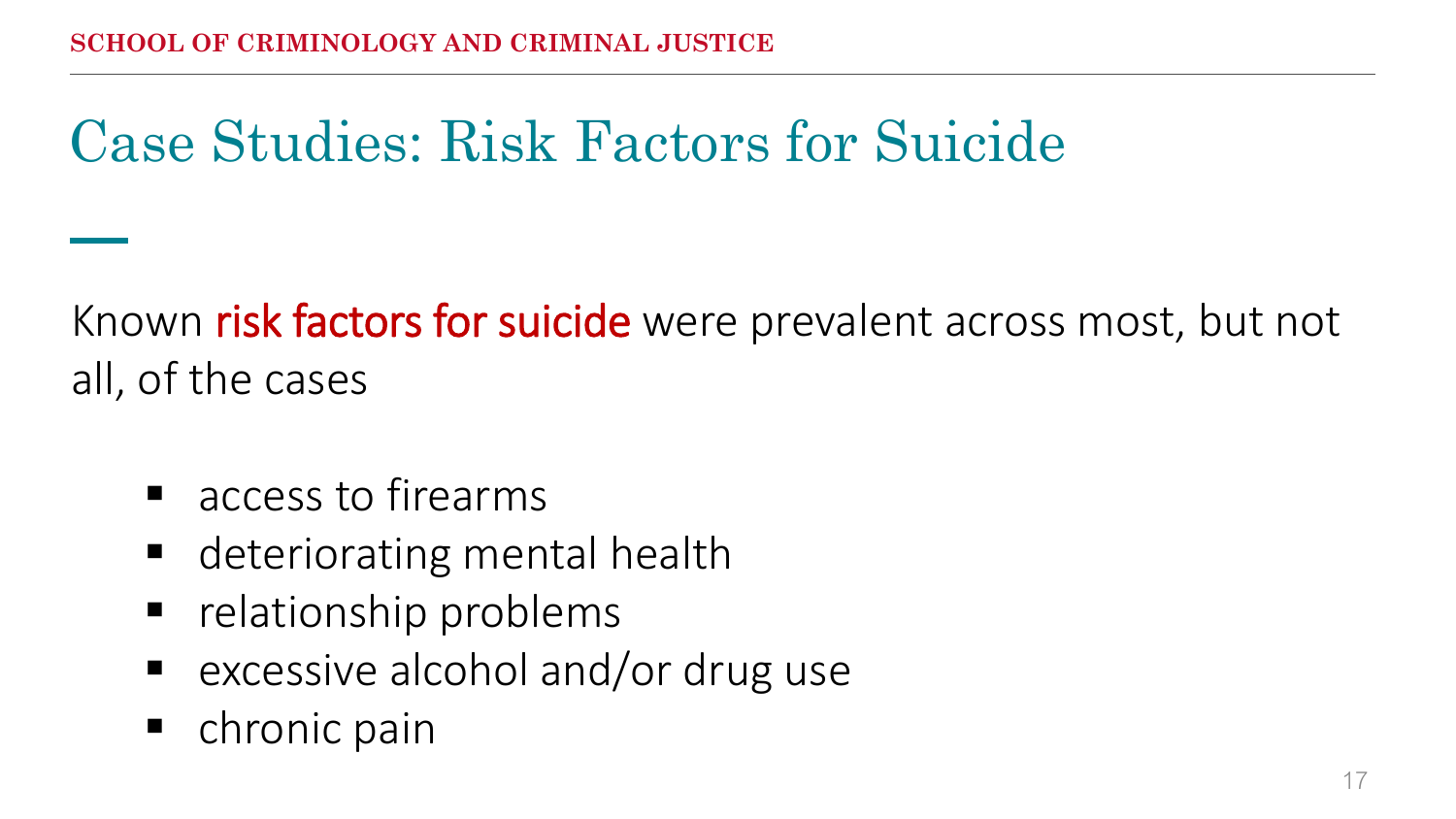# Case Studies: Risk Factors for Suicide (n=14)

| <b>Risk Factor</b>                                         | $\mathsf{n}$ | ℅   |
|------------------------------------------------------------|--------------|-----|
| <b>Mental Health Concerns</b>                              | 12           | 86% |
| Relationship Problems (Separations/Divorces/Child Custody) | 11           | 79% |
| Substance Use & Abuse                                      | 11           | 79% |
| Serious Injuries / Chronic Pain                            | 8            | 57% |
| Known Previous Suicide Attempts                            |              | 36% |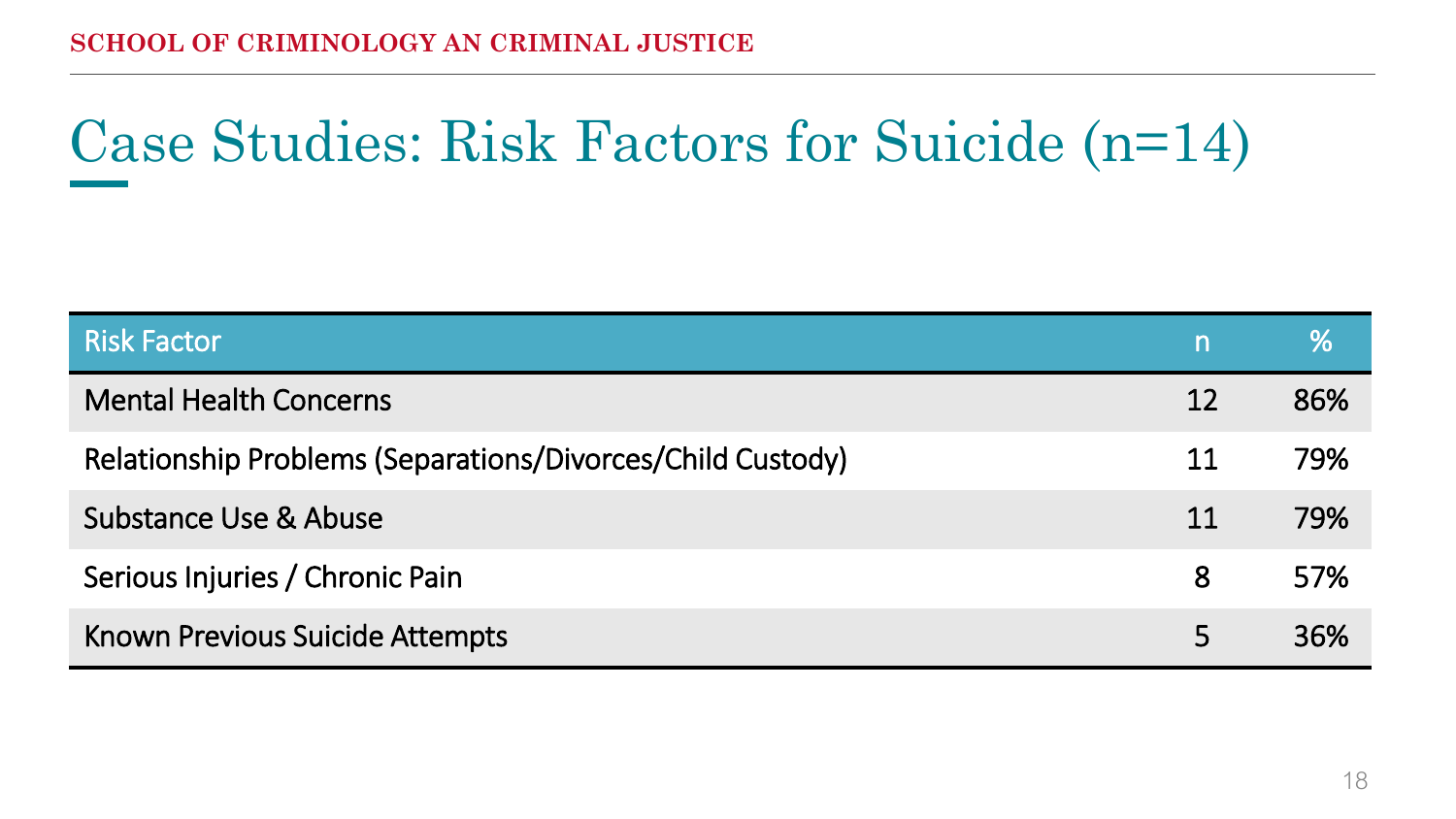*"He had* anger *issues, he had* depression*. He believed, and I've come to believe, that he had* bipolar *issues that were untreated.* He was not the type to seek therapy *so much as medication, because I think* he felt like he knew the answers*."*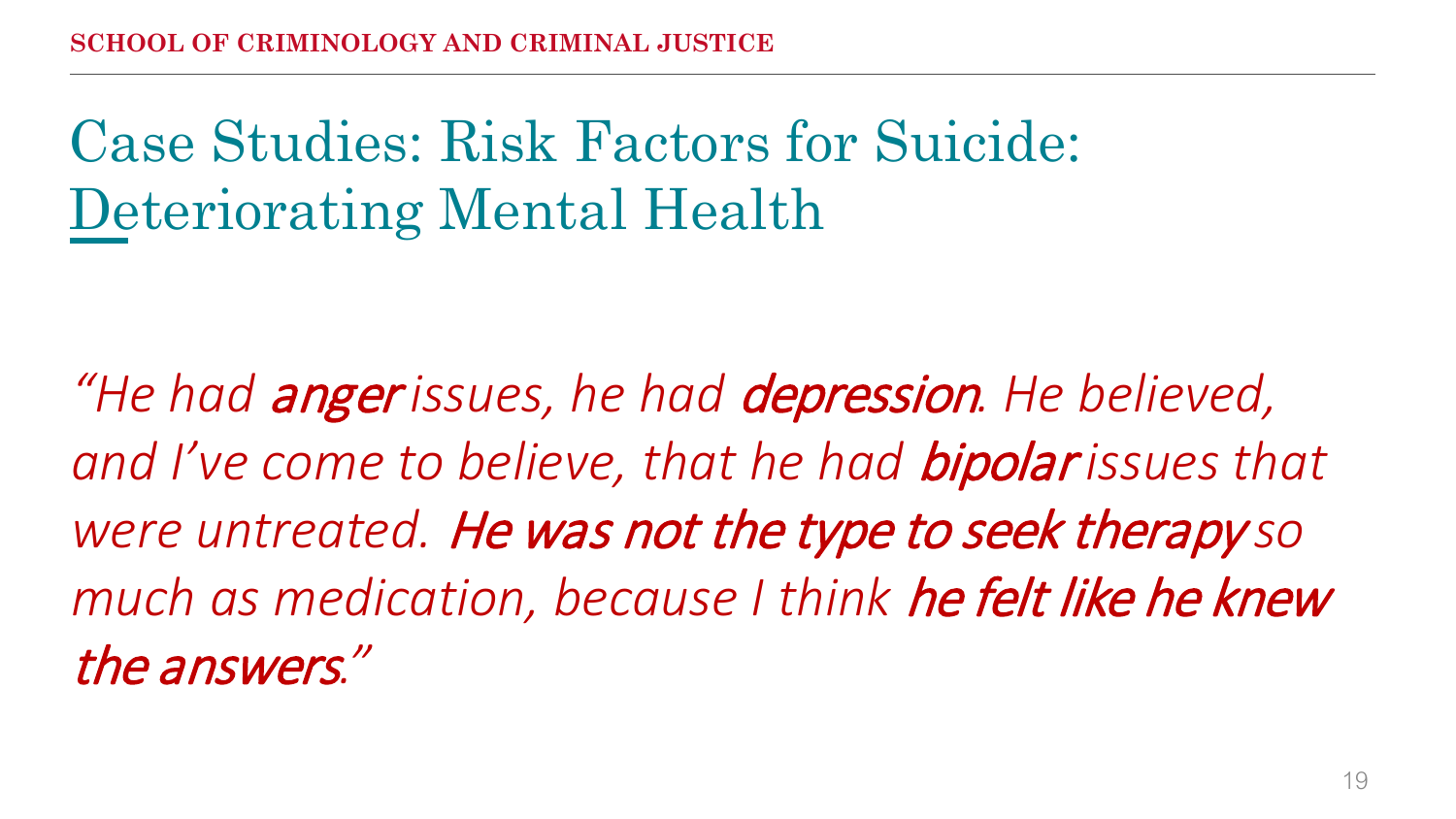*"I think he was depressed. I mean because he was… he was so*  bothered by the whole situation... He just wasn't himself. He just seemed always preoccupied, even when he was with us. *You know the last time I had seen him of course was Christmas time… And I remember him picking us up… you know we're driving… and you know I am asking… I am like 'what's going on with you? how are you doing? How are you managing?' and ummm he was…* he was different."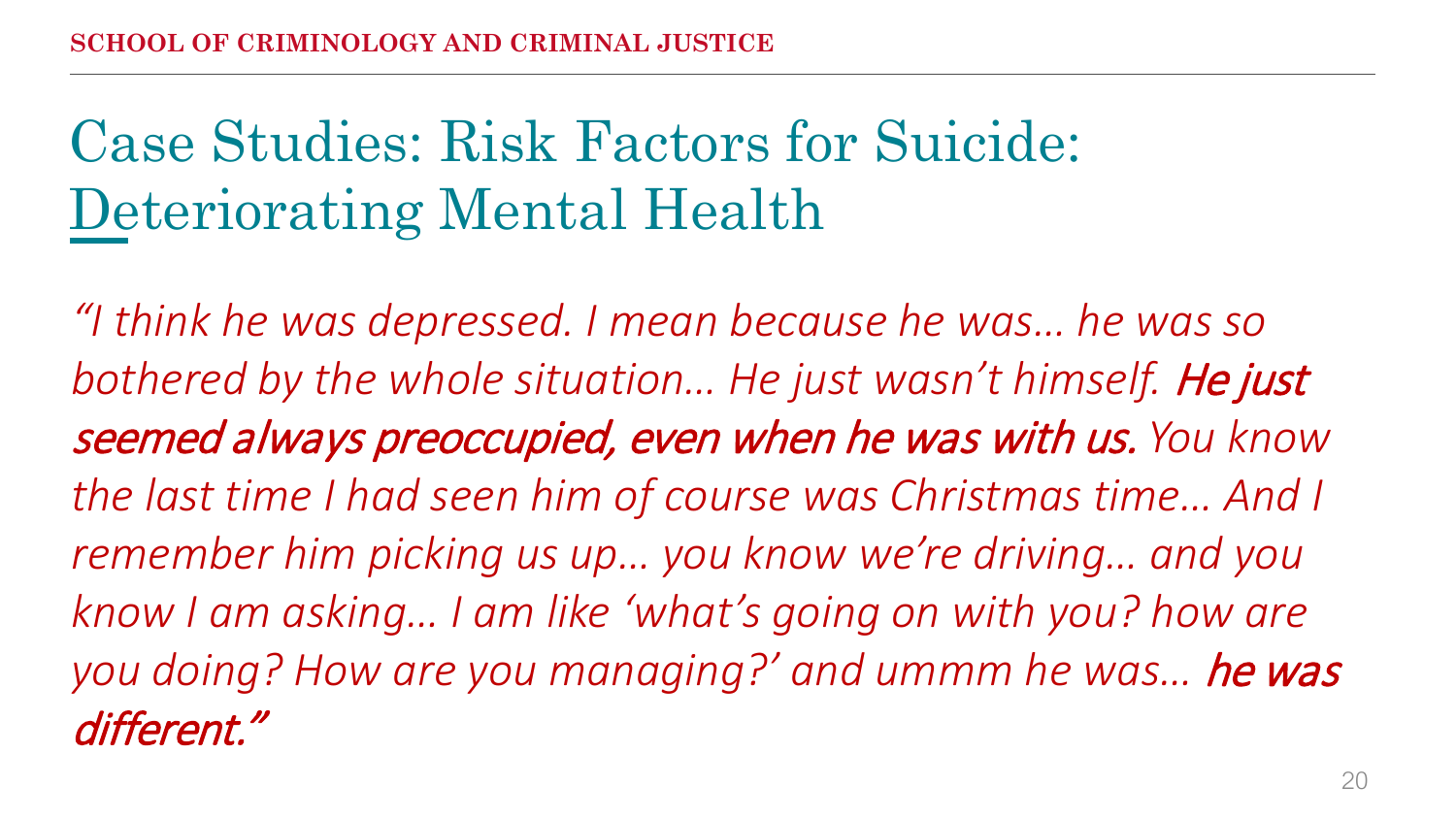*"I'm pretty sure that* he had depression. He wasn't treated for it, *but I do know that he had wanted to go to the doctor and talk about getting medications or something for depression. And when he went, the doctor was too young. He felt like he couldn't talk to him."*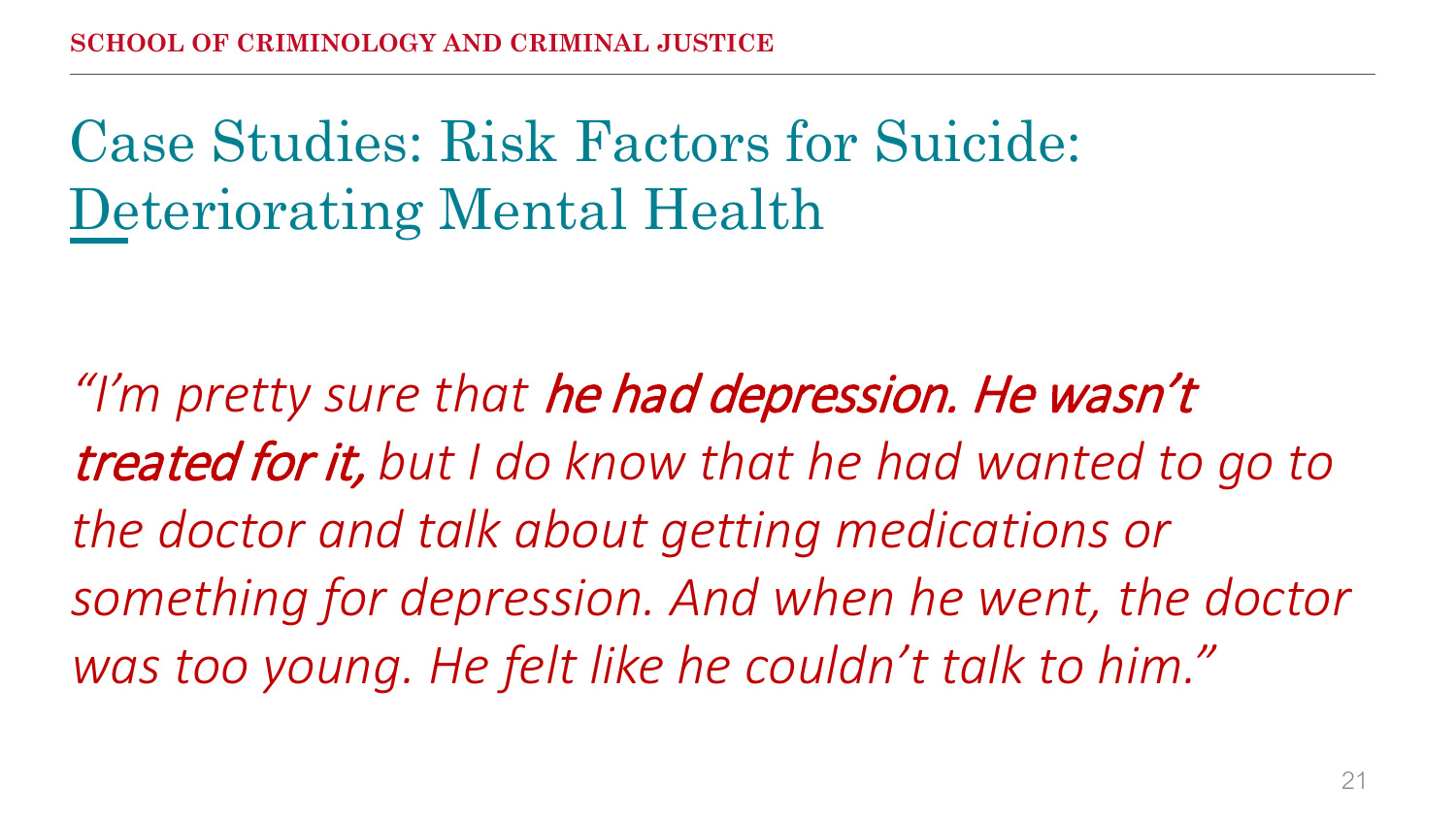*"So* he had some major paranoia*... and again,* I firmly believe it was working in corrections*, he was very paranoid about inmates knowing where he lived, we couldn't put anything in the paper, no names in the*  paper, no pictures in the paper. If we went out somewhere he would have *specific places he would not go, obviously when you went somewhere your back was to the wall, you hear that all the time, but that is the god's honest truth. truly always scoping out wherever we were,* he was highly paranoid *to the point where at the end of his life he was sleeping with a gun under his pillow, not under the bed, under his pillow."*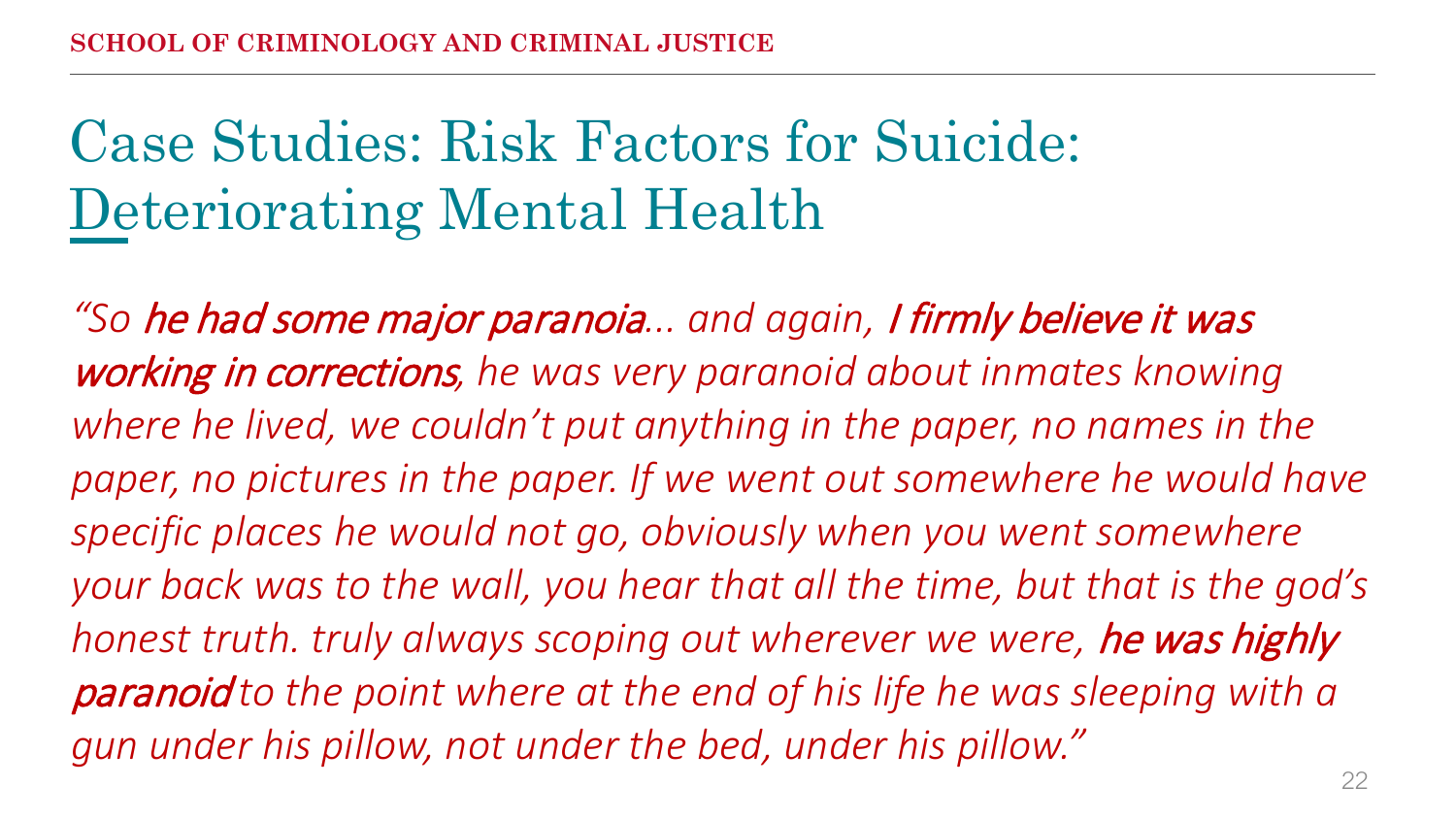# Case Studies: Risk Factors for Suicide: Relationship Issues

*"He just wanted to have a family.* He wanted to keep his family together and it was fractured. *That had a lot to do with his mental situation.* It got to him.*"*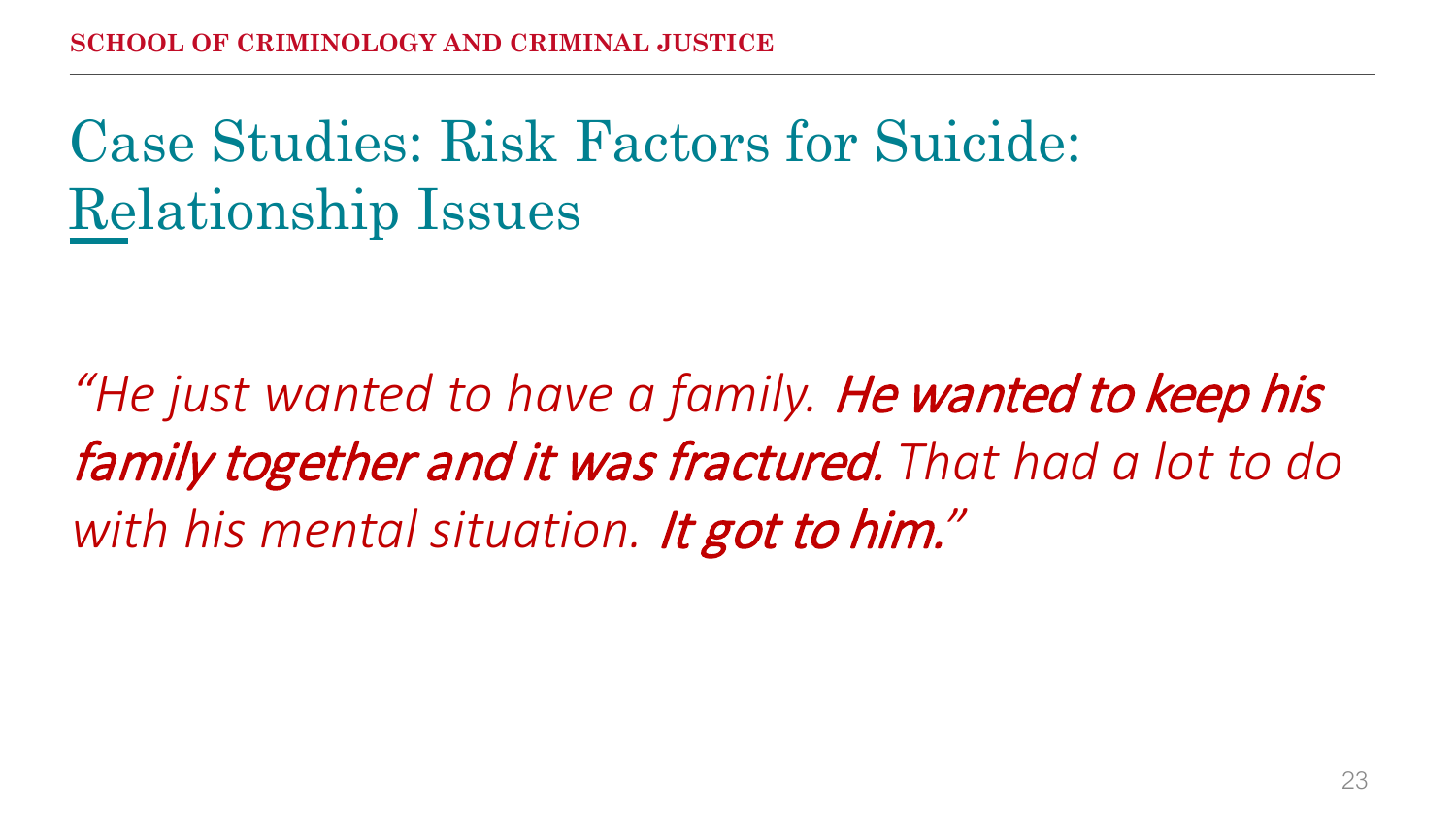# Case Studies: Risk Factors for Suicide: Relationship Issues

*"The* family issues with his wife and kids started to diminish his job ethics, his work abilities, his performance*. And other corrections officers at that time knew us as real good friends so they would pass that word along to me. They would say, "[Charles], [Jack]'s not the same. [Charles], [Jack]'s doing this. [Charles], [Jack]'s saying that." And I started to see that behavior myself firsthand."*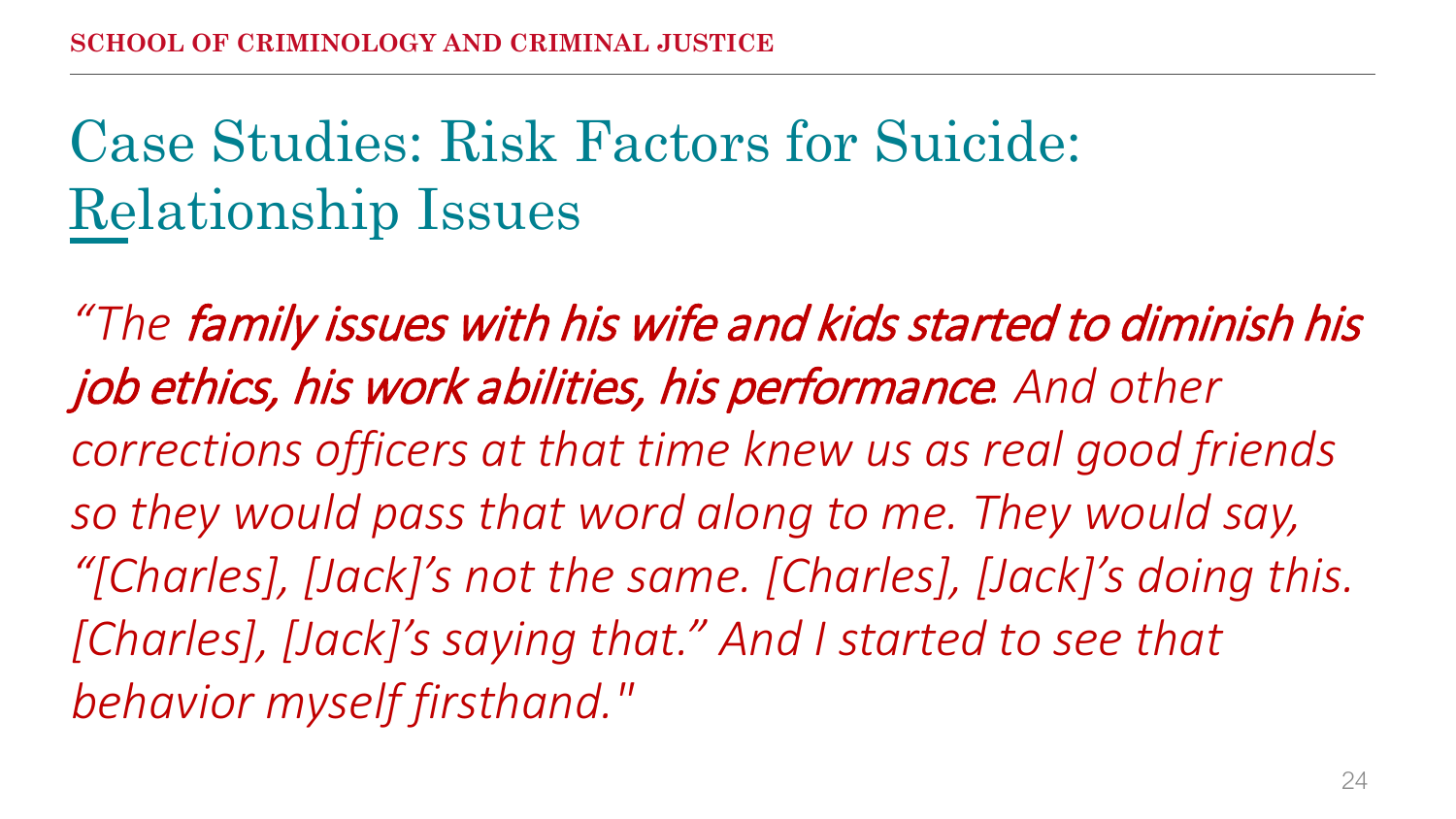Case Studies: Risk Factors for Suicide: Deteriorating Mental Health and Substance Use

*"I think he was* suffering from depression most likely from drinking so much*, but he was not a depressed child,* he had never been a depressed person his entire life*, he got out of bed wanted to run. He woke up every day with so much enthusiasm, he was not depressed. And the* depression he was undoubtedly now, in hindsight, experiencing *I am sure was from drinking too much,*  which he hadn't done to my knowledge prior to that and **the DOC...** I think it just haunted him*."*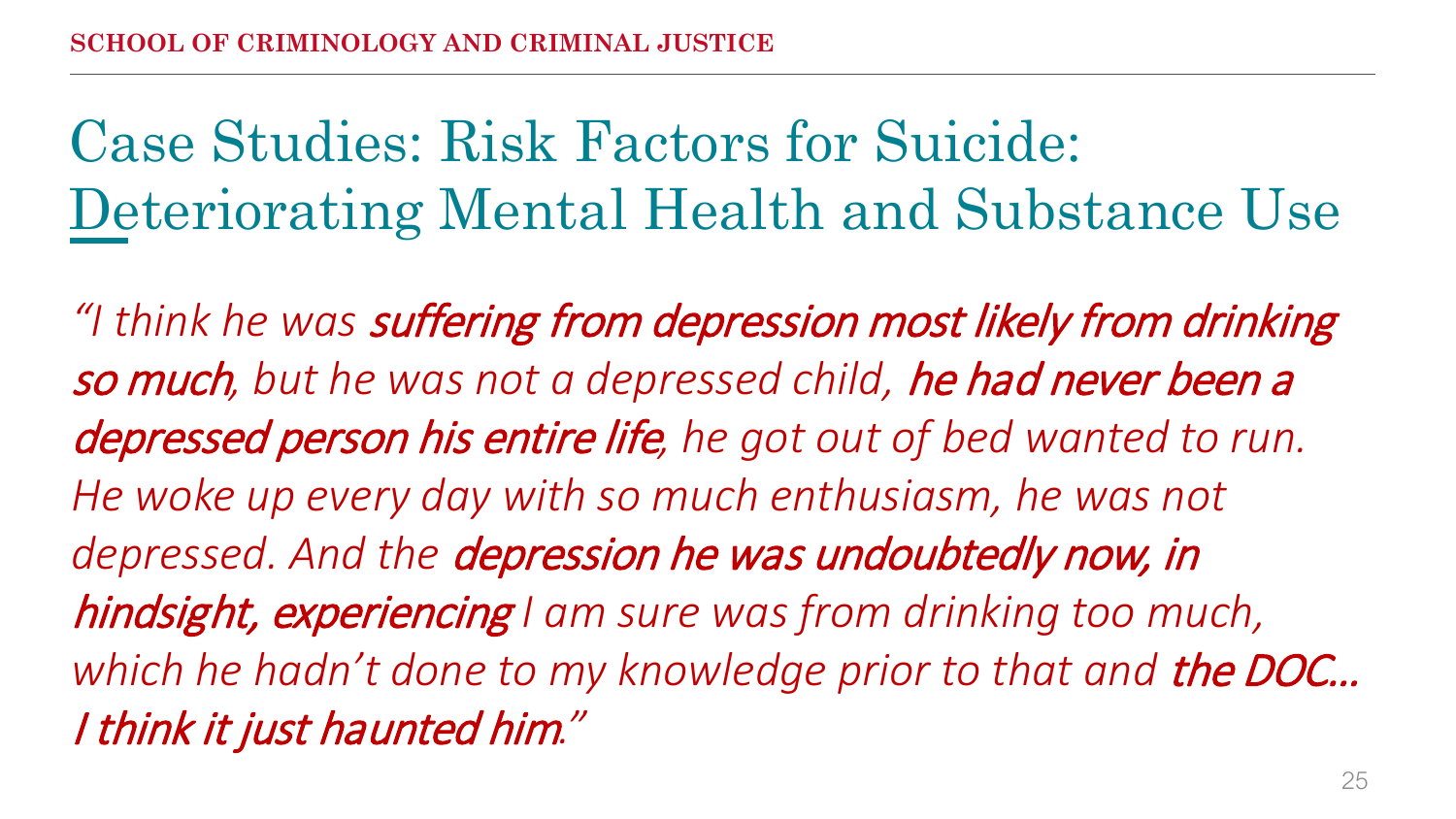# Case Studies: Risk Factors for Suicide: Substance Use

*"They'd* always go out to a bar *or something, or wherever, and they'd all be there, after shift... Even towards the end of our relationship that's where he'd go all the time… be like "Yeah, I'm going out to the bar" and* everyone was there, all the time*, um yeah so that was mostly his group. Yeah, and I can't speak for anyone else, but I know that* he did a lot of drinking to cope, and all of his friends did, so you know, there's something wrong there*."*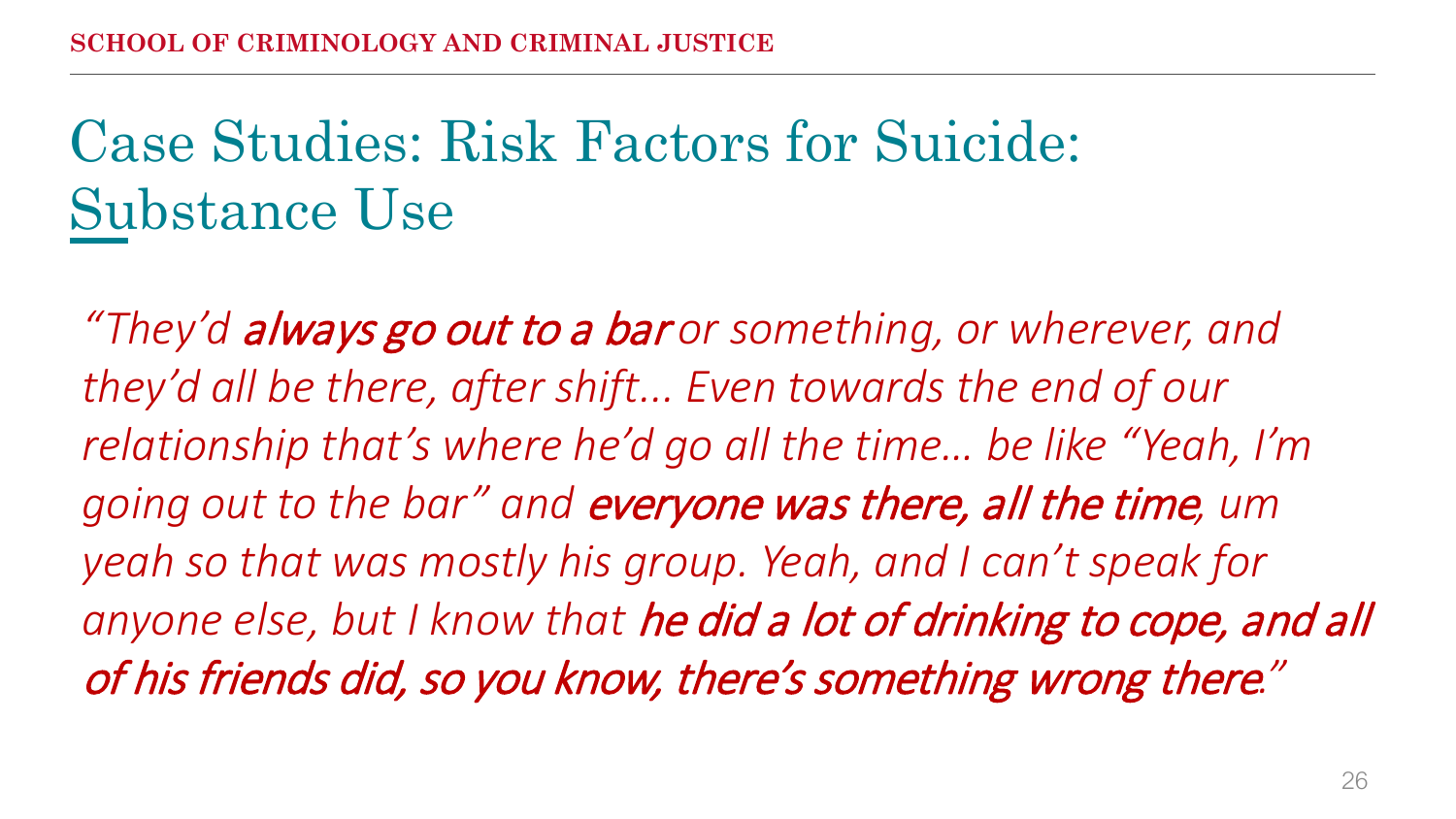# Case Studies: Risk Factors for Suicide: Increasing Substance Use

*"So it gets old, so* you just hang out with the people that you work with, because that's all you have*. you know so I think that was what it turned out to… so you know he'd go out drinking on Tuesday night, because that was, you know fifteen people went out, it was all work people, so that was, you know…* I don't think there were a lot of true, true friends.*"*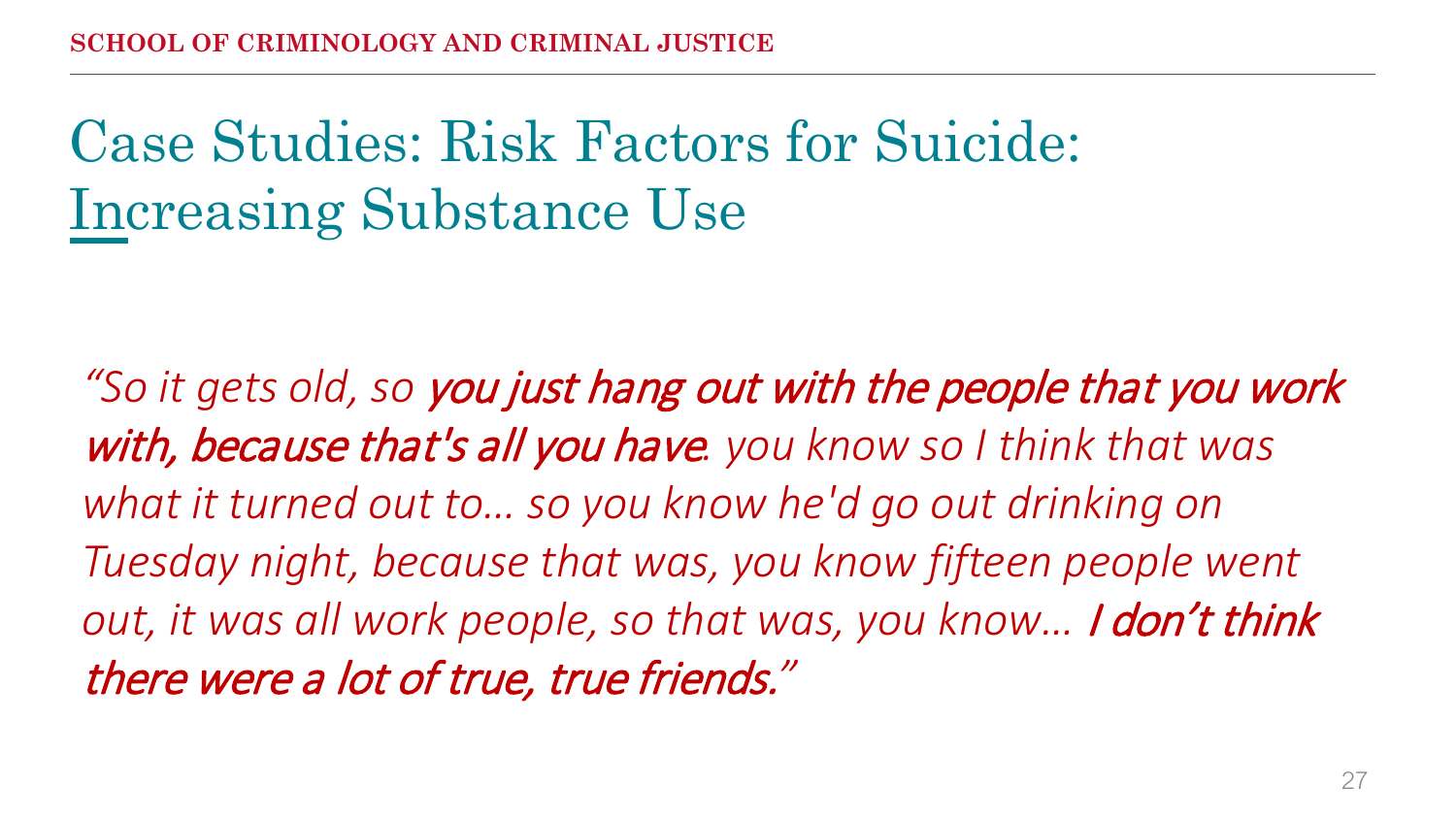# Case Studies: Risk Factors for Suicide: Increasing Substance Use

*A fellow officer… "*I was trying to get him to stop drinking too cause… every single night we were out until 2, 3 o'clock in the morning. Drinking. *And, uh. I didn't want to. I didn't feel like I needed to go to AA. I still to this day don't feel like I needed to be there. So,* I knew if I told him, 'hey why don't you go to a meeting'—he would never go*. So, I said "Hey, I need you to come with me tonight, I'm going to a meeting, but I don't want to go alone. I need you to come with me." So he'd go with me. For me.* And I was trying to get it to sink in*. It didn't for him. And, uh. We were at a meeting Tuesday night, of the week that he killed himself."*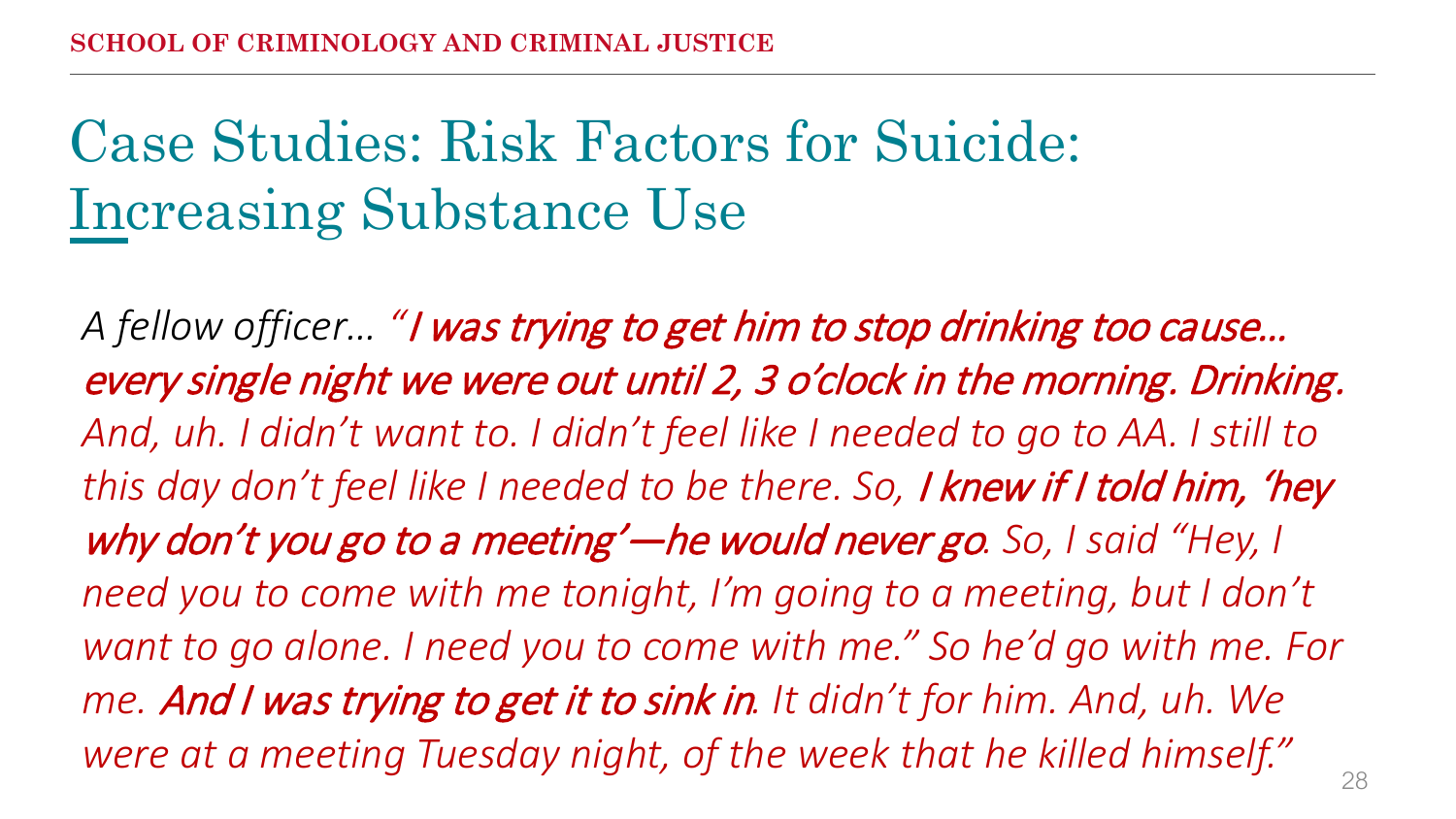# Case Studies: Risk Factors for Suicide: Chronic Pain and Substance Use

*"Plus the back. Plus his back…* Hurting*. That's one of the biggest things.* Self-medicating *cause... Cause he wasn't taking drugs.* He wasn't using anything off the street or anything like that*. I…I do think* the drinking was helping with numbing the pain *in his back. Cause that's when it, it really…that's when it seemed to get much worse."*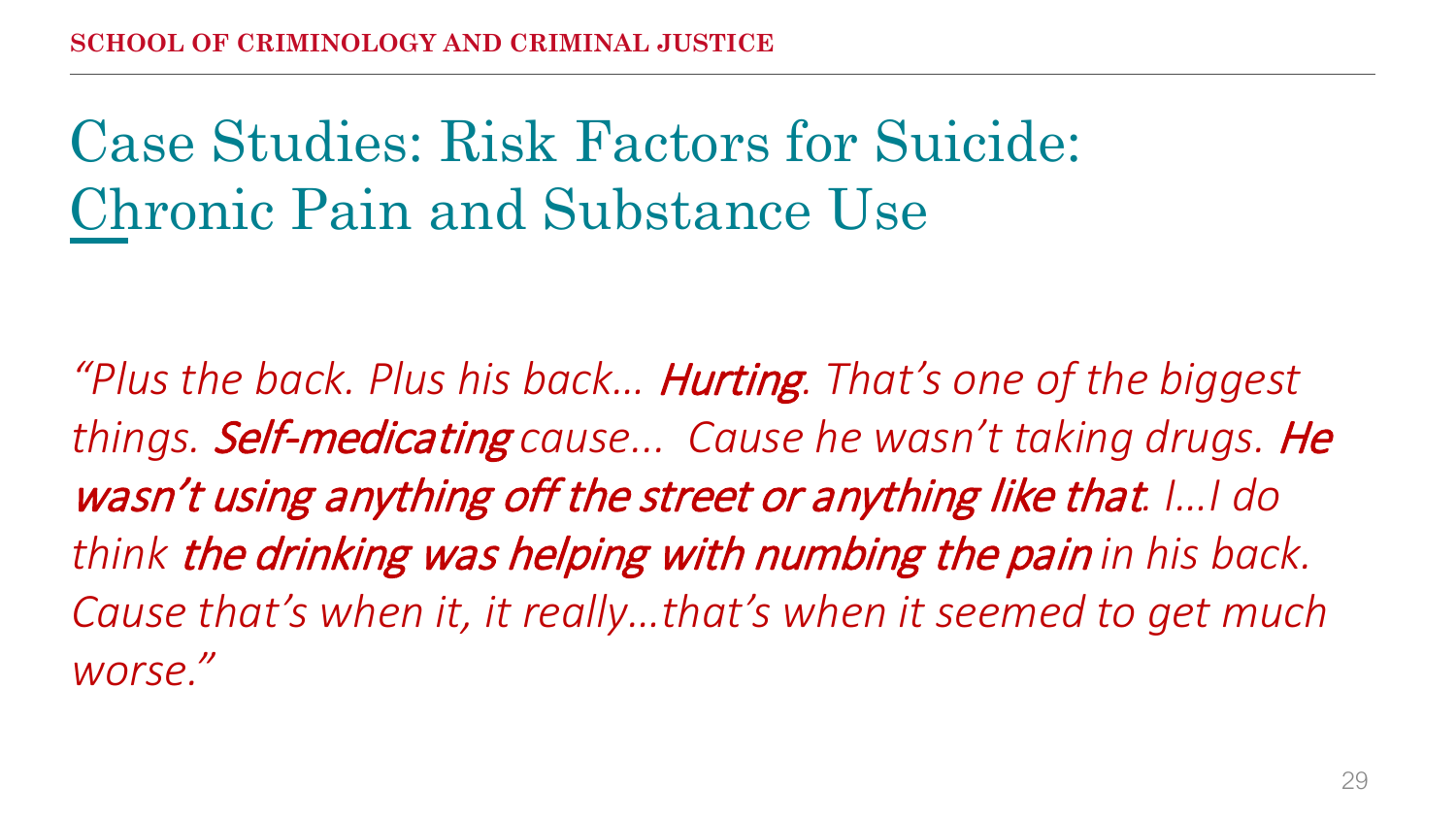# Case Studies: Risk Factors for Suicide: Chronic Pain and Substance Use

*"I didn't realize it, but he had a drinking problem. I didn't realize until [later] because* there would be times that I come home… and he would be passed out in the living room*, and I'd help him upstairs to bed. And then later on,* it kind of clicked that he was using narcotics too*. It was more of…* He got Percocets for his injury when he was attacked by an inmate - and then it moved to Vicodin and then Oxycodone. And then I'm not sure where it went after that.*"*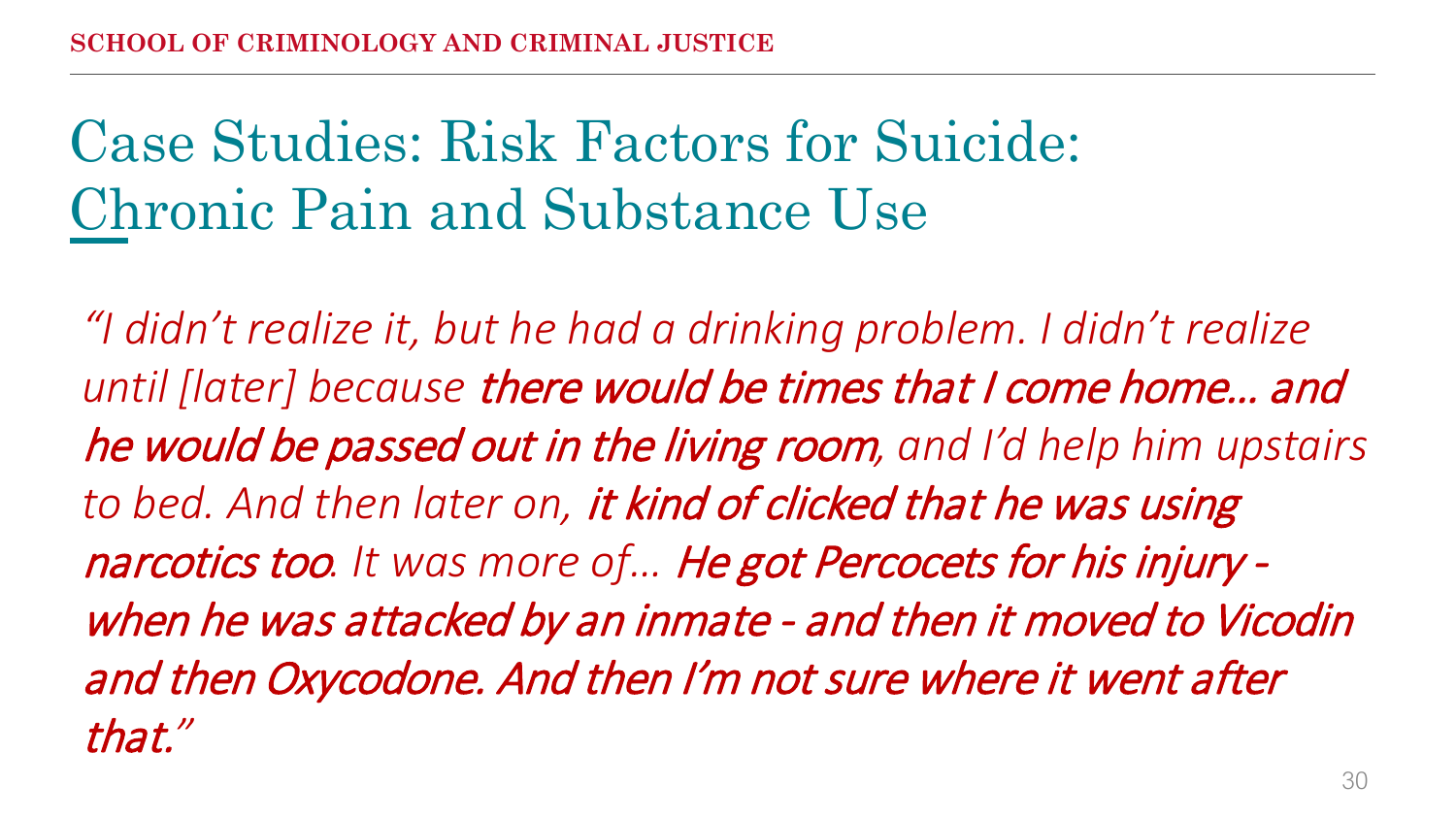# Phase One Case Studies: Main Findings

While known risk factors for suicide were prevalent, features of the occupational context emerged as important

Across many of the officer suicides studied, extensive exposures to violence and expectations that officers should be tough and 'suck it up' together with the stigma associated with both mental illness and helpseeking in the occupational culture in corrections interacted with those known individual-level risk factors for suicide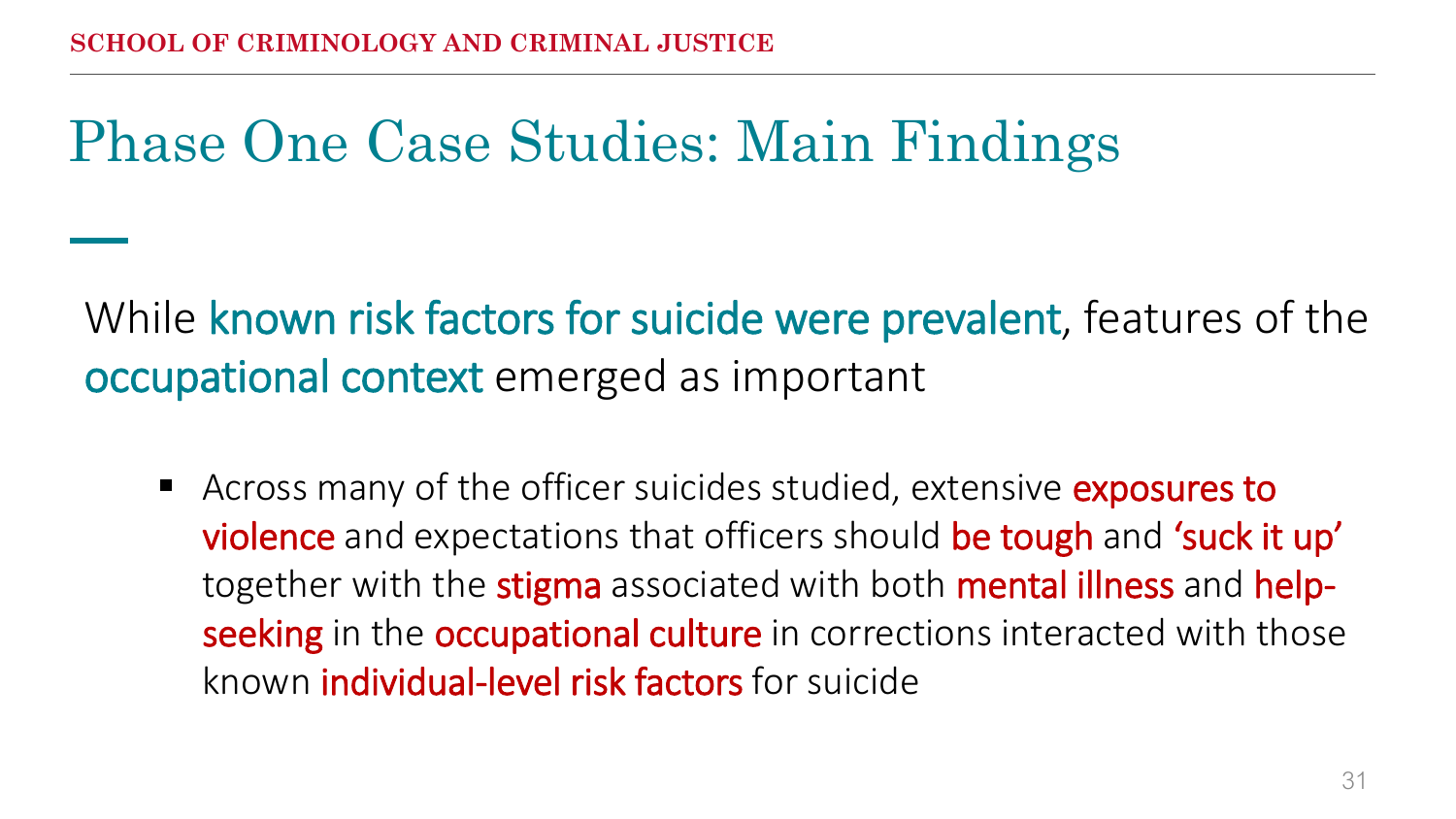# Case Studies: Exposures to Violence

Across the incident reports reviewed, together, BSH, MCI-CJ, and SBCC (where many officers had worked) accounted for:

- 90% of the inmate-on-inmate fights
- 91% of the physical assaults on staff (90% of threats on staff)
	- 82% of the assaults on staff with injury
- 87% of the cell extractions and inmate restraints
- 91% of the bio-hazard incidents
- 70% of the incidents of inmate self-harm
	- 63% of the suicide attempts or suicides
- 83% of the uses of chemical agents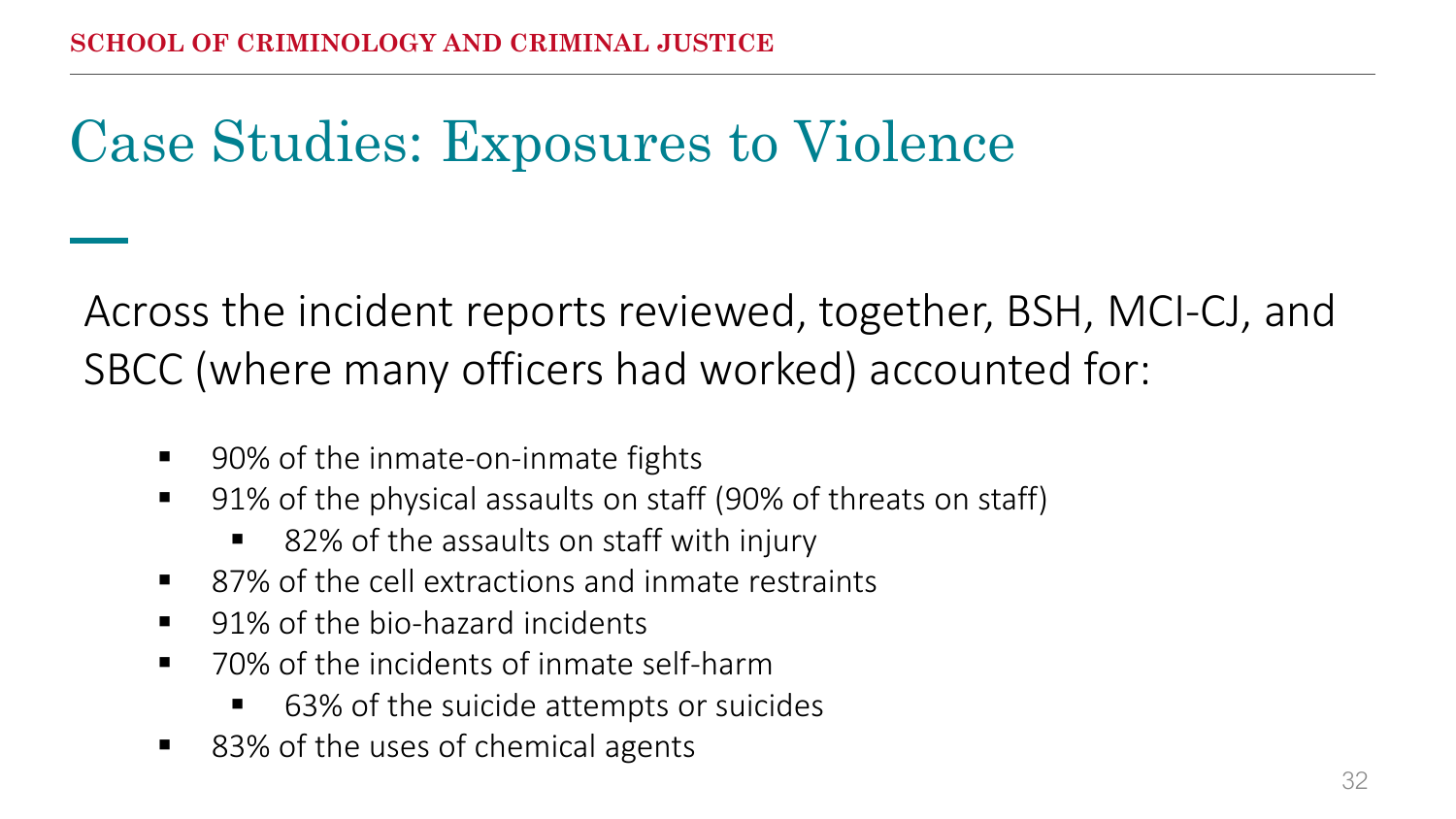# Occupational Culture: Prominent Themes

The occupational context of corrections, e.g. the 'working culture,' was identified as problematic in at least three specific ways

- **Dealing with it:** Families described officers' fears that if their problems were exposed, they would be perceived as weak by their colleagues and supervisors
- **Avoiding stigma:** related fear that any attempt to seek help might be revealed and help-seeking itself was evidence of weakness
- **Hanging on:** families described a desire to hang on to the job until retirement no matter what the consequences might be for the officer's own wellbeing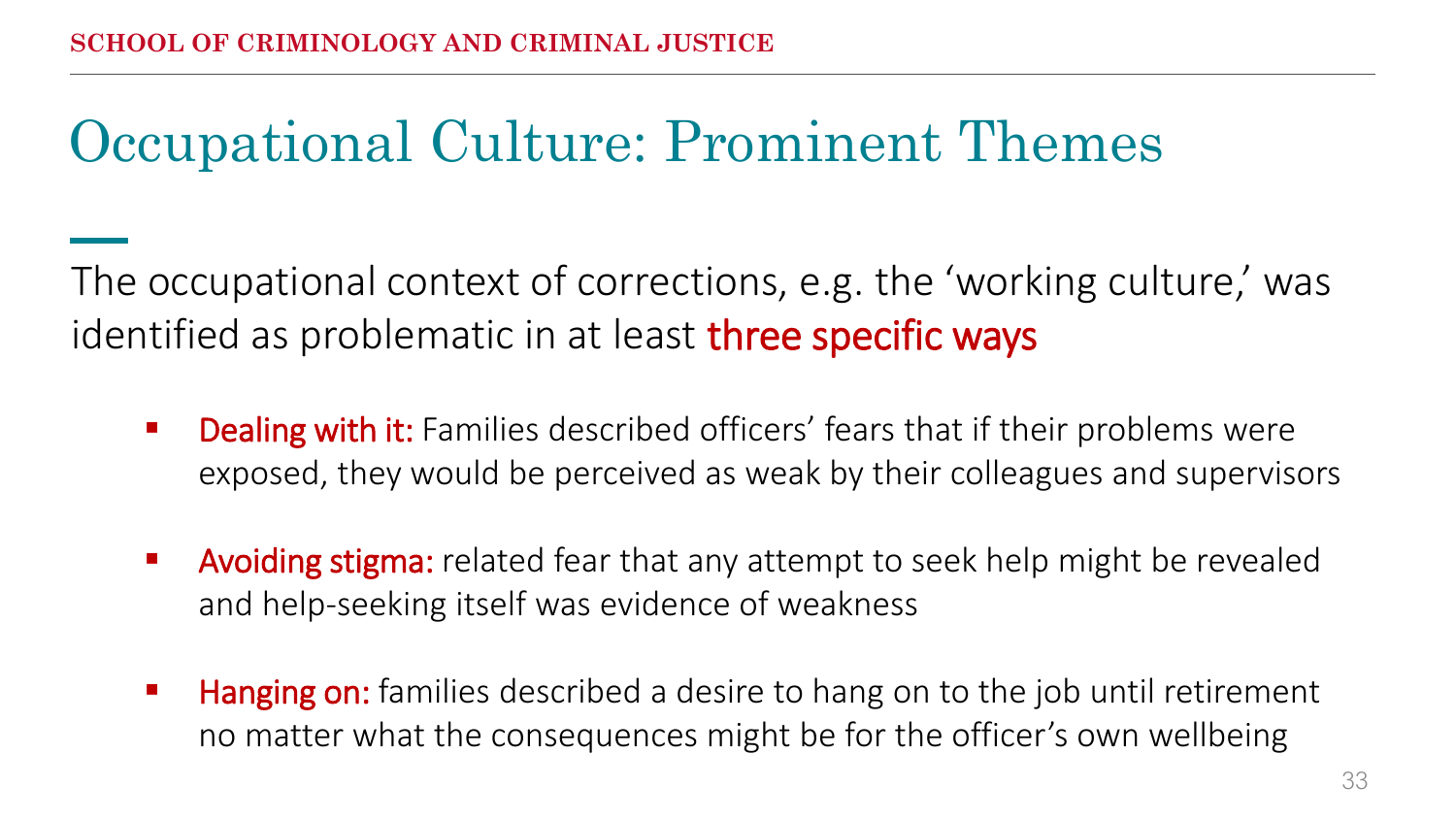# Case Studies: Dealing with It

*[Adrian] said* "I've learned to embrace the suck." *And I had such a visceral response to that, I said "Whoa, what do you mean you've embraced the suck? What does that term mean?" And he said*  "Well that's what the officers say. That's the mantra, you know you suck it up, you deal with it."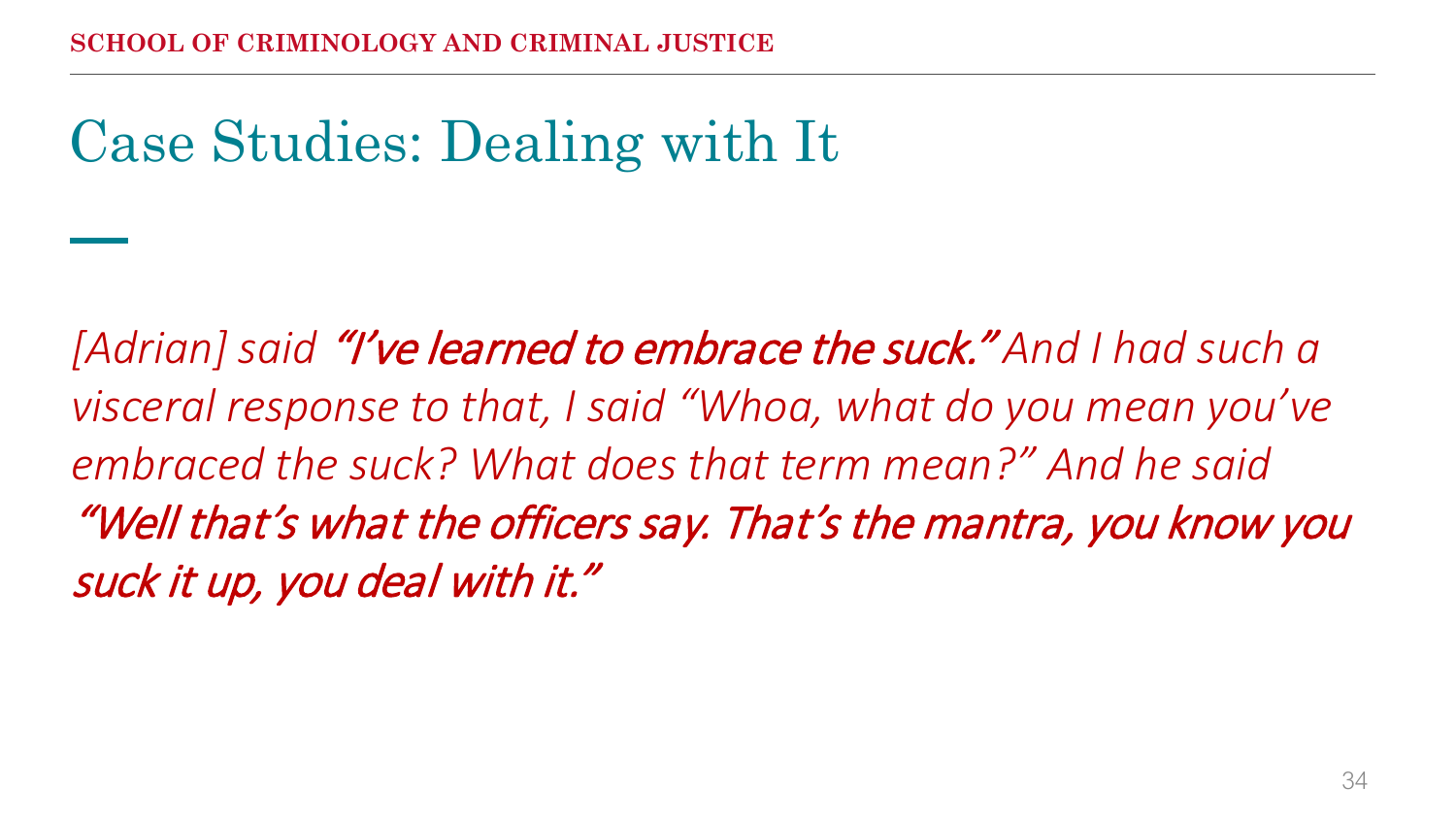# Case Studies: Avoiding Stigma

*"I think in that environment it's especially not,* it's not a helpseeking environment, obviously, to work in*. And there is the fear of the job, and you know, like 'what if I show that I have depression.' You know, suddenly, they see it as 'mental illness'… depression as being mental illness, that being stigmatized… I think what he was afraid of is… [long pause] …* I don't think he wanted anyone to look at him differently like if he had to get meds.*"*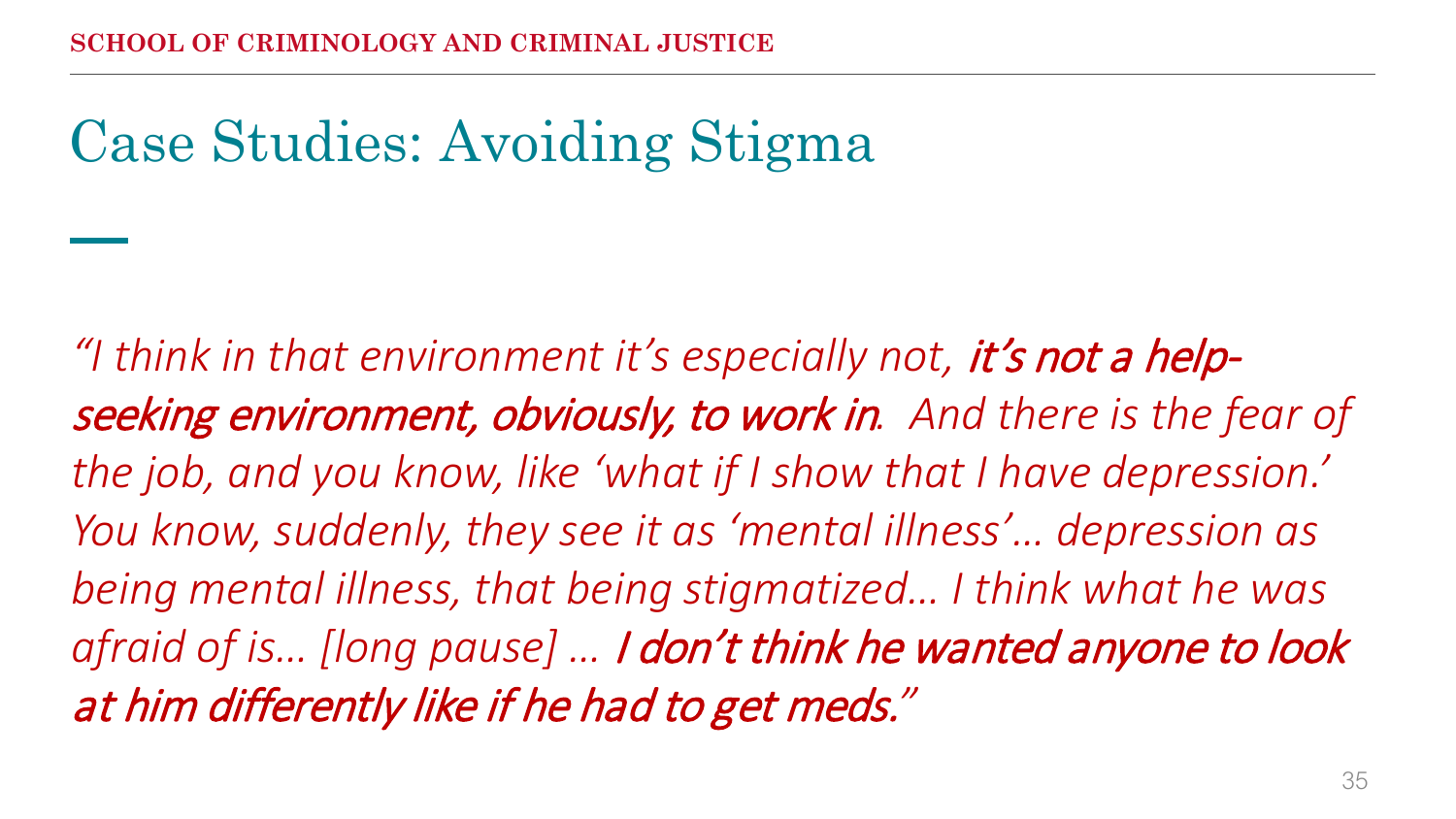# Case Studies: Avoiding Stigma

*"That's what bothered me when I really thought about it… I remember that day thinking '*We need to do something. *We need to probably admit him,' but everybody – some of the conversation, this is the truth, I'm just being honest - some of the conversation was* 'we can't - his job, his job' *- and that's the truth. I'm just being honest."*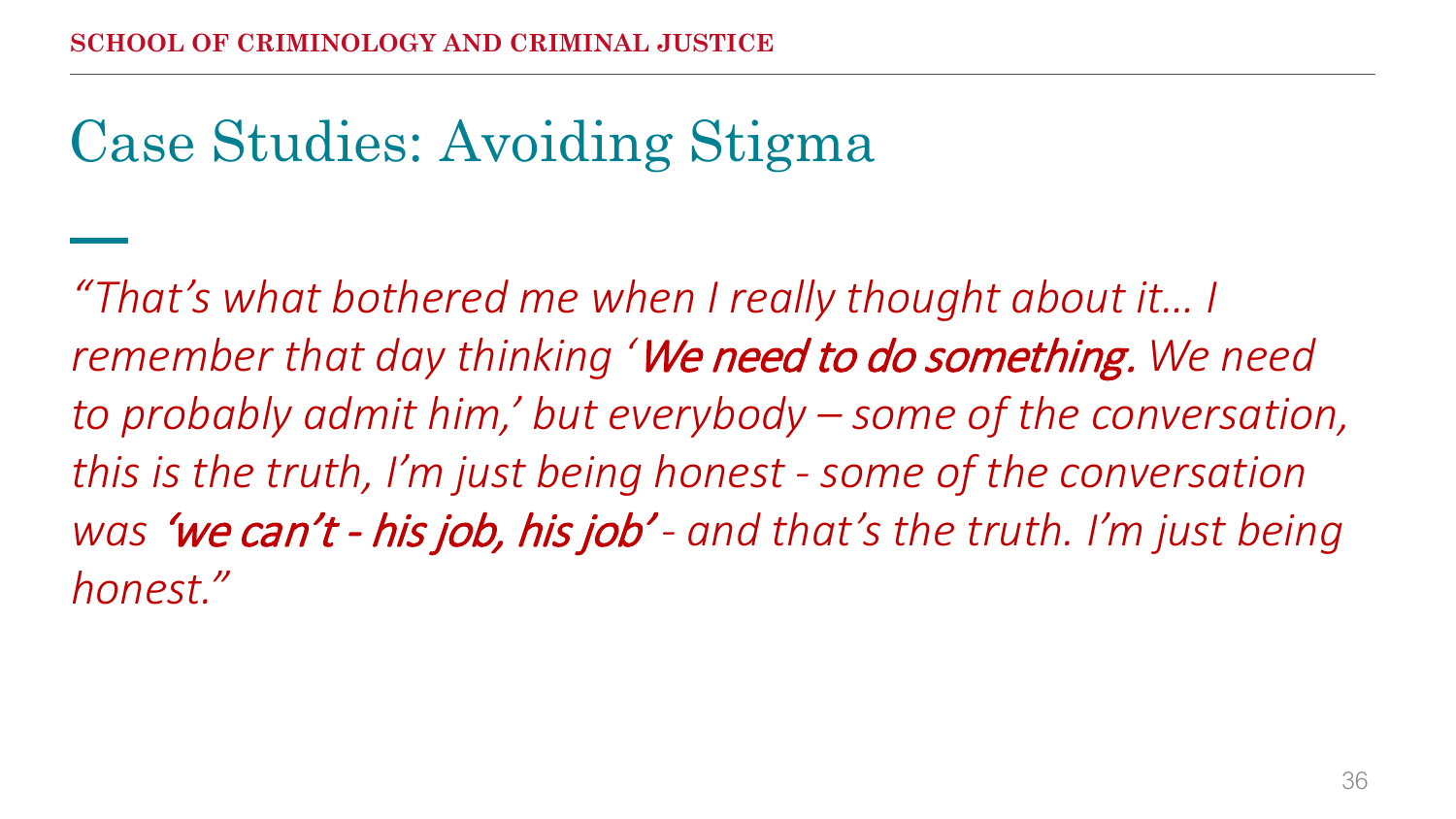# Case Studies: Hanging On

*"The last 10 years of his career he was not happy, not happy at all. He just hated his job. He hated going to work every day… I feel like what happens with correction officers a lot of the time is that, after a while they are doing time. You know what I mean?* They are doing their time, they're counting their days… 'I got 5 years, 2 months, 10 days left.' *They are counting, every one of them is. I was just talking to someone the other day about it.* 

*I think that* [he] felt so trapped in it *because he had a family, he had a house, we had bills, and he had to be with this job, with the great benefits and the good pay.* He had to stay there, you know he really didn't have anything else to do.*"*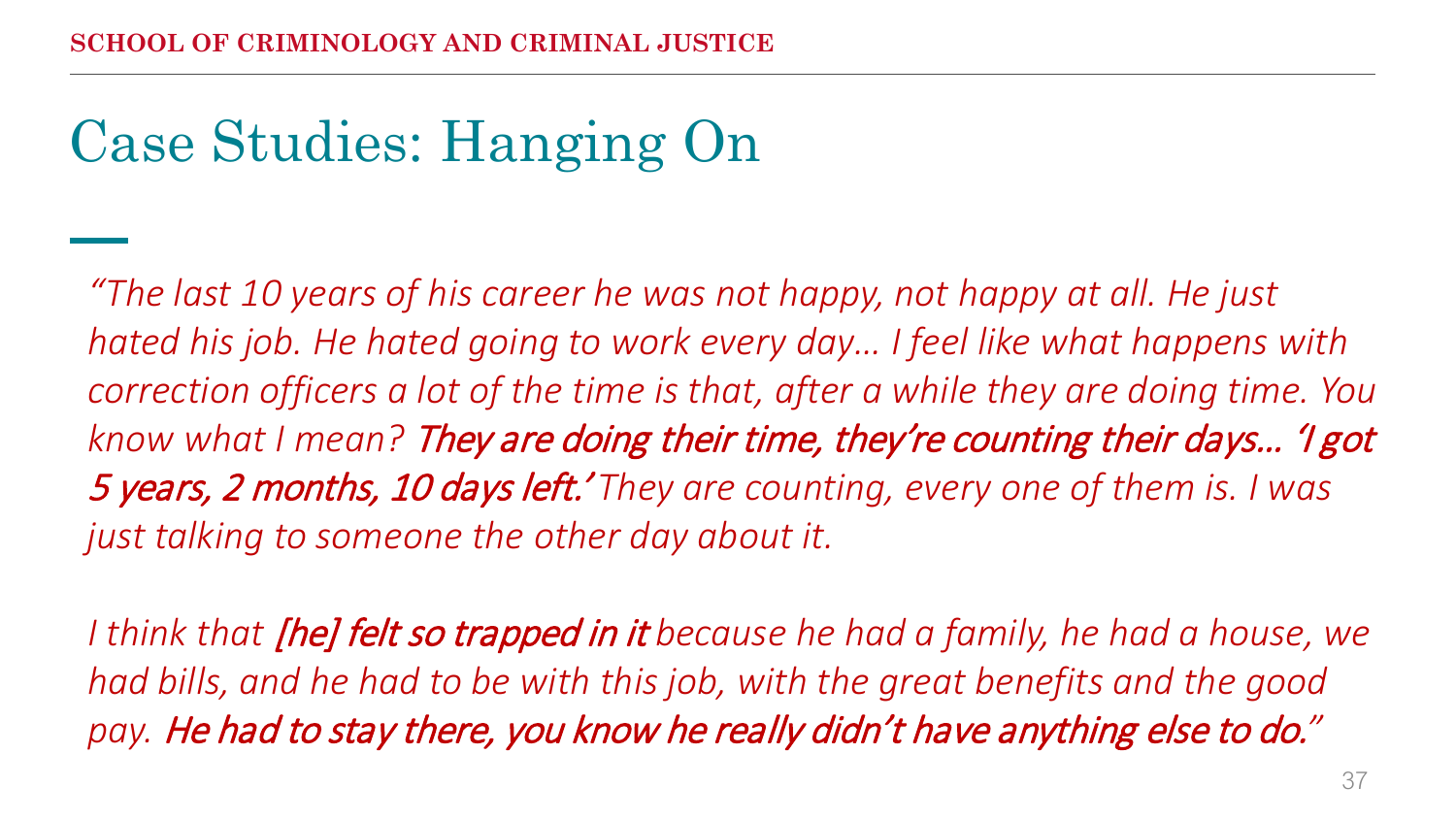# Phase One Case Studies – Main Conclusions

Evidence from the case studies provides support for the notion that both work and non-work circumstances contribute to the elevated risk of suicide among correction officers

By virtue of their occupational exposures to violence, correction officers have *acquired the capability for suicide* that could potentially explain their elevated rates of suicide as a group (Joiner, 2005)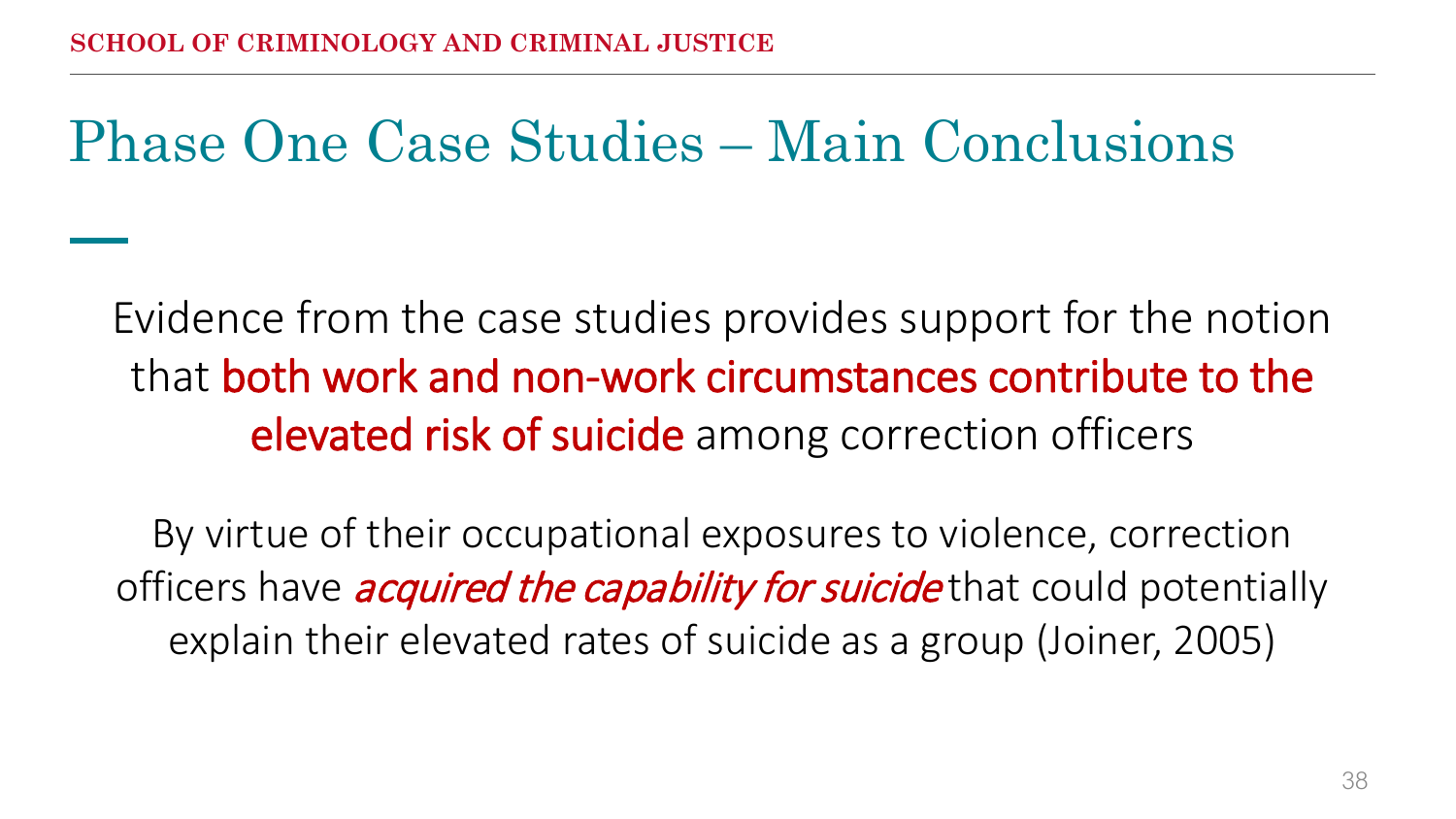# Phase One Case Studies – Main Conclusions

#### Work environment in corrections can be a very unforgiving place when an officer is struggling

None of our interviewees suggested working in prisons by itself led to the suicide of their loved one, but many emphasized that features of the work environment made it exceptionally difficult for the officers to admit that they were struggling or reach out for help even when they knew they desperately needed it.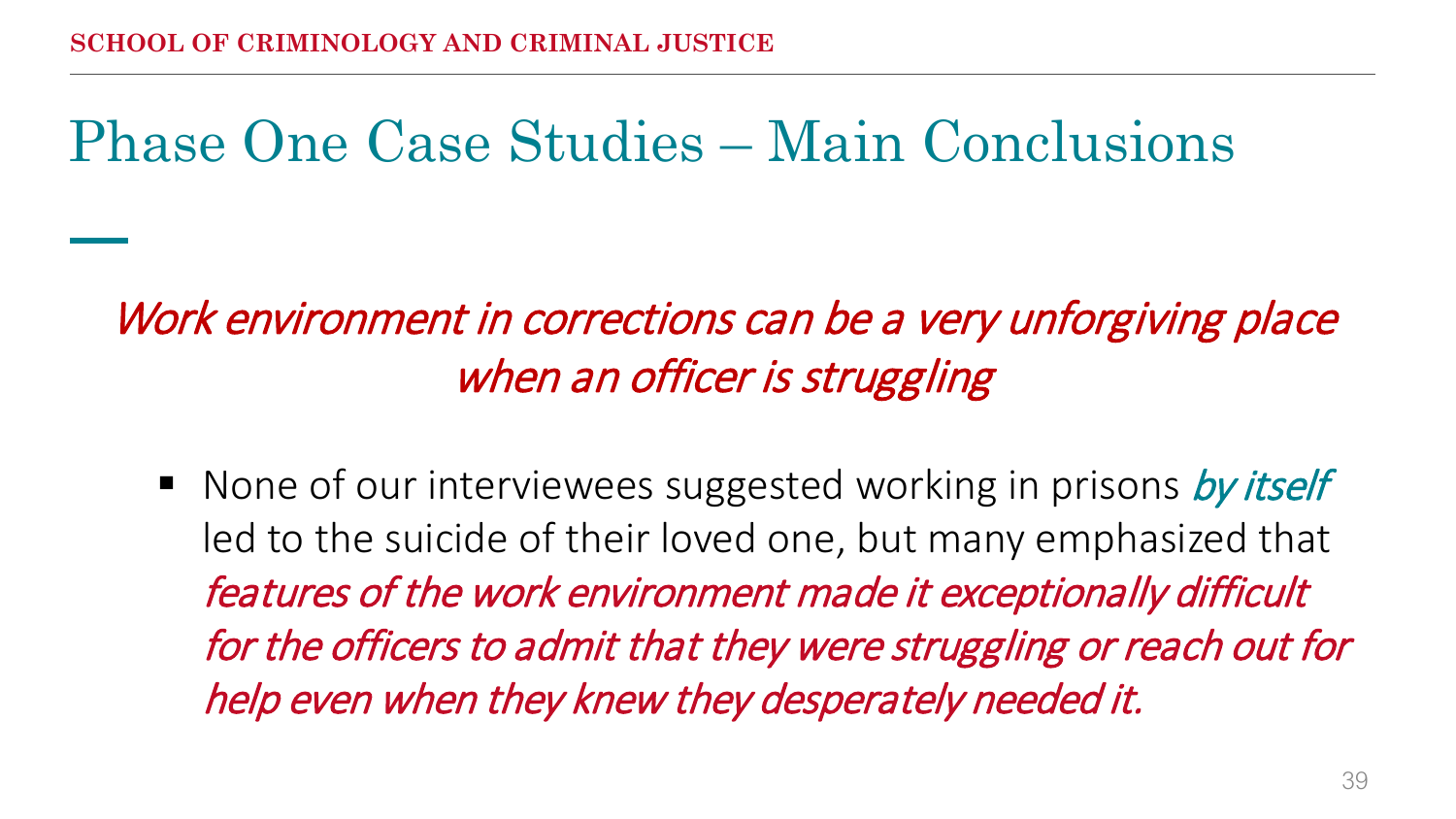# Phase One Case Studies: Hanging On

*"*A lot of people go to work to get away from problems. It's a stress relief. *As crazy as it sounds, a lot of people go to get away. But, when you go to work and you're not quite 100 percent yourself, and people kick you while your down they put you through hell - the administration is playing stupid games. So now, you come to work miserable and you leave even worse. Now, you go home and*  the problems at home are getting worse cause you are aggravated. It keeps snowballing and snowballing and snowballing. *That's where I feel the problem is. Instead of trying to help somebody, 'let's make things worse'. [sigh] And when* you work in a negative environment like that everyday [long pause], the job's hard enough alone without the BS.*"*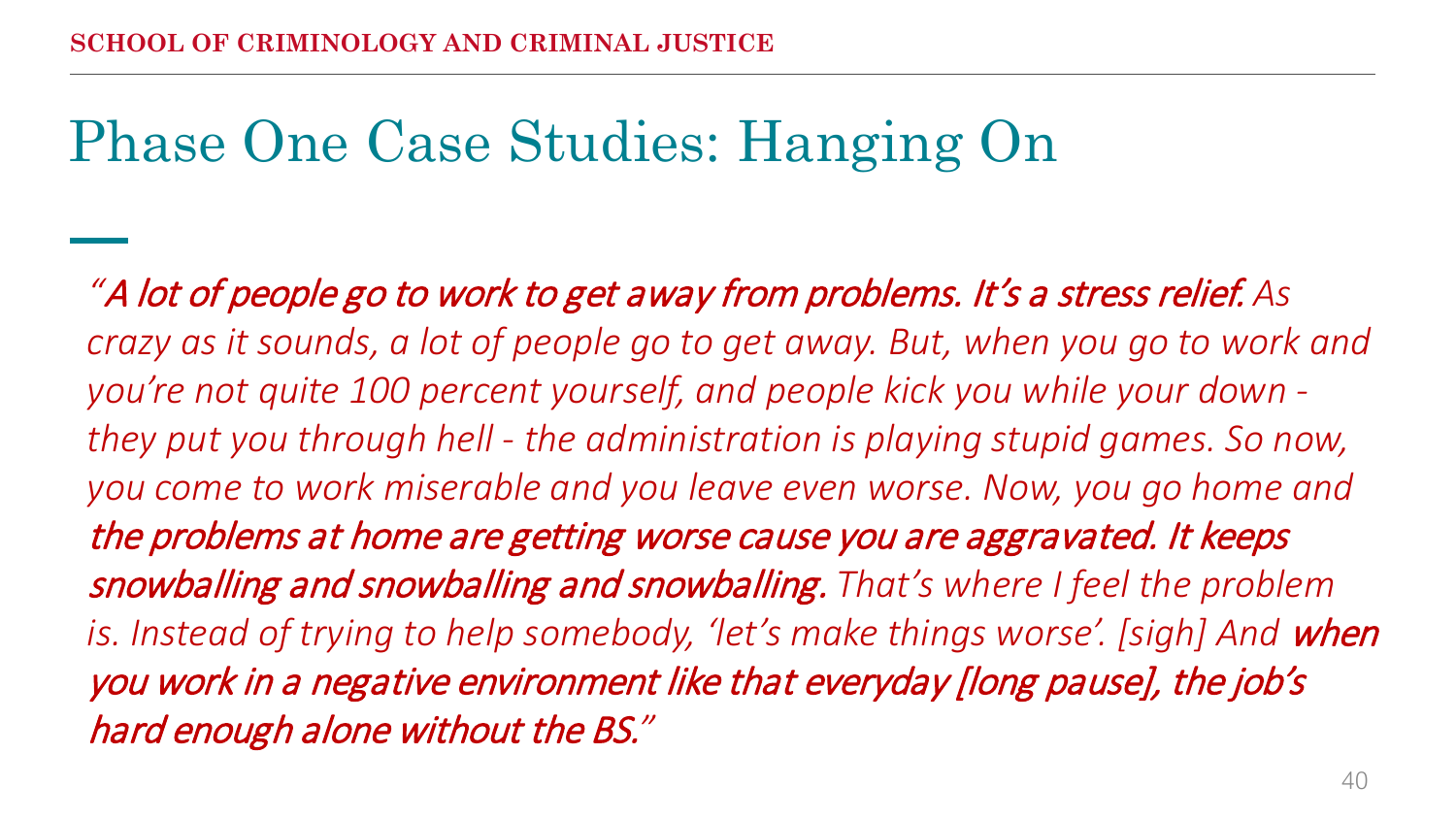Phase Two: Impacts of Officer Suicide Focus Groups and Officer Interviews

Northeastern University **College of Social Sciences and Humanities**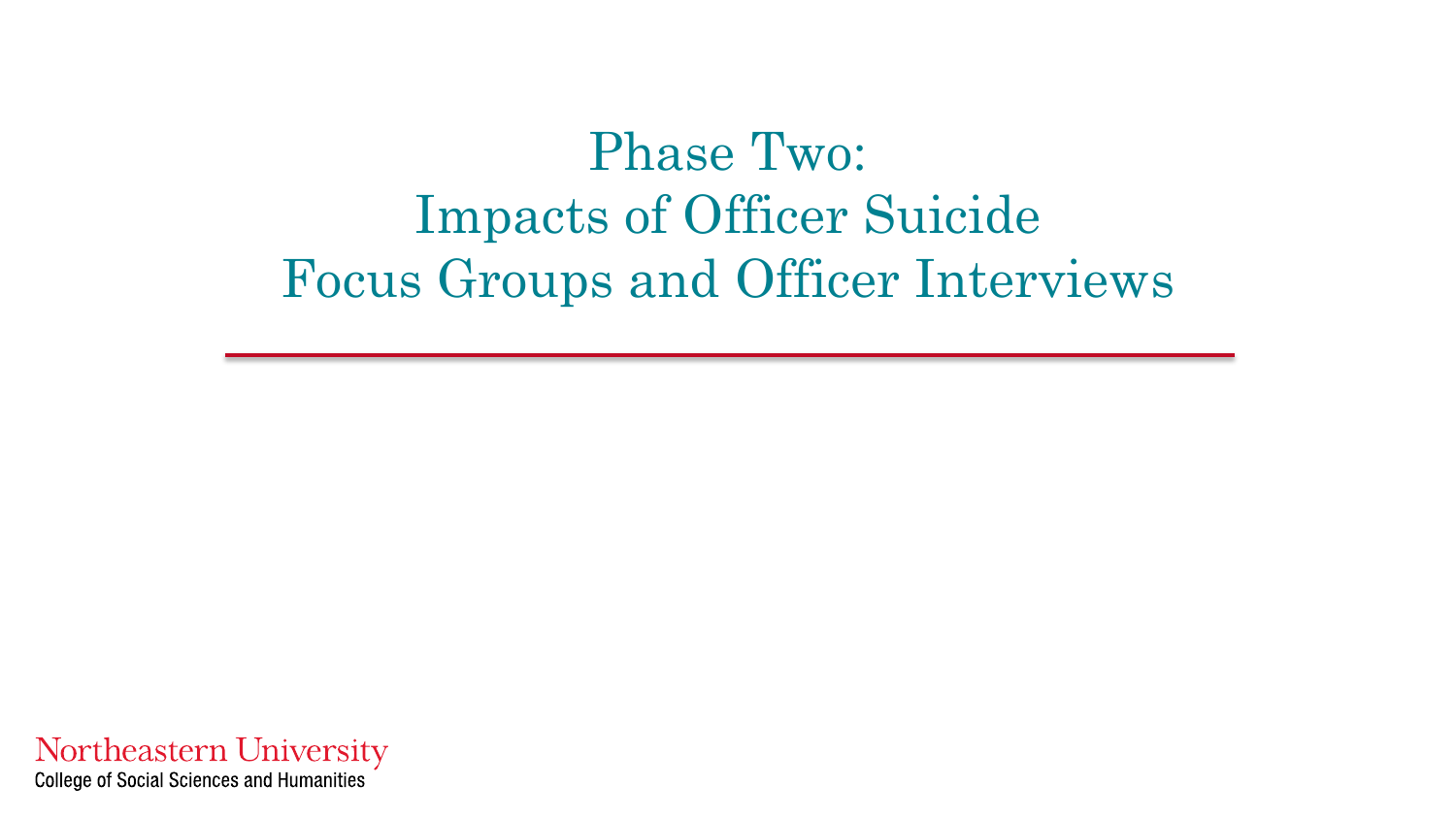#### Command Staff & Administrator Focus Groups

- Conducted 22 administrator, supervisor, and special committee focus groups with between 1 and 7 people participating in each.
- *Objective*: to better understand the impacts of the officer suicides on the institutional environment and the challenge of responding to officer suicides as supervisors.
- A total of 59 people participated in focus group/interviews:
	- 32 were MA DOC administrators
	- 27 were Captains and Lieutenants
- 36 of those 59 participants 61% also completed a phase two interview.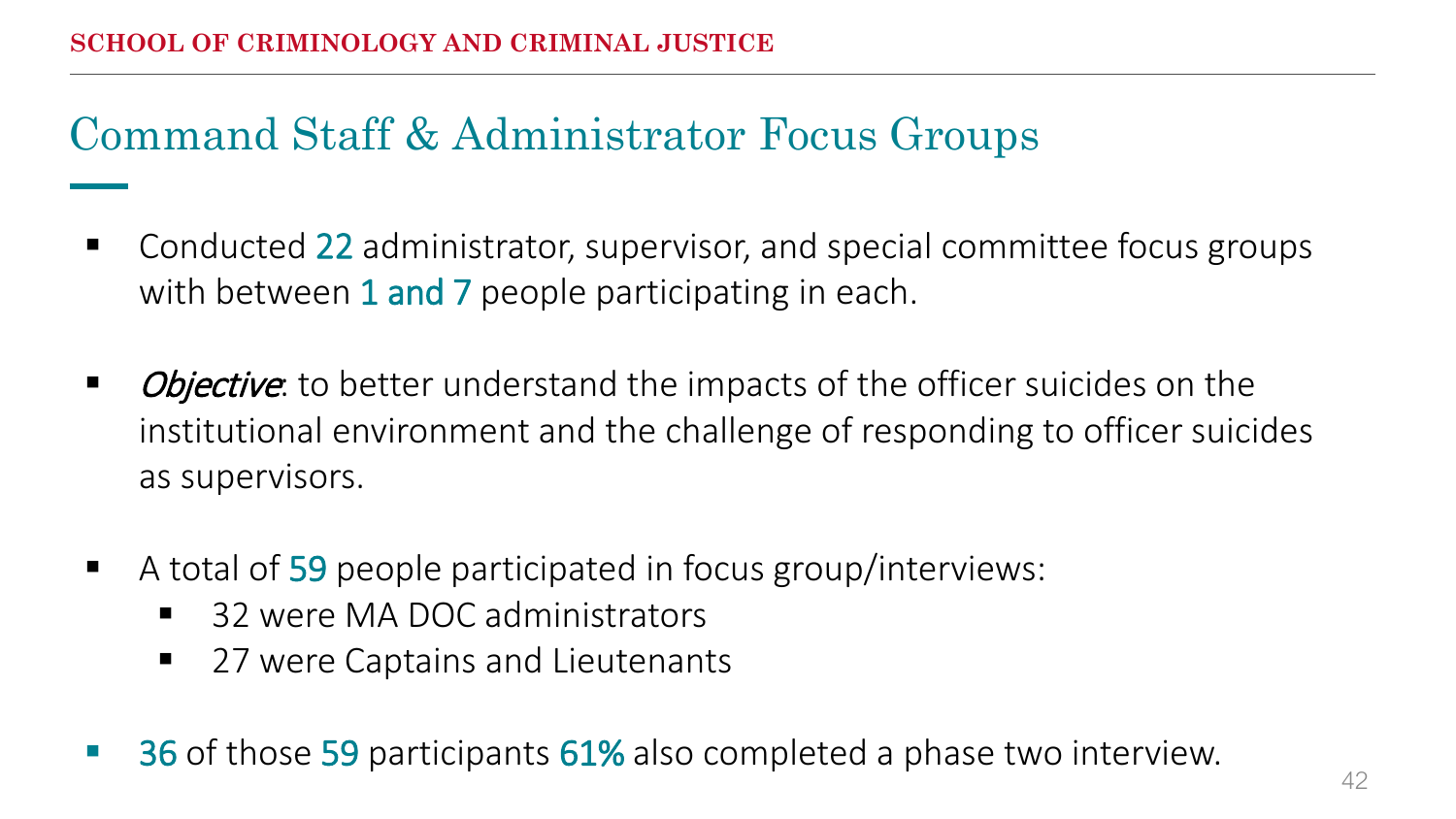# Key Focus Group Questions

- *1. What are the greatest challenges you face as a supervisor in training and supporting the officers you oversee in areas of correctional wellbeing and wellness?*
- *2. Have you noticed any significant changes in the work environment or in your colleagues' attitudes towards work over the past few years?*

*How has the Department of Correction addressed the problem of correction officer suicide in the aftermath of known suicides?*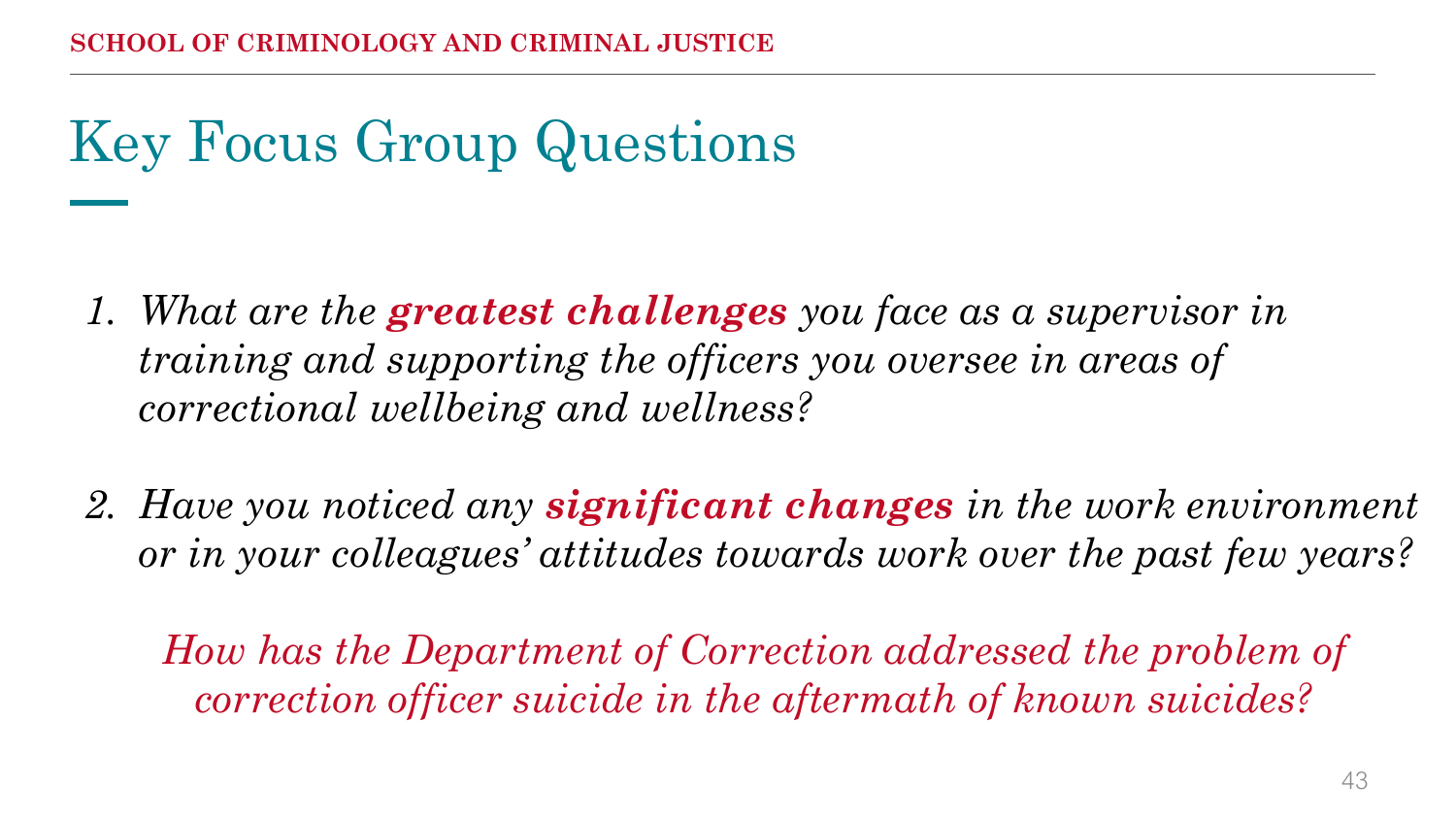#### Key Themes from Focus Groups

*Throughout the discussions, captains, lieutenants, superintendents, and other administrators repeatedly described specific challenges deriving from staffing shortages, mandatory overtime,and absenteeism.*

- 1. generational differences and recruitment
- 2. management style differences
- 3. promotion stress and unclear department policies
- 4. inadequate training and resources
- 5. opposition to help-seeking and concerns about confidentiality
- 6. calls for more proactive approaches to officer wellbeing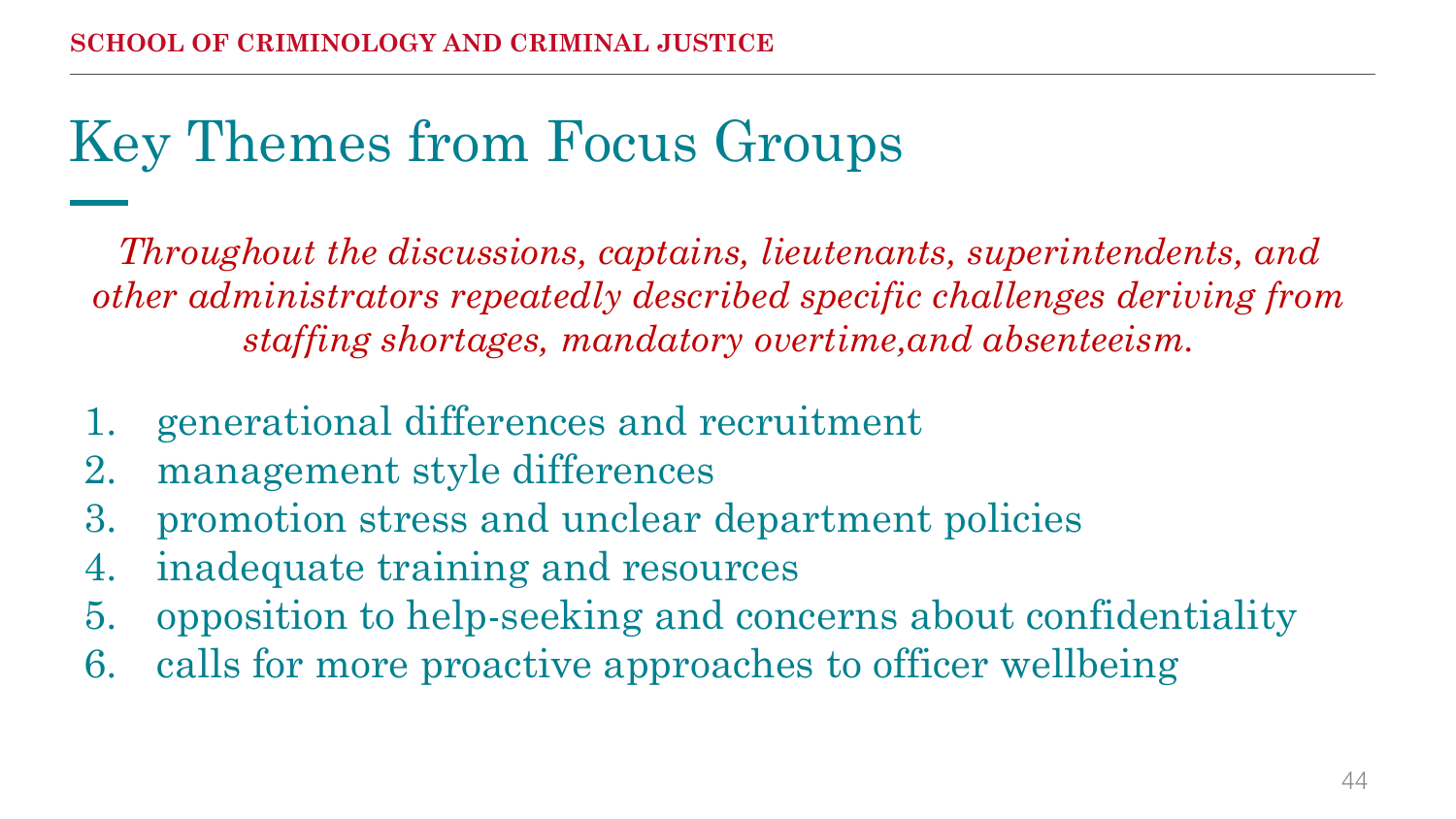# Officer Interviews

- Individual interviews with 440 employees of the MADOC
	- 319 sworn officers all ranks (randomly selected)
	- 45 new recruits (randomly selected)
	- 76 volunteers (focus group participants, volunteers, friends of the officers who had died by suicide – most, but not all, sworn)
- **P** Random samples focused on here were representative of the population of sworn officers
- Results focus on the impacts and on the health and wellbeing of officer's working for the department.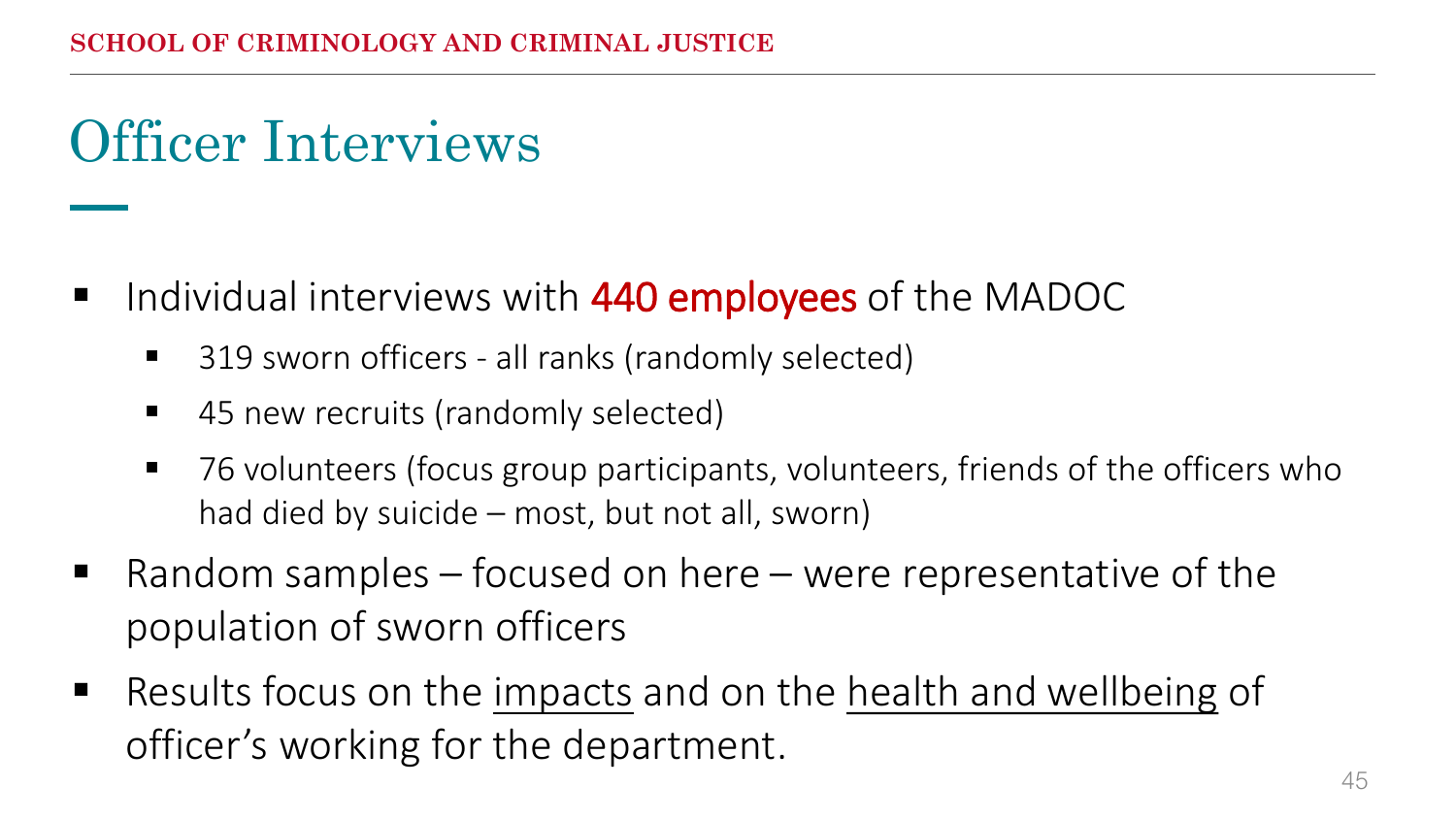#### Officer Interviews – Random Sample

|                               | Population    |             | <b>Selected Sample</b> |                | <b>Interview Participants</b> |                |
|-------------------------------|---------------|-------------|------------------------|----------------|-------------------------------|----------------|
|                               | $\frac{0}{0}$ | $\mathbf N$ | $\frac{0}{0}$          | $\mathbf n$    | $\frac{0}{0}$                 | $\mathbf n$    |
| <b>Gender</b>                 |               |             |                        |                |                               |                |
| Male                          | 88%           | 2918        | 87%                    | 391            | 85%                           | 271            |
| Female                        | $12\%$        | 380         | $13\%$                 | 60             | $15\%$                        | 48             |
| <b>Race/ethnicity</b>         |               |             |                        |                |                               |                |
| White                         | 84%           | 2785        | 85%                    | 383            | 86%                           | 274            |
| <b>Black/African American</b> | 8%            | 259         | 6%                     | 29             | $6\%$                         | 18             |
| <b>Hispanic</b>               | 6%            | 200         | 6%                     | 27             | $5\%$                         | 17             |
| Other                         | $1\%$         | 60          | $3\%$                  | 12             | $3\%$                         | 10             |
| CO grade                      |               |             |                        |                |                               |                |
| CO <sub>I</sub>               | 76%           | 2519        | 80%                    | 359            | 82%                           | 260            |
| <b>COII</b>                   | $15\%$        | 485         | $12\%$                 | 55             | $10\%$                        | 32             |
| <b>CO III</b>                 | $7\%$         | 215         | $7\%$                  | 3 <sup>1</sup> | $7\%$                         | 23             |
| Captains                      | $2\%$         | 79          | $1\%$                  | 6              | $1\%$                         | $\overline{4}$ |
|                               | Mean          | Median      | <b>Mean</b>            | <b>Median</b>  | <b>Mean</b>                   | Median         |
| Age                           | 42            | 43          | 42                     | 42             | 41                            | 40             |
| <b>Years on job</b>           | 14            | 12          | 14                     | 11             | 13                            | 11             |
| <b>Total</b>                  |               | 3298        |                        | 451            |                               | 319            |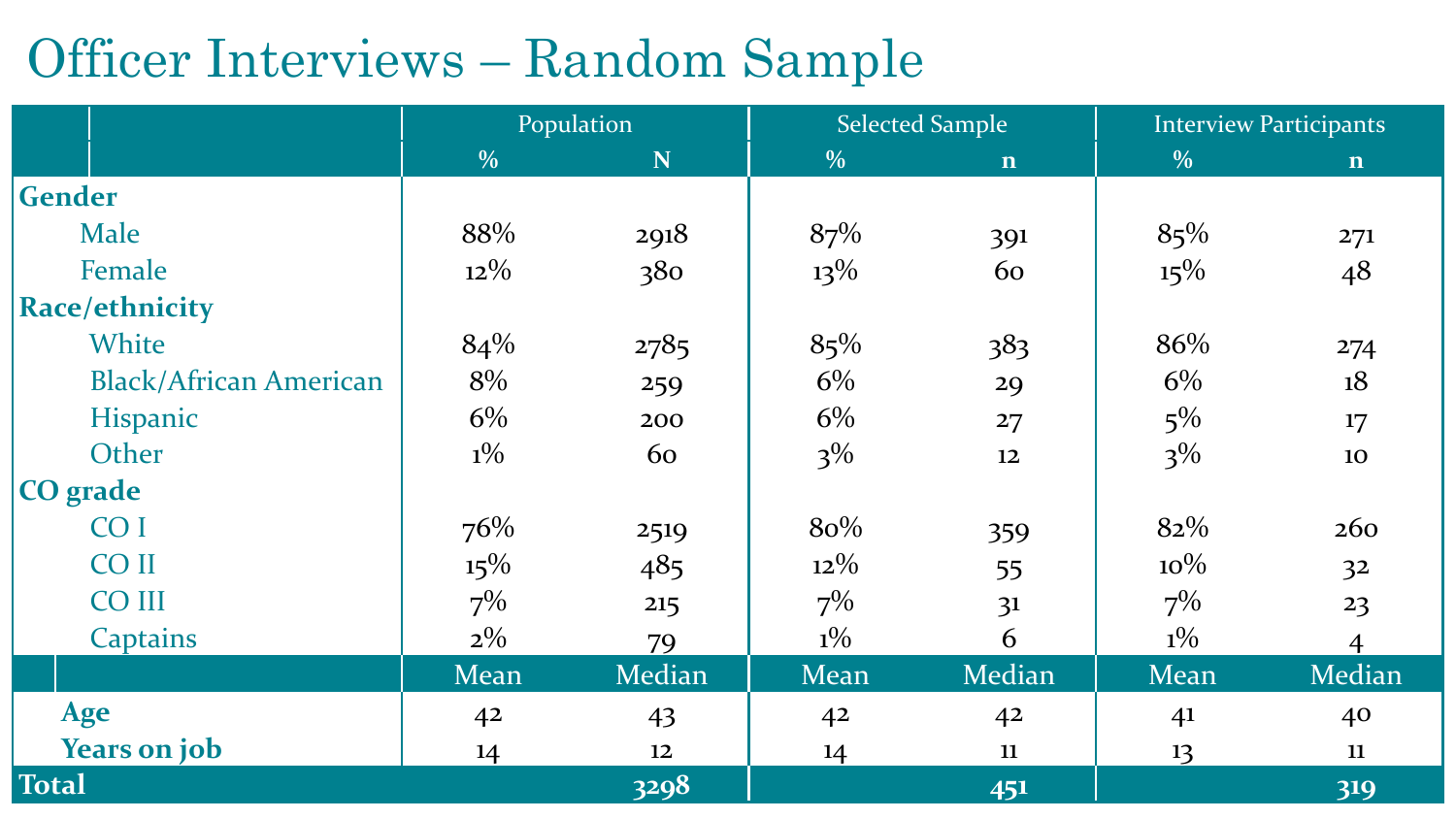# Exposures to Officer Suicide

#### Suicide exposures across the department are substantial… and those exposures are important

*Two-thirds of officers currently working for the department reported having personally known at least one officer who died by suicide*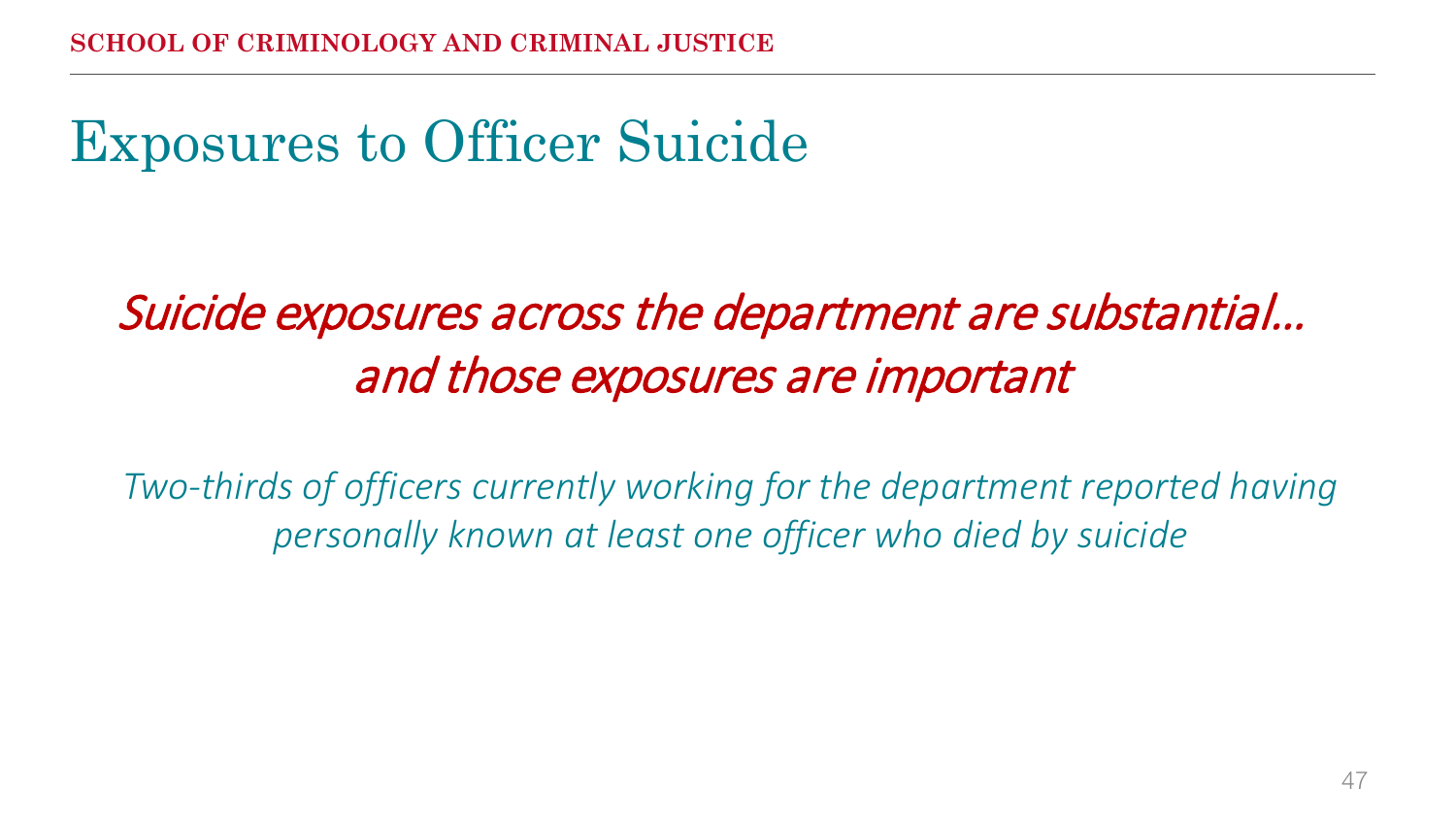# Concern about Officer Wellbeing and Suicide

Officers are concerned about the mental health and wellbeing of their colleagues generally and are specifically concerned about the risk for suicide

*On a scale of 1-10, how concerned are you about the emotional and psychological health of other officers?*

- Average =  $7.8$  out of 10
- 36% of officers indicated their level of concern was a "10"

*On a scale of 1-10, how concerned are you about officer suicide?*

- Average =  $8.3$  out of 10
- 55% of officers indicated their level of concern was a "10"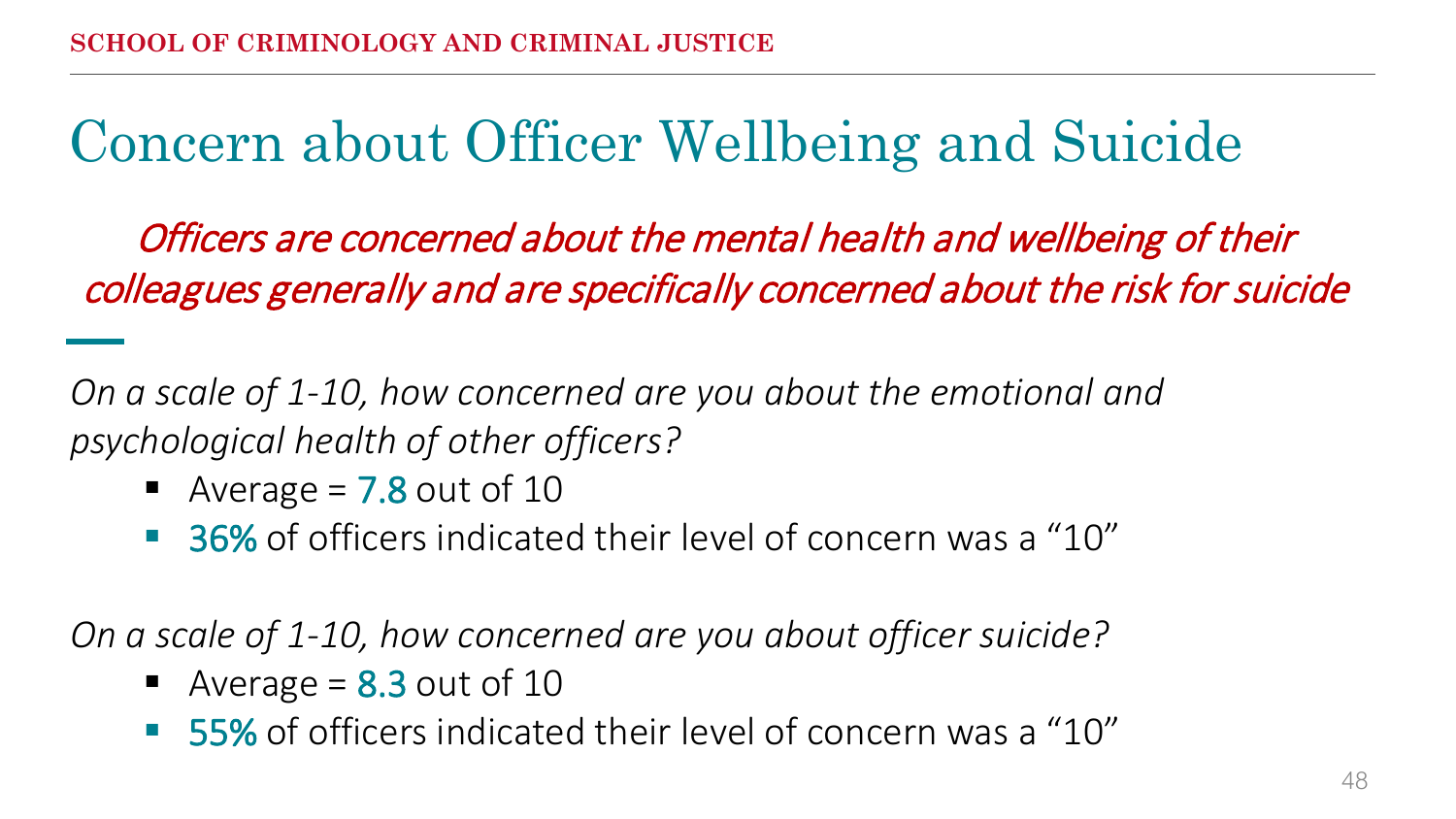# Concern about Officer Wellbeing and Suicide

32% of officers interviewed indicated that another officer had talked to them about suicide in a way that made them concerned for the officer's safety

Across the officers interviewed, concern about different types of health and wellbeing were consistent. Officers tended to report that they were concerned about the emotional, interpersonal and behavioral health of almost half of the officers that they work with:

Emotional and Psychological Wellbeing (Mental health): 44% Interpersonal Wellbeing (Relationships): 44% Behavioral Wellbeing (Substance Use, Insomnia): 48%

49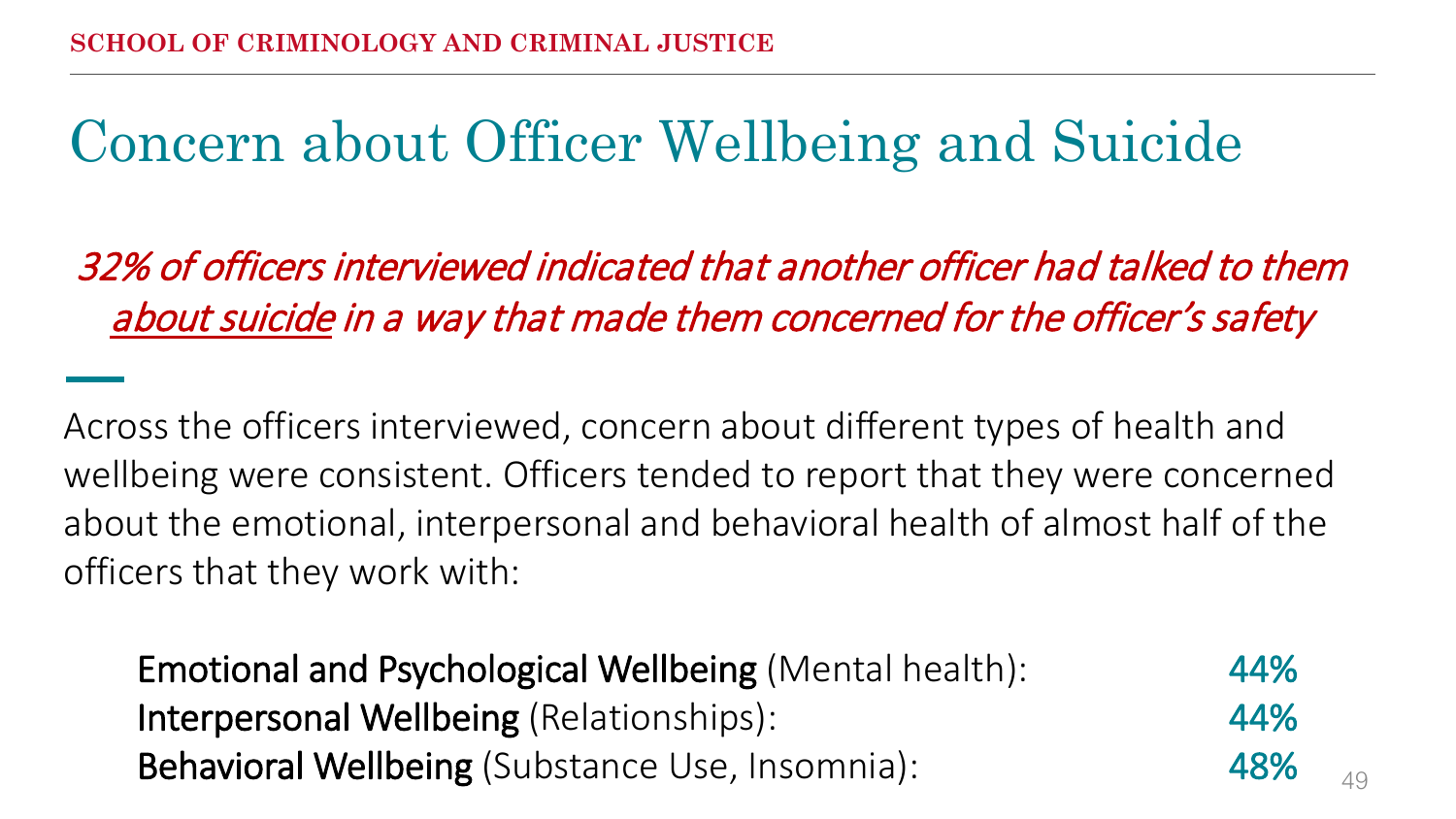# Mental Health Outcomes: TSI-II

|                             | In the Normal Range |     | <b>Problematic or</b><br><b>Clinically Elevated</b> |     |  |
|-----------------------------|---------------------|-----|-----------------------------------------------------|-----|--|
|                             |                     |     |                                                     |     |  |
| Anger                       | 232                 | 73% | 87                                                  | 27% |  |
| <b>Anxious Arousal</b>      | 244                 | 77% | 75                                                  | 23% |  |
| <b>Posttraumatic Stress</b> | 260                 | 82% | 59                                                  | 18% |  |
| <b>Depression</b>           | 300                 | 94% | 19                                                  | 6%  |  |
| Suicidality*                | 304                 | 95% | 14                                                  | 4%  |  |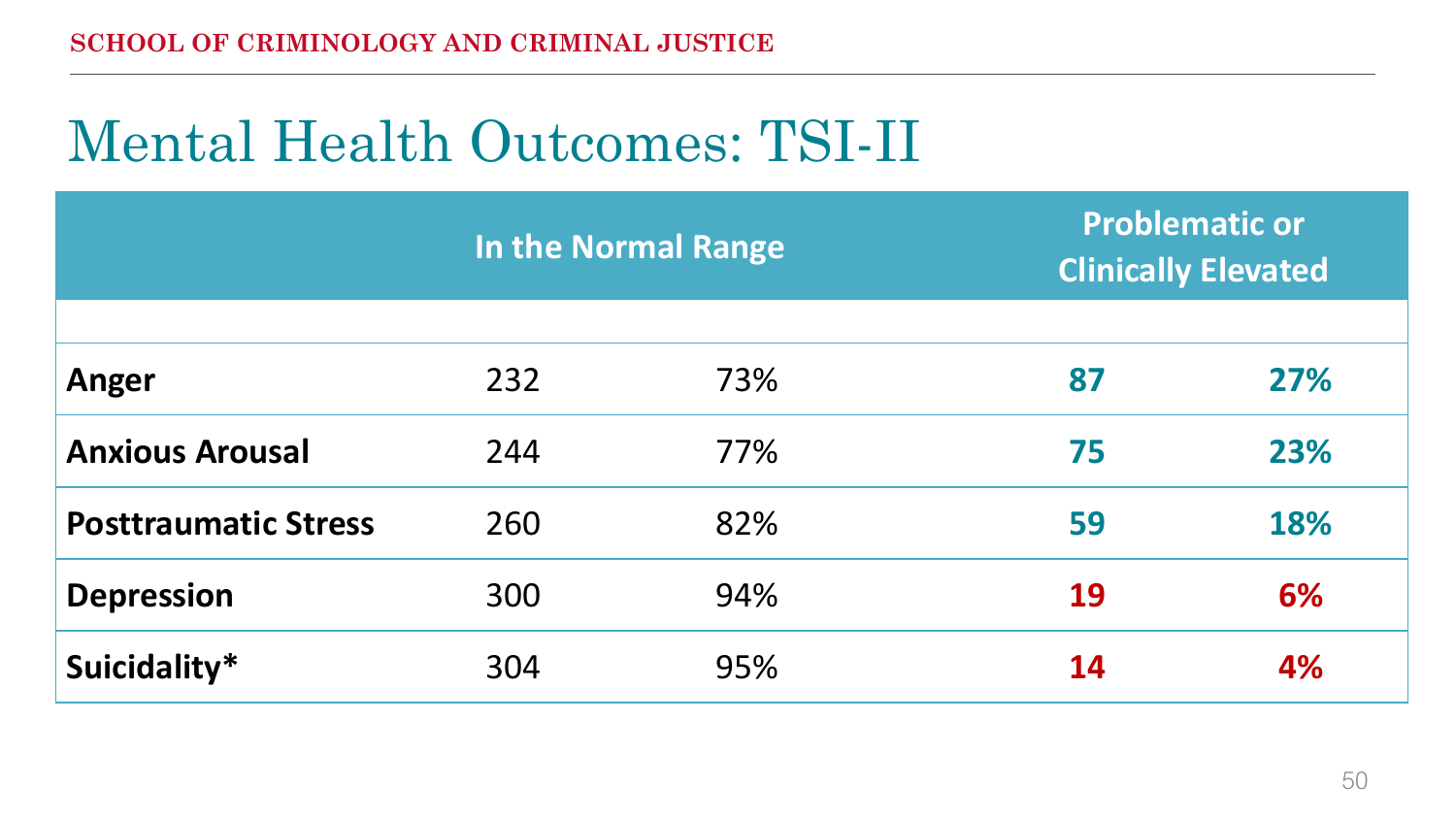# Officer Wellbeing and Suicide

About 25% of officers (or 1 out of every 4) in the department self-reported symptoms consistent with at least one psychological distress outcome (anger, anxiety, ptsd, and depression)

Almost 5% of officers (or 5 out of every 100) in the department were at risk for suicide within the past six months (at the time of interview)

Those officers who personally knew officers who died by suicide are significantly more likely to experience psychological distress symptomology (including suicidality) themselves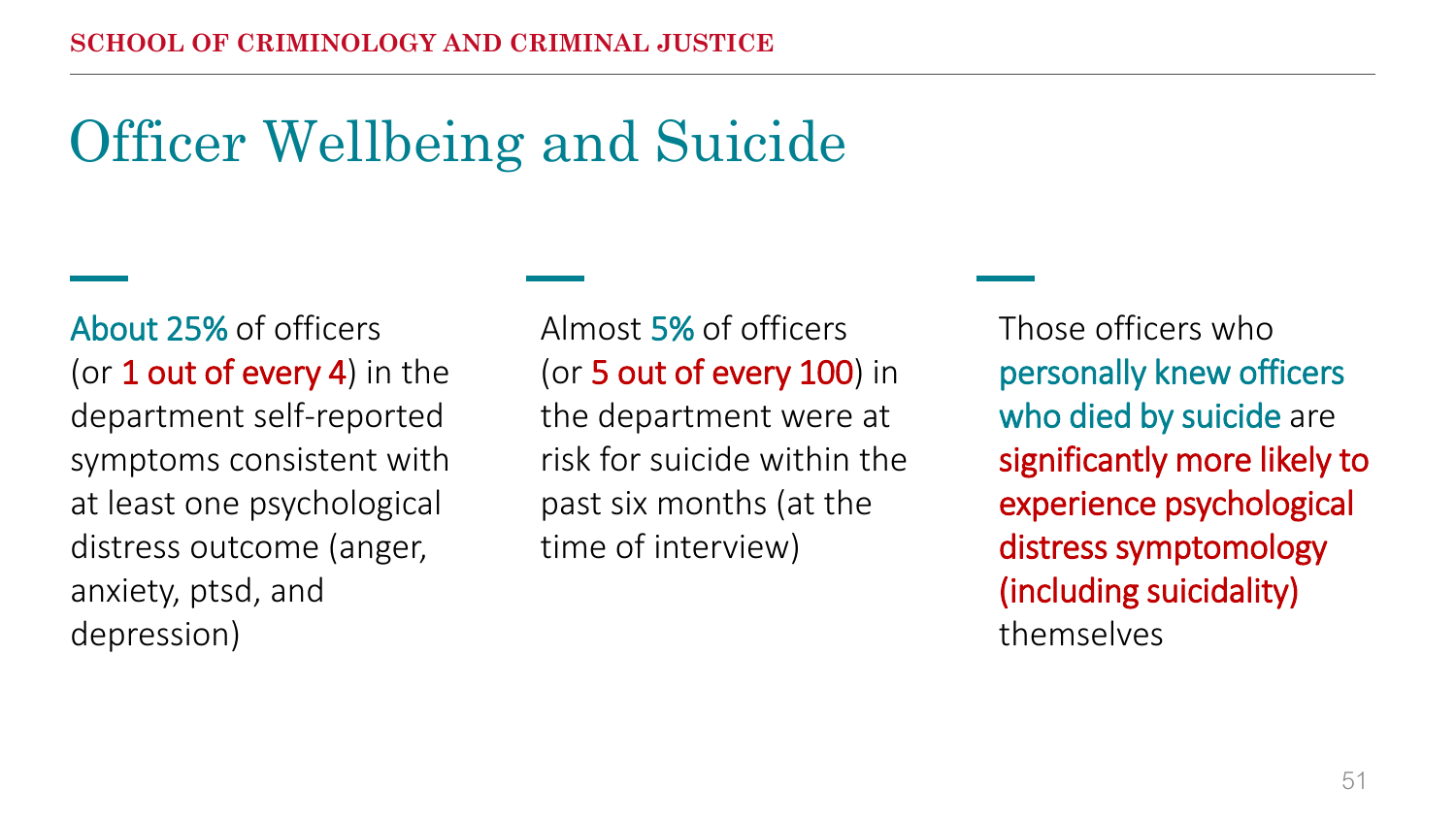# Officer Wellbeing: What Predicts Adverse Mental Health Outcomes?

Suicide proximity is a key predictor across all four mental health outcomes: Those who personally knew an officer who had died were significantly more likely to exhibit symptoms of anger, anxiety, depression, and PTSD.

#### Work-Family Conflict is also

a key predictor across all four mental health outcomes: Those who reported experiencing more work-family conflict were significantly more likely to exhibit symptoms of anger, anxiety, depression, and PTSD.

Departmental Discipline is a key predictor across three of the four mental health outcomes: Those who reported having faced departmental discipline were significantly more likely to exhibit symptoms of anger, depression, and PTSD.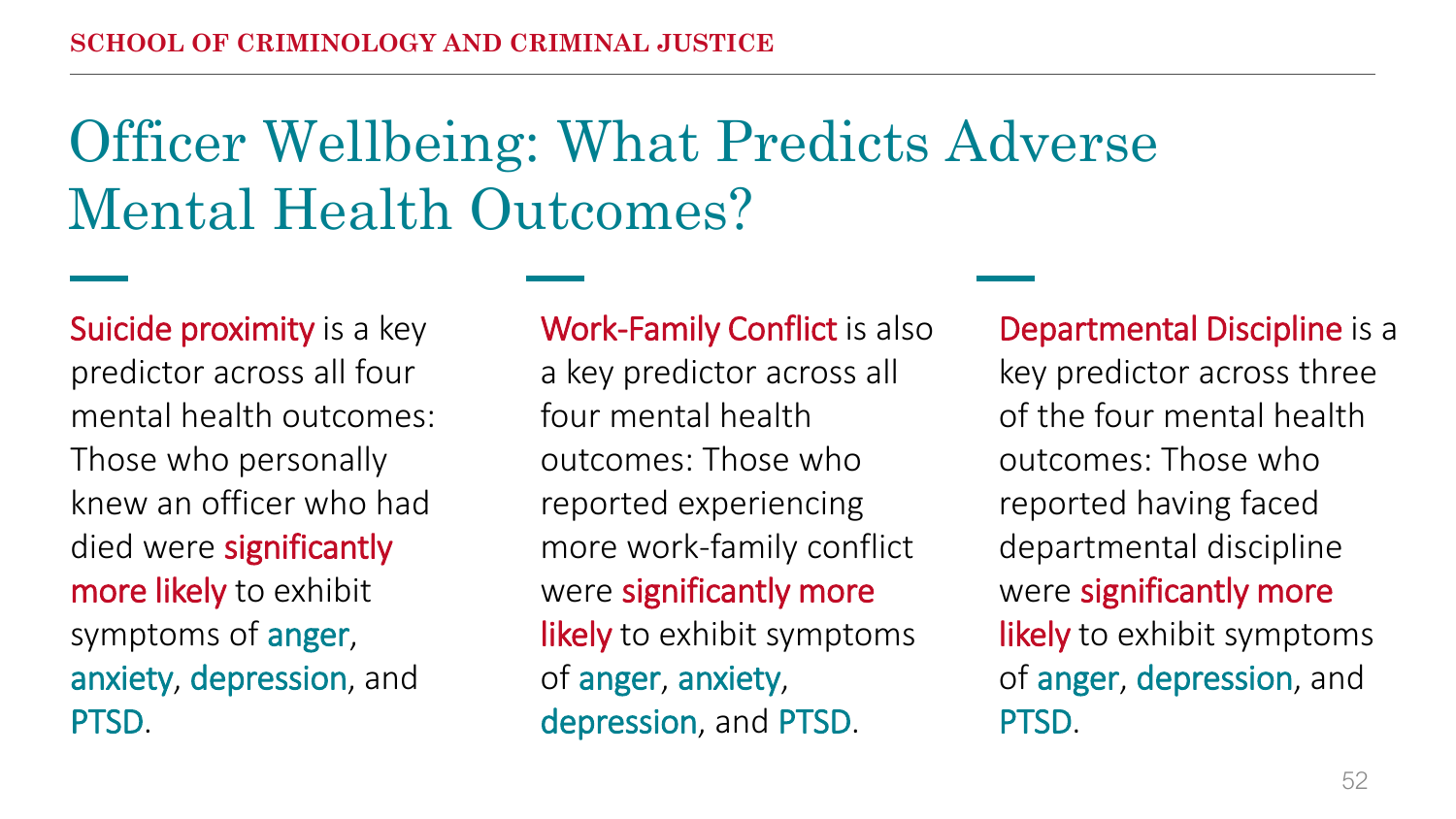Help-seeking

#### How likely are you to seek help if you were severely depressed or suicidal?

16% said "not at all likely" 29% said "somewhat likely" 55% said "very likely"

Almost half of all officers expressed a reluctance to seek help even when desperately needed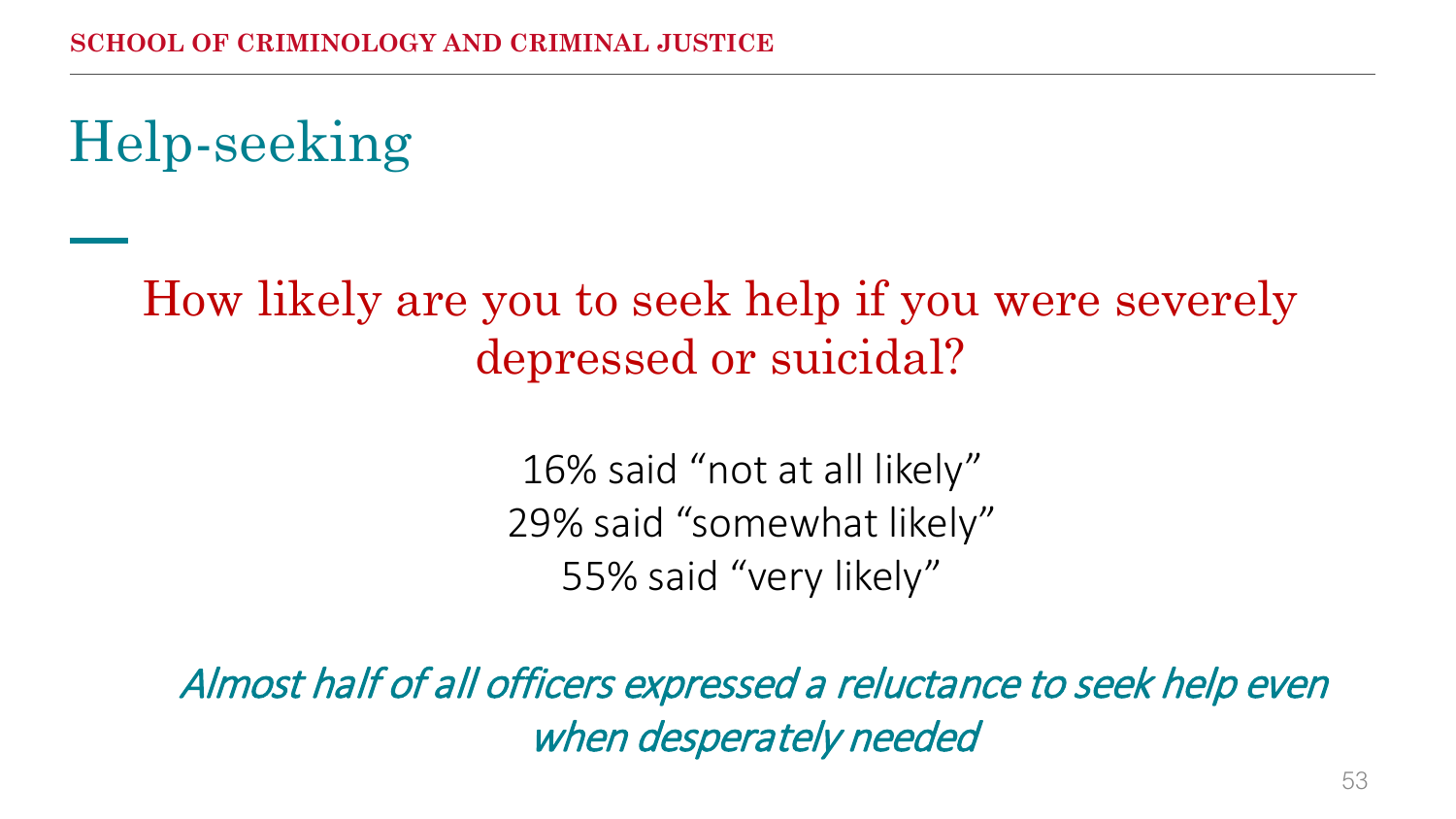#### Help-seeking: For Self

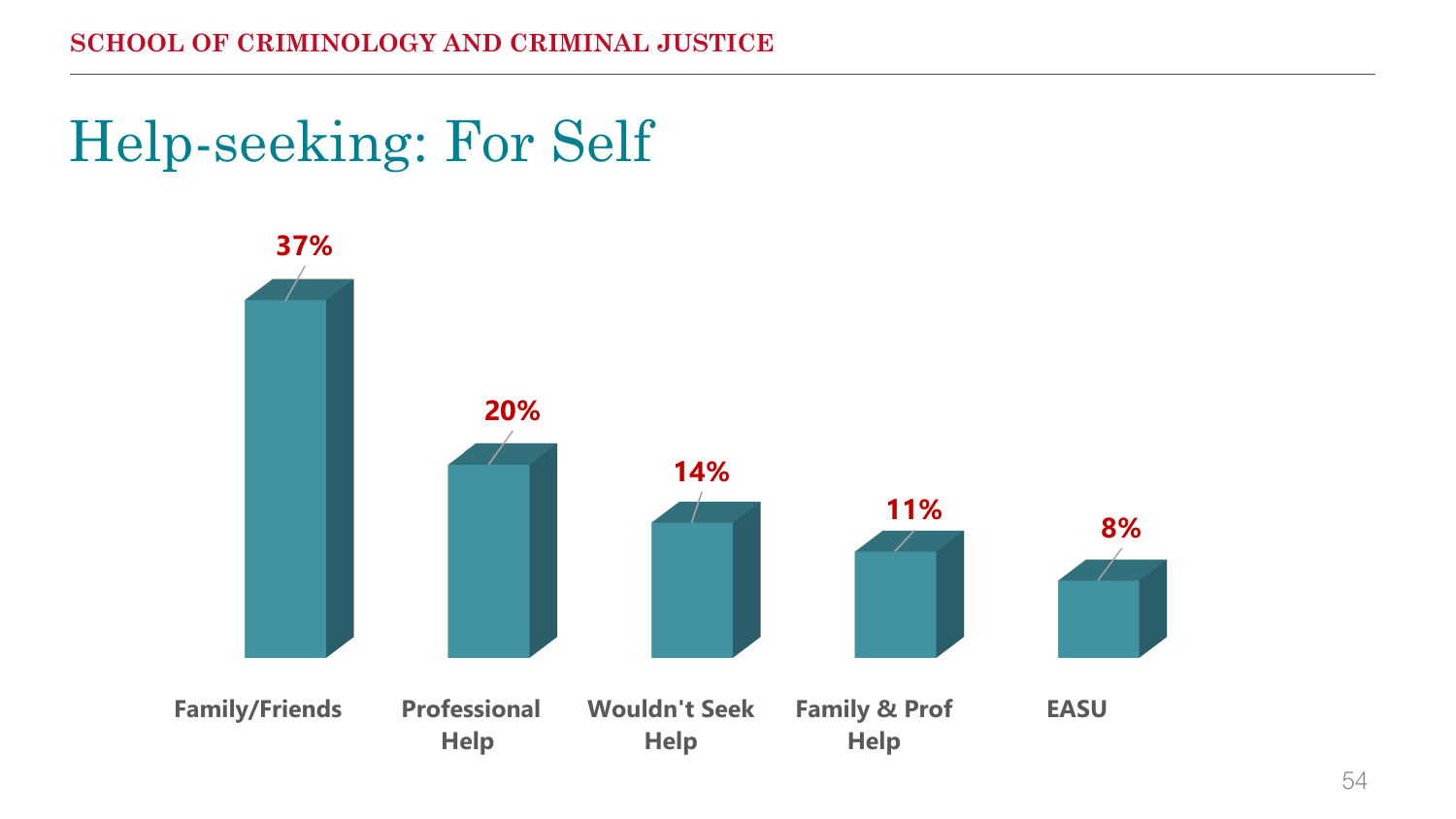# Help-seeking: For Others

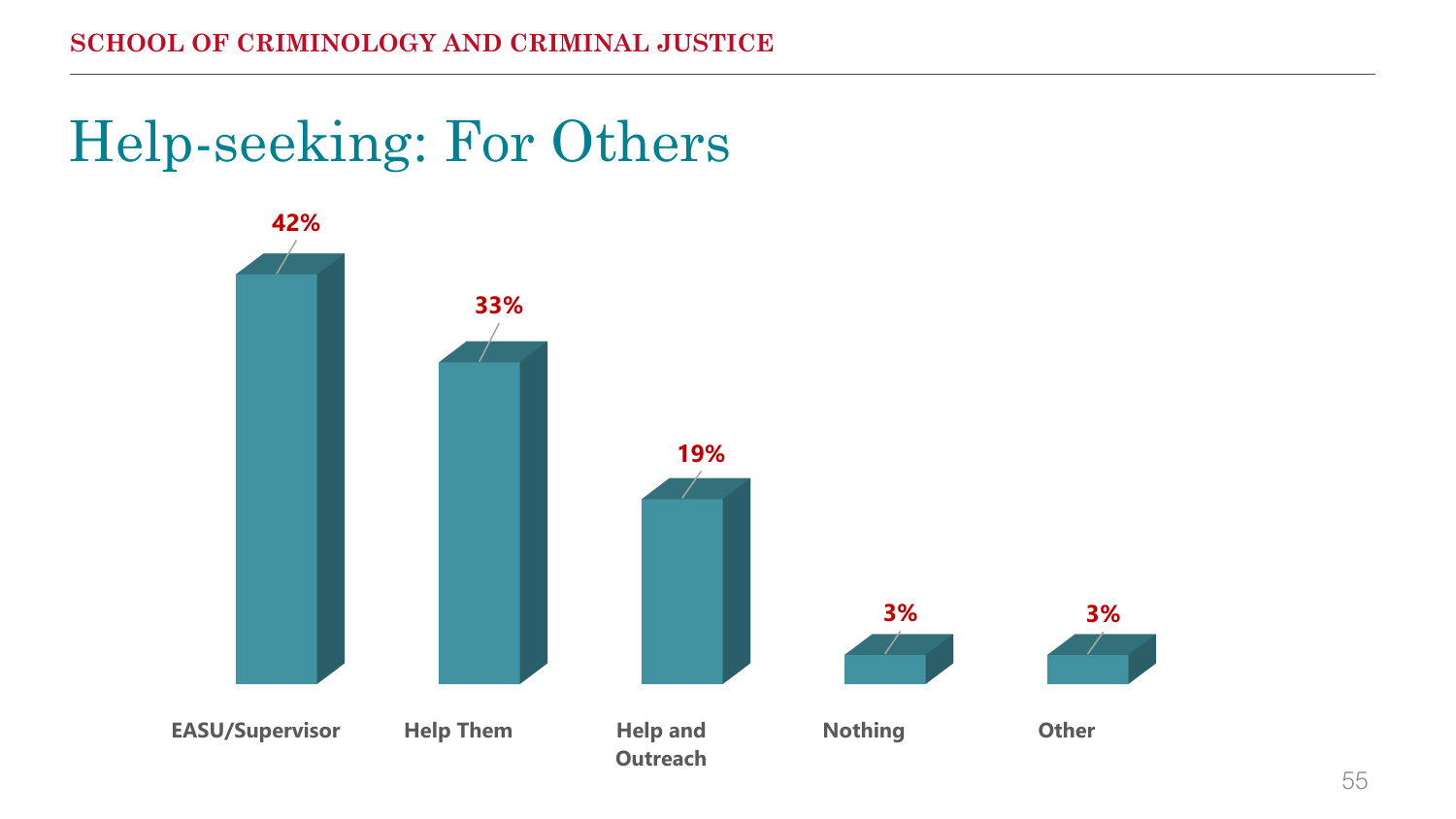# MADOC Officers vs. MADOC New Recruits

|                             | <b>Normal</b> |      | <b>Problematic or Clinically Elevated</b> |     |  |
|-----------------------------|---------------|------|-------------------------------------------|-----|--|
| Anger                       |               |      |                                           |     |  |
| <b>Officers</b>             | 232           | 73%  | 87                                        | 27% |  |
| <b>New Recruits</b>         | 44            | 98%  | $\mathbf{1}$                              | 2%  |  |
| <b>Anxious Arousal</b>      |               |      |                                           |     |  |
| <b>Officers</b>             | 244           | 77%  | $\mathbf{v}$<br>75                        | 24% |  |
| <b>New Recruits</b>         | 39            | 87%  | 6                                         | 13% |  |
| <b>Posttraumatic Stress</b> |               |      |                                           |     |  |
| <b>Officers</b>             | 260           | 82%  | 58                                        | 18% |  |
| <b>New Recruits</b>         | 41            | 91%  | 4                                         | 9%  |  |
| <b>Depression</b>           |               |      |                                           |     |  |
| <b>Officers</b>             | 300           | 94%  | 19                                        | 6%  |  |
| <b>New Recruits</b>         | 44            | 98%  | $\overline{1}$                            | 2%  |  |
| <b>Suicidality</b>          |               |      |                                           |     |  |
| <b>Officers</b>             | 302           | 95%  | 14                                        | 4%  |  |
| <b>New Recruits</b>         | 45            | 100% | $\overline{0}$                            | 0%  |  |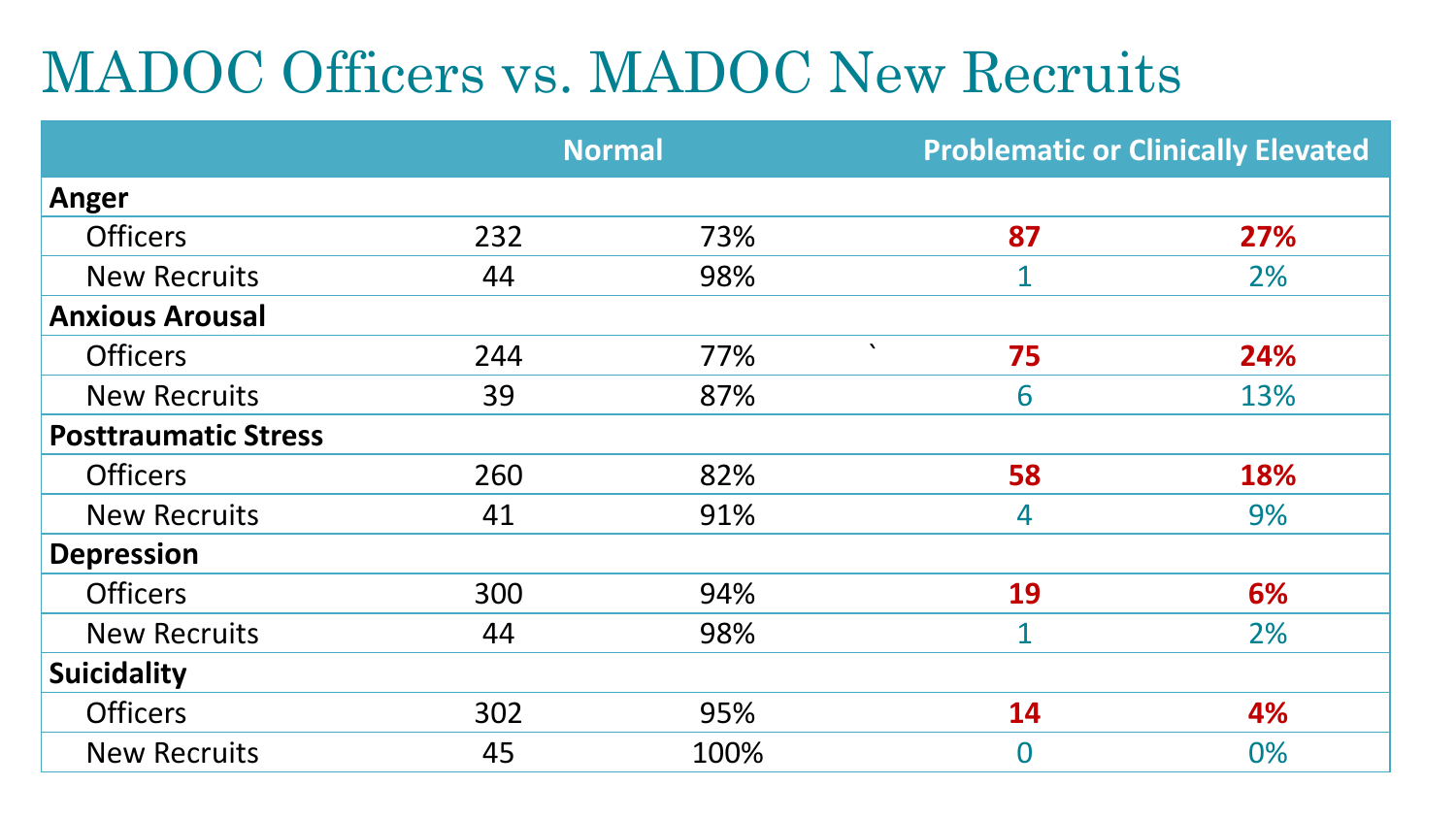# MADOC Random (319) vs. Purposive (34) Samples

|                             | <b>Normal</b> |     | <b>Problematic or Clinically Elevated</b> |            |  |
|-----------------------------|---------------|-----|-------------------------------------------|------------|--|
| Anger                       |               |     |                                           |            |  |
| <b>Random Sample</b>        | 232           | 73% | 87                                        | 27%        |  |
| <b>Purposive</b>            | 27            | 79% | 7                                         | 21%        |  |
| <b>Anxious Arousal</b>      |               |     |                                           |            |  |
| <b>Random Sample</b>        | 244           | 77% | $\mathbf{v}$<br>75                        | 24%        |  |
| <b>Purposive</b>            | 24            | 71% | 10                                        | 29%        |  |
| <b>Posttraumatic Stress</b> |               |     |                                           |            |  |
| Random                      | 260           | 82% | 58                                        | 18%        |  |
| <b>Purposive</b>            | 23            | 68% | 11                                        | 32%        |  |
| <b>Depression</b>           |               |     |                                           |            |  |
| Random                      | 300           | 94% | 19                                        | 6%         |  |
| <b>Purposive</b>            | 29            | 85% | 5                                         | 15%        |  |
| <b>Suicidality</b>          |               |     |                                           |            |  |
| Random                      | 302           | 95% | 14                                        | 4%         |  |
| <b>Purposive</b>            | 28            | 82% | $6*$                                      | <b>19%</b> |  |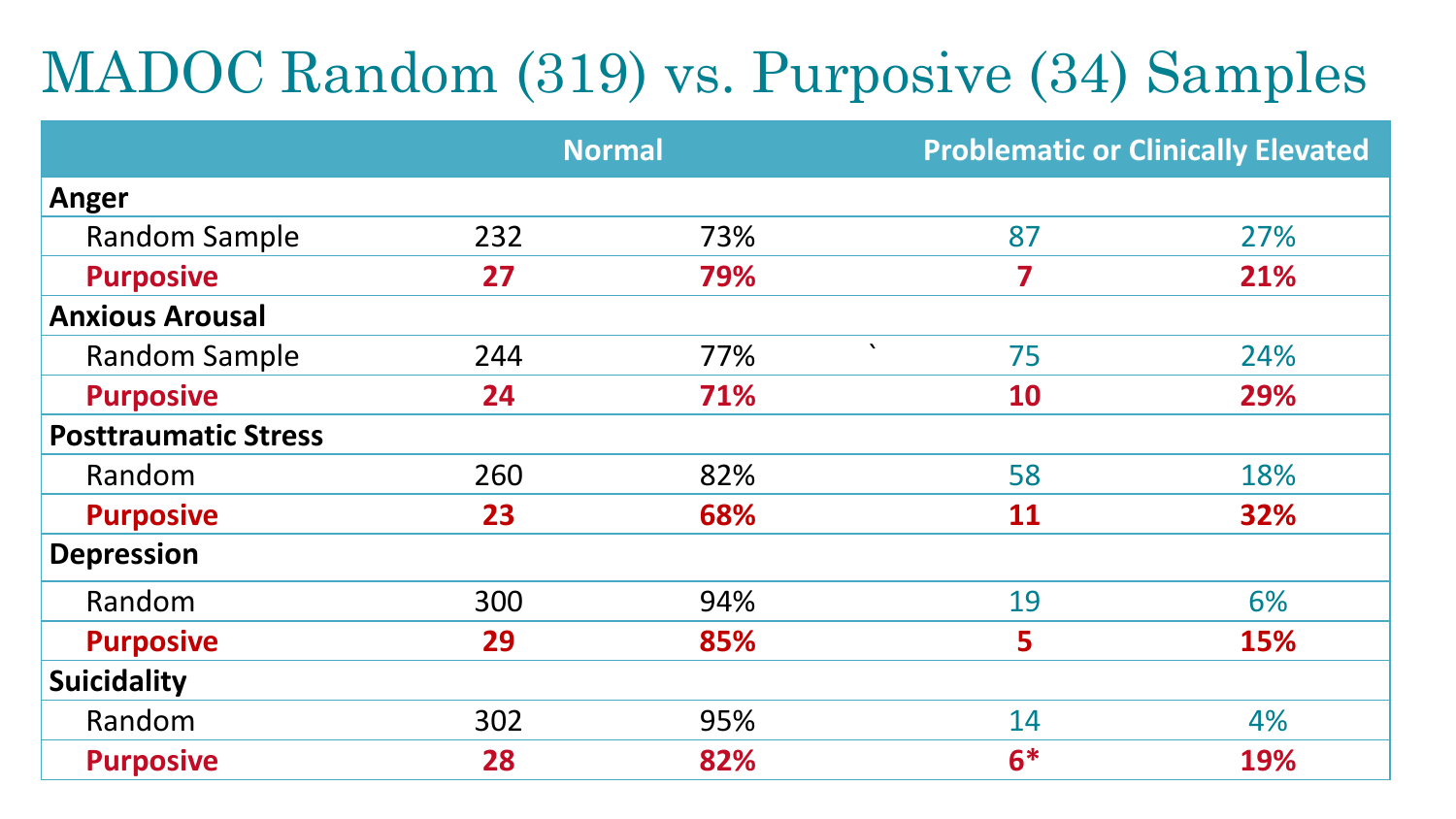# Primary Recommendations

Proactively addressing officer wellness. Department administrators should proactively adopt programs and services to continuously address the effects of correctional work rather than reactively offering services after a critical event such as a suicide

Contract with third party licensed mental health professionals to supplement the work of the EASU; to focus on identifying early indicators of psychological distress; and to provide an external and confidential resource for officers struggling in their occupational or personal lives

Attend to the organizational stressors (management, supervision, etc.) that make the work more difficult and the **work schedules** (shifts, forced overtime) that negatively impact time with family and friends outside of work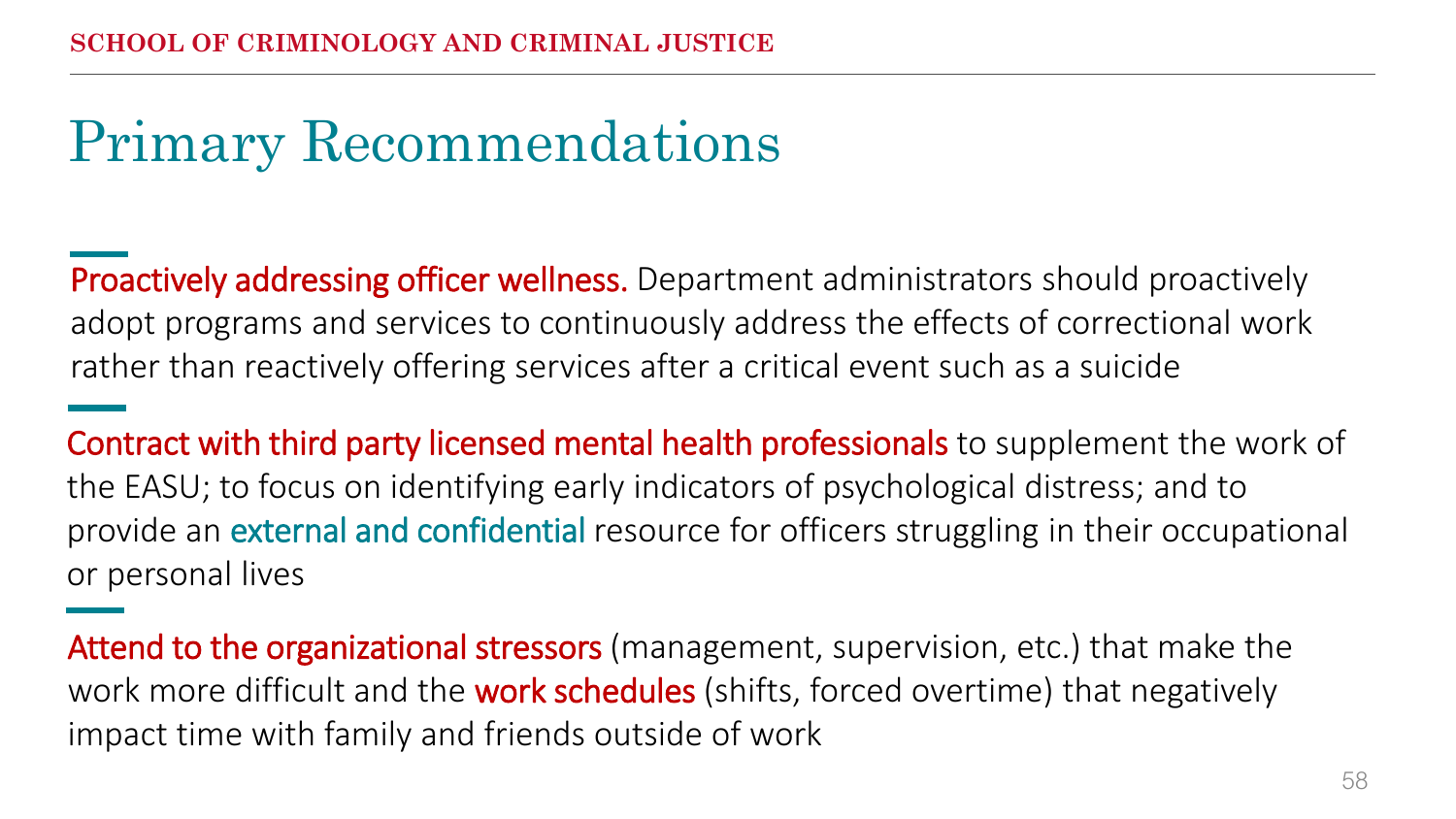# Primary Recommendations

**Prioritize critical incident aftercare.** The department should contract to routinely provide external services to officers following acute violence exposures and offer bereavement time to officers who are known to have been close to an officer who has died

Reform the department's disciplinary processes. Department discipline emerged as a recurring theme across the officer suicides and as an acute stressor for officers still working in the department. Promote fairness, consistency, and expedience in the disciplinary process.

59 Listen to officers. The officers themselves have many of the best ideas for changing the occupational culture. Engage them in frank and open discussions about addressing aspects of the work environment. Improving the working conditions for officers will positively benefit the lives of the incarcerated populations that they work with.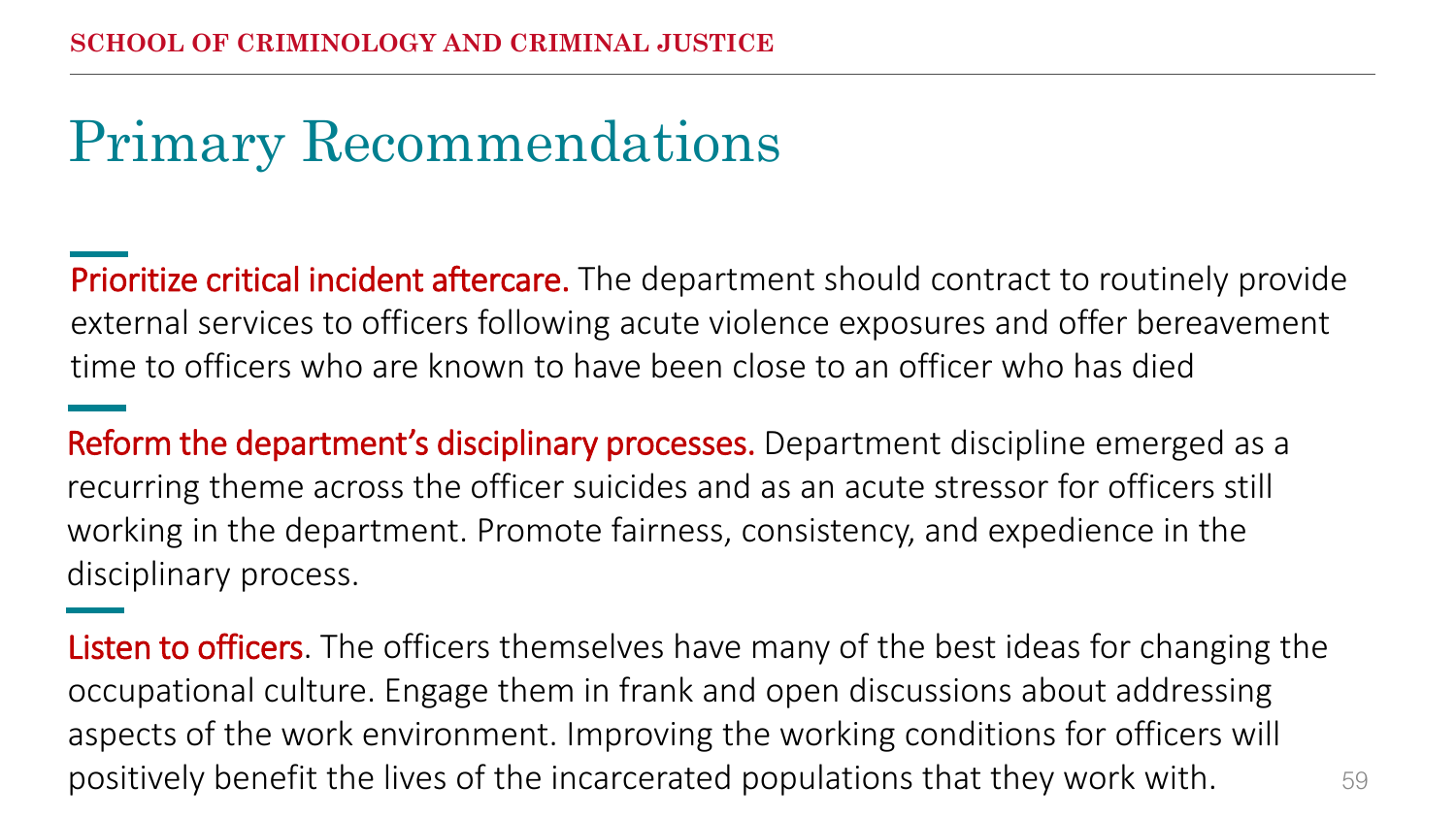In Their Own Words

In your opinion, what can (or should) be done to address correction officer wellbeing within the MA DOC?

> Proactively Address Officer Suicide Support the Officers Address Inequities in Staffing and Scheduling Reduce the Stigma of Seeking Help Enhance Confidentiality through External Resources

*What follows are representative quotes from interviews*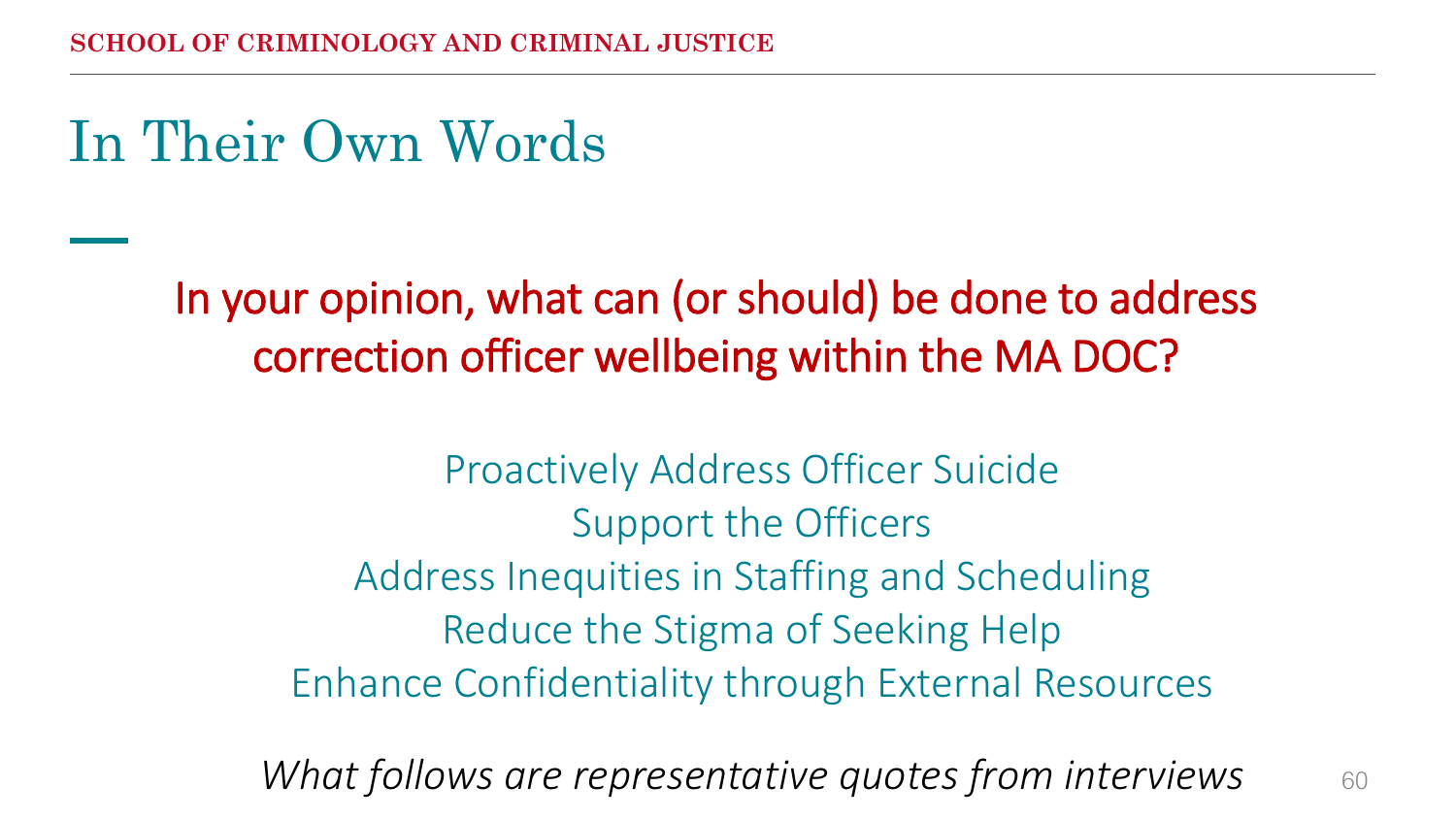# Suicide Prevention

*"The department needs to* address the rate of suicide *and come up with solutions to decrease it…* the department is reactive, not proactive*; they need to acknowledge they had a suicide rate increase and figure out the common denominators."*

(Recommendation: focus extra attention on those who are known to have been close to officers who have died)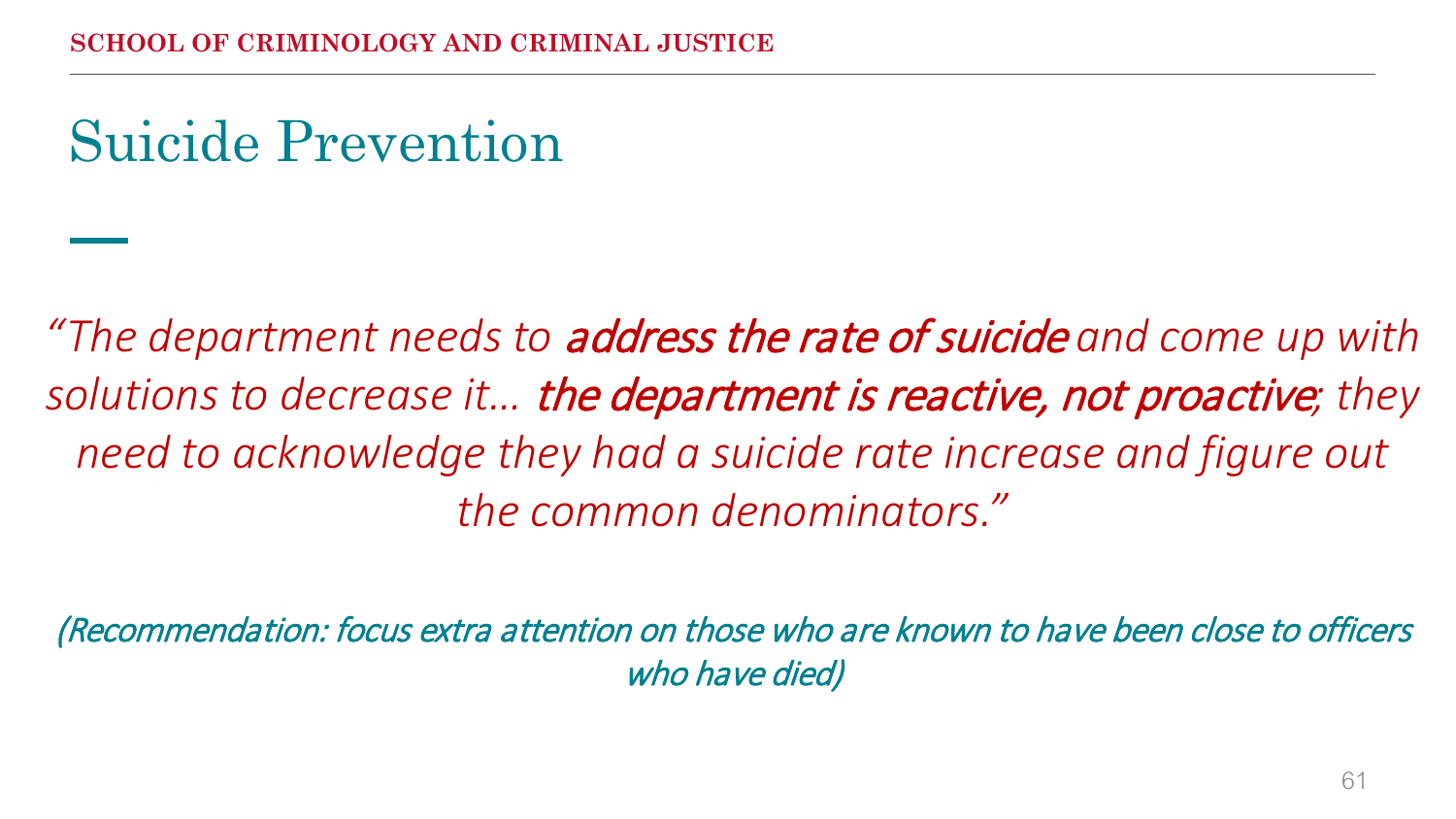# Officer Support

*"*Just be kind *– It's not easy.* 

We get paid decently but it comes at a price. *It would be easier if we*  were respected. It should also be easier to get time off because you miss so much of your family life that you start to get resentful.*"*

*"morale is terrible right now…* people are spending so much time here… it's destroying their lives at home*."*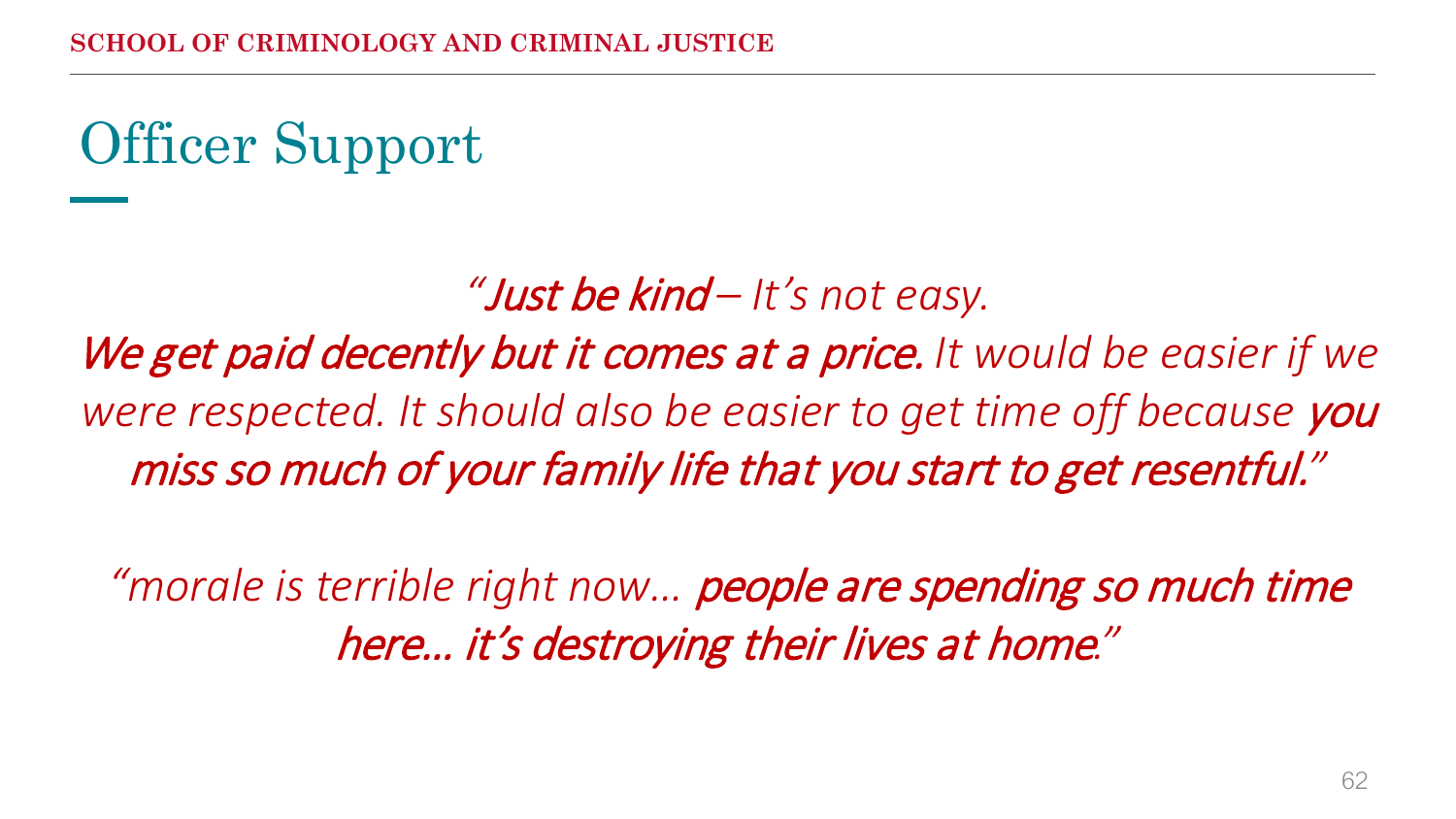Officer Support

*"we* should be able to express our concerns and suggest things we can do to improve the culture*. Sometimes on the front lines, they*  [admin] don't understand the aggravations and problems we can *deal with at times."*

*"Just* treat officers as people, as human beings. It is important to talk to people and ask them how they're doing *– management doesn't talk to staff unless they're yelling, berating, or disciplining."*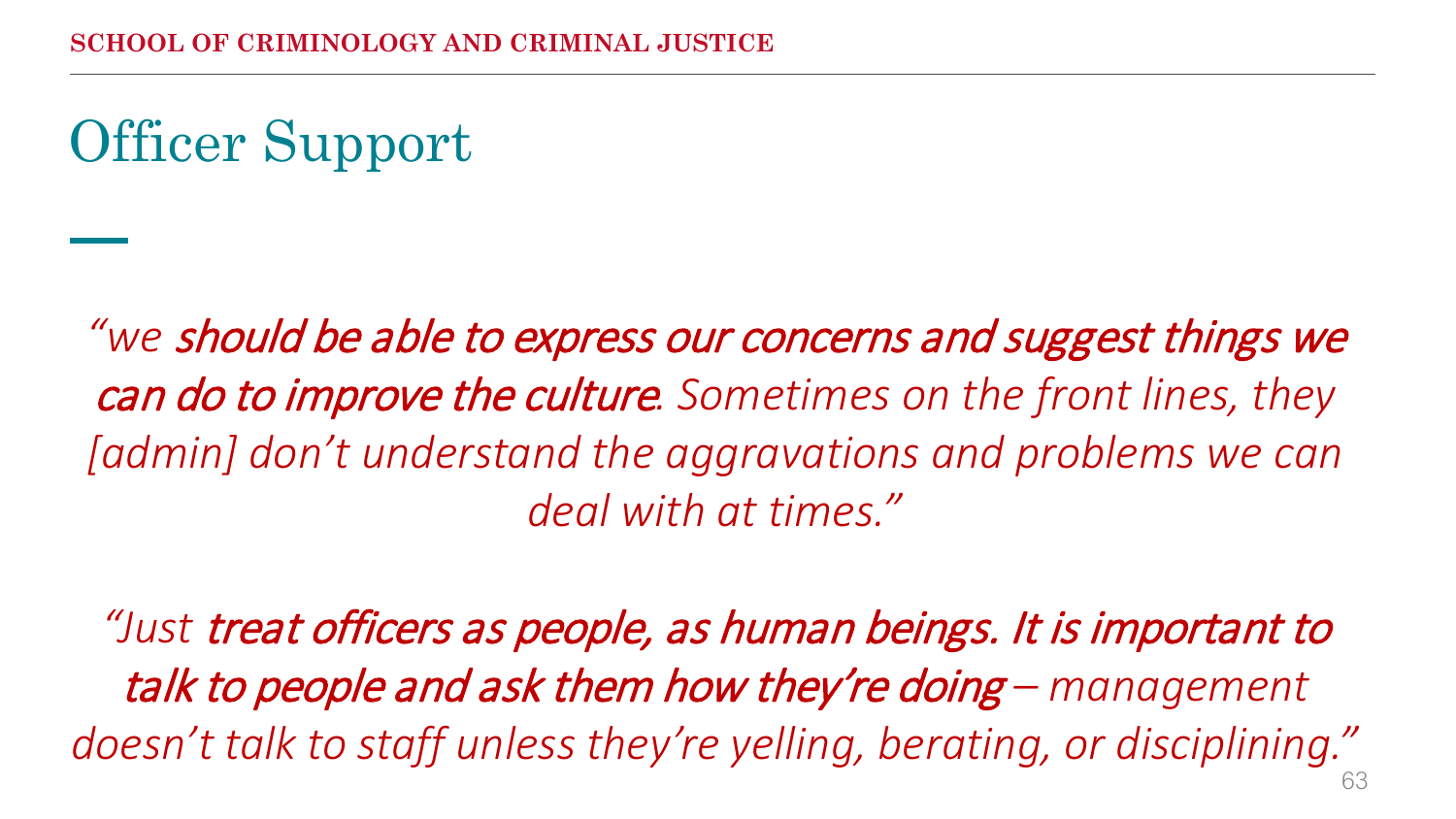Officer Support

*"There should be some time dedicated to the issues and complaints of officers and what we have to say – guys are disgruntled and* don't feel enough attention is being paid to these critical issues officers are having*. We don't feel like any time is dedicated to us – dedicating that time would mean a lot to a lot of officers."*

(research team: seek officer input and be responsive to needs and concerns)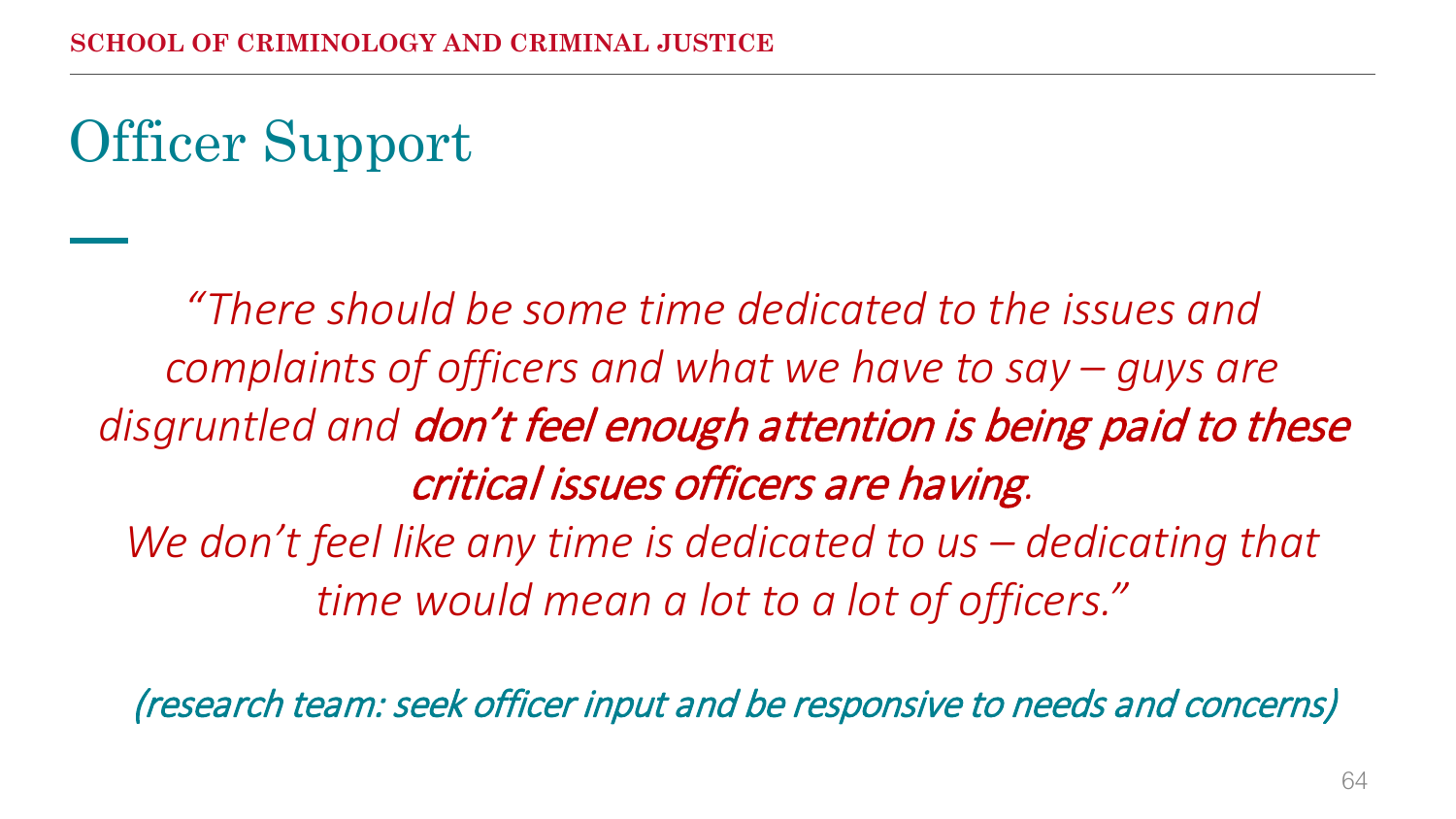# Shifts, Staffing, and Scheduling

*"*[give us a] rotating schedule like the police have*"*

*"A lot should be done, swaps are great but department-wide we*  should go to a four days on, two days off so that way you could have a weekend every once in a while *- that's something the union would have to do."*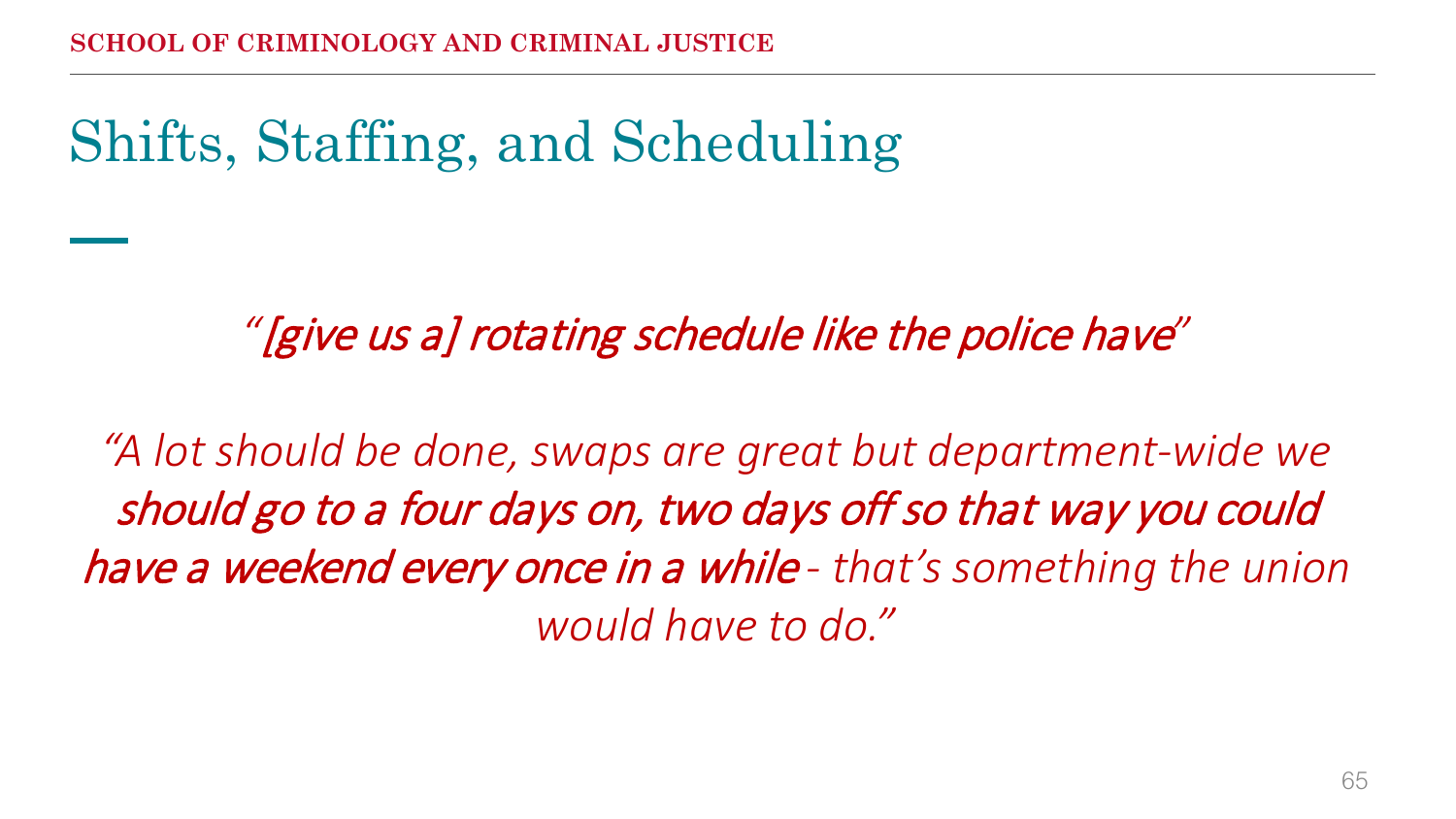# Shifts, Staffing, and Scheduling

*"I think it would help morale and staff to have a rotating schedule.*  Let the young guys off at least a weekend a month. It can wreck relationships, this schedule. *Give the young [officers] a week off in the summer if they could figure out a way to do it."*

(recommendation: Adopt a rotating schedule for all new recruits with an opt-in for current employees)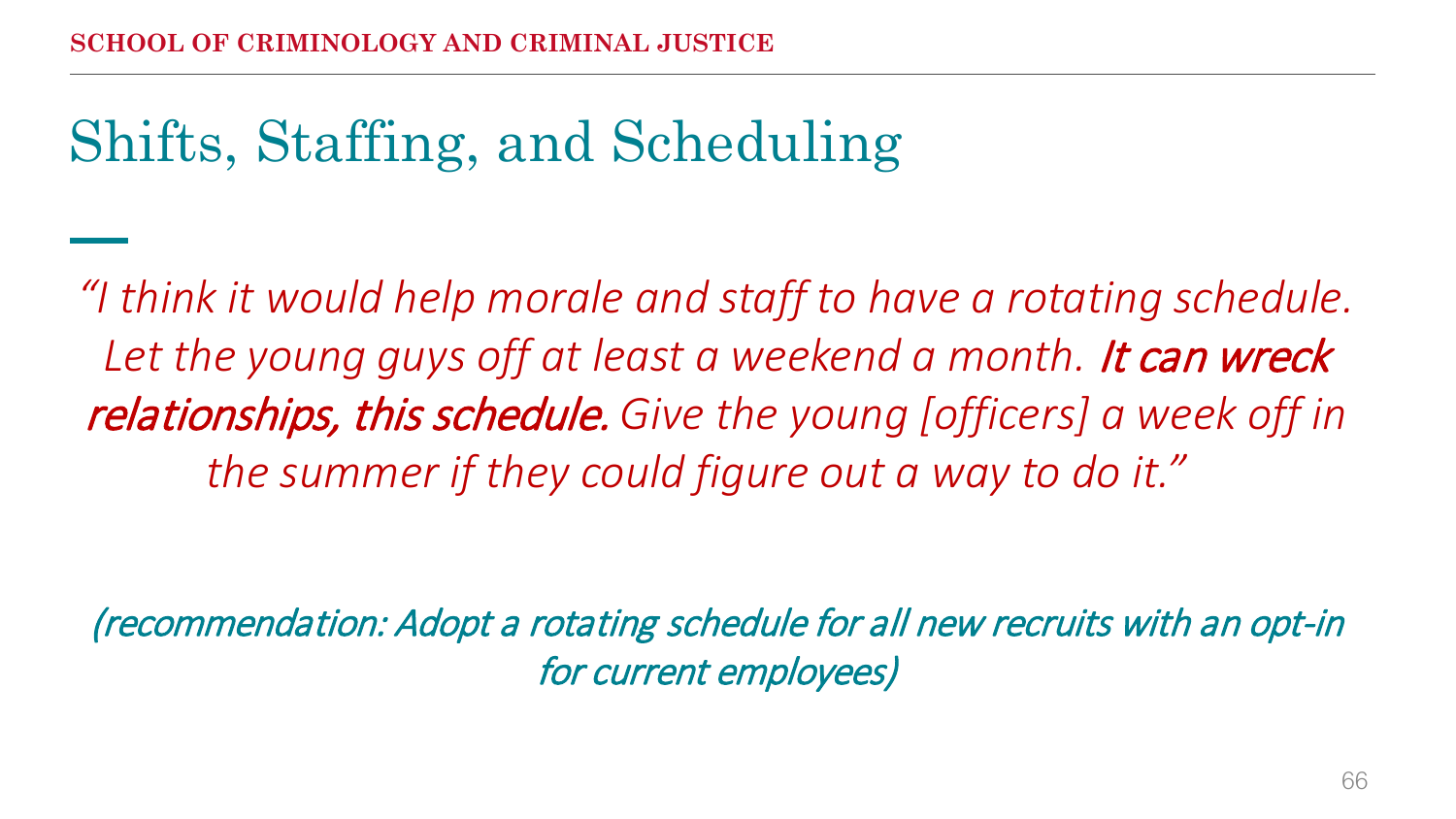# Address the Stigma

*"*The stigma has to go away *because it's a real thing—you can't always be rough and tough. Have a little more care and compassion towards one another. You don't have to like the people you work with, but you have to respect them and respect that we're all doing the same job.* We all want to go home.*"*

(recommendation: recognize the reluctance to seek help for themselves and build on officer willingness to seek help for other officers)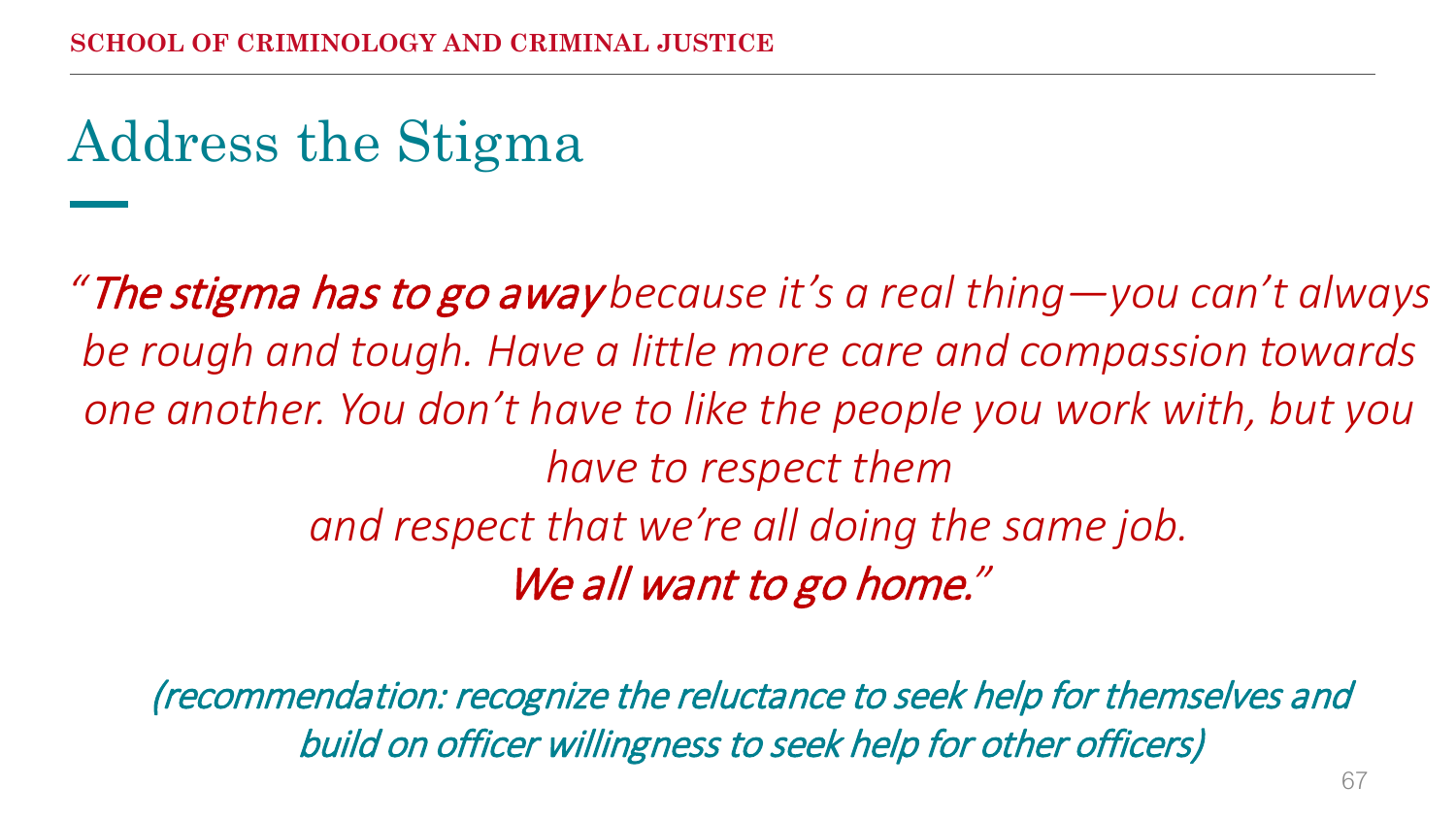# Confidentiality & Trust

*"More stuff like this [interview], I think just* allowing guys to talk about it where they feel like they're not going to be judged *– [with an] outside 3rd party. If guys go to the department for help, they're worried about the possible repercussions.* If the department came to us and said something was confidential, we wouldn't believe them *–* there is a bit of a trust issue between us COs and the department.*"*

(recommendation: EASU for general officer support and stress management… Invest in external resources for critical incidents and acute crises / distress)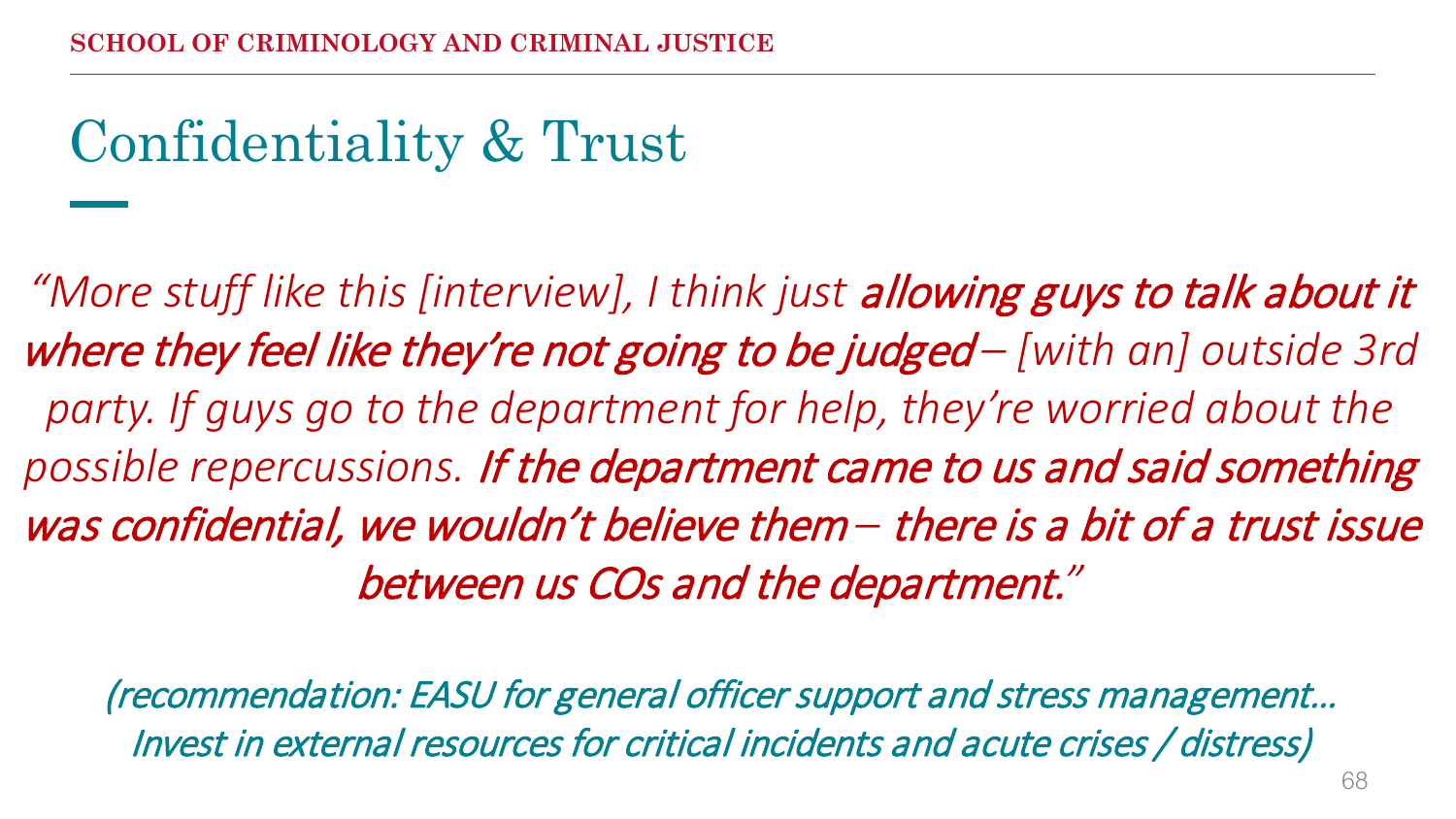# Acknowledgment

#### Dedicated to the memory of the officers who died by suicide and to their families and friends who live with the pain of that loss every day.

With special thanks to all of the correction officers, families, friends, and staff who contribute to our ongoing research on officer wellbeing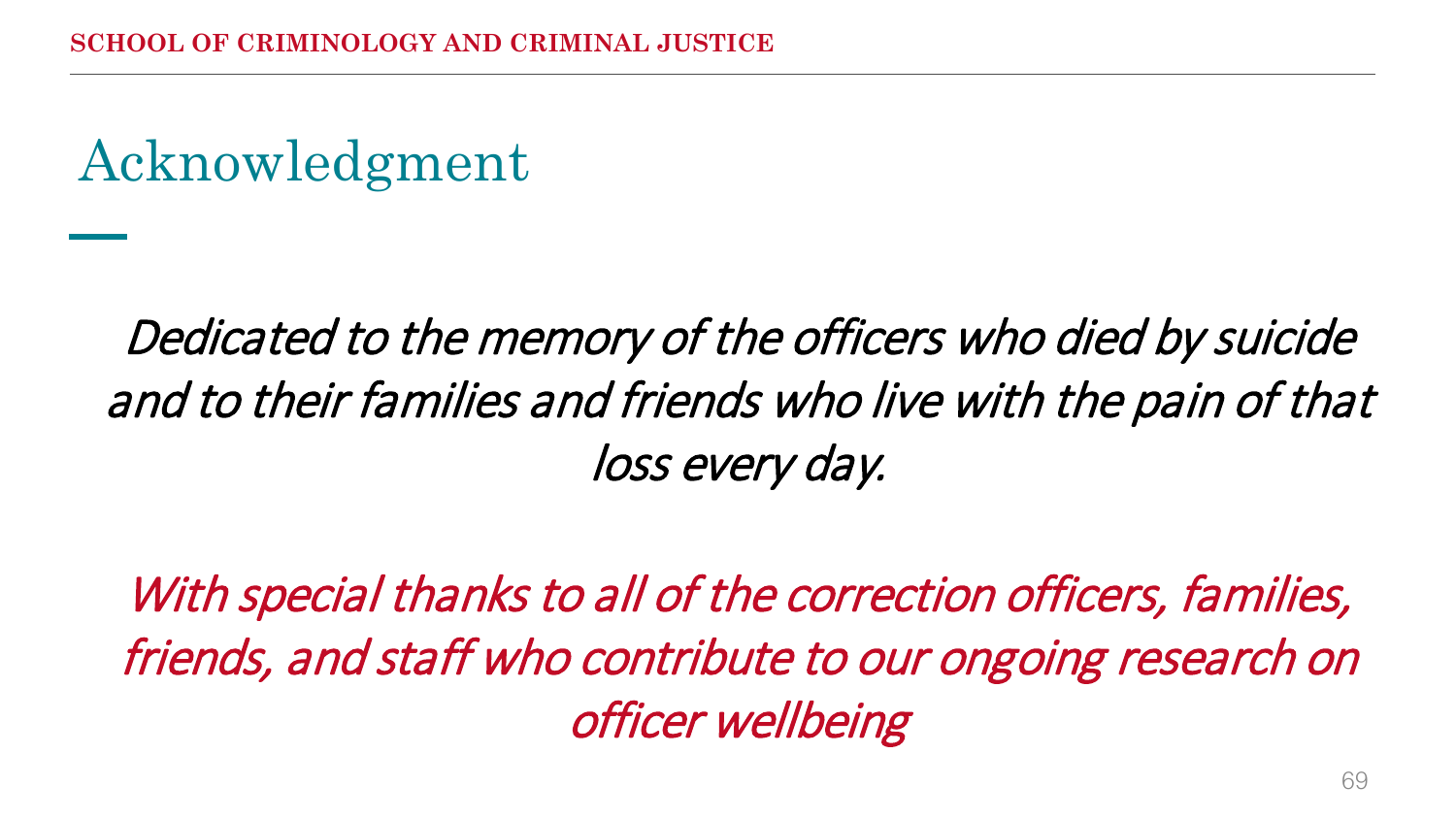

#### Email us: costudy@northeastern.edu

Visit our Correction Officer Safety, Health, and Wellness website: https://cssh.northeastern.edu/sccj/co-wellbeing/